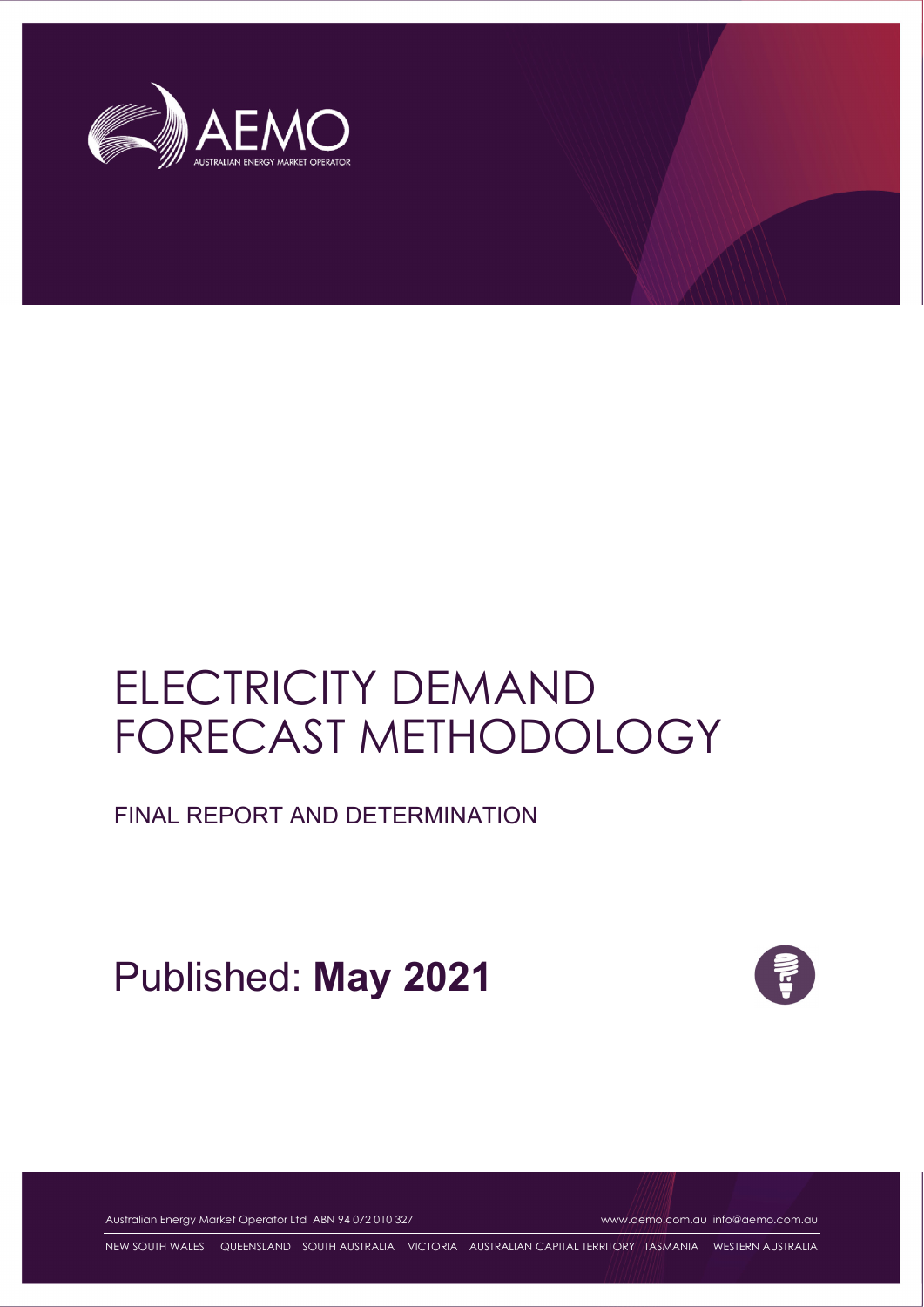

# <span id="page-1-0"></span>**EXECUTIVE SUMMARY**

The publication of this Final Report and Determination (Final Determination) concludes the Forecasting Best Practice Guidelines consultation process conducted by AEMO to formalise the Electricity Demand Forecasting Methodology (the Methodology) Document component of its Forecasting Approach.

AEMO's Issues paper asked stakeholders whether various forecasting components listed in the Methodology are fit for use in AEMO's Electricity Statement of Opportunities (ESOO) and other mediumto longer-term reliability assessments and system planning purposes, including the Integrated System Plan (ISP).

The Draft Determination responded to concerns identified in submissions to the Issues Paper regarding:

- The purpose of Electricity Demand Forecasts.
- Granularity of data used.
- Economic measures.
- Forecasting new technologies.
- Incorporating probabilistic forecasts, weather and climate.
- Differing methodologies for segmented demand.
- External review of AEMO's Methodology.

In response to a stakeholder submission on hydrogen, and in light of stakeholder interest in the matter in the Forecasting Reference Group (FRG) and ISP, AEMO added the Hydrogen Sector as a component of the Methodology.

Submissions to the Draft Determination and the Draft Methodology closed on 15 April 2021.

AEMO received one general submission to the Draft Determination, supporting a change made in the Draft Determination, and providing a further recommendation regarding forecasting new technologies. No further changes were made to the Methodology.

AEMO's determination, following consideration of the submissions received, is to publish the Electricity Demand Forecast Methodology Document in the form published with this Final Determination.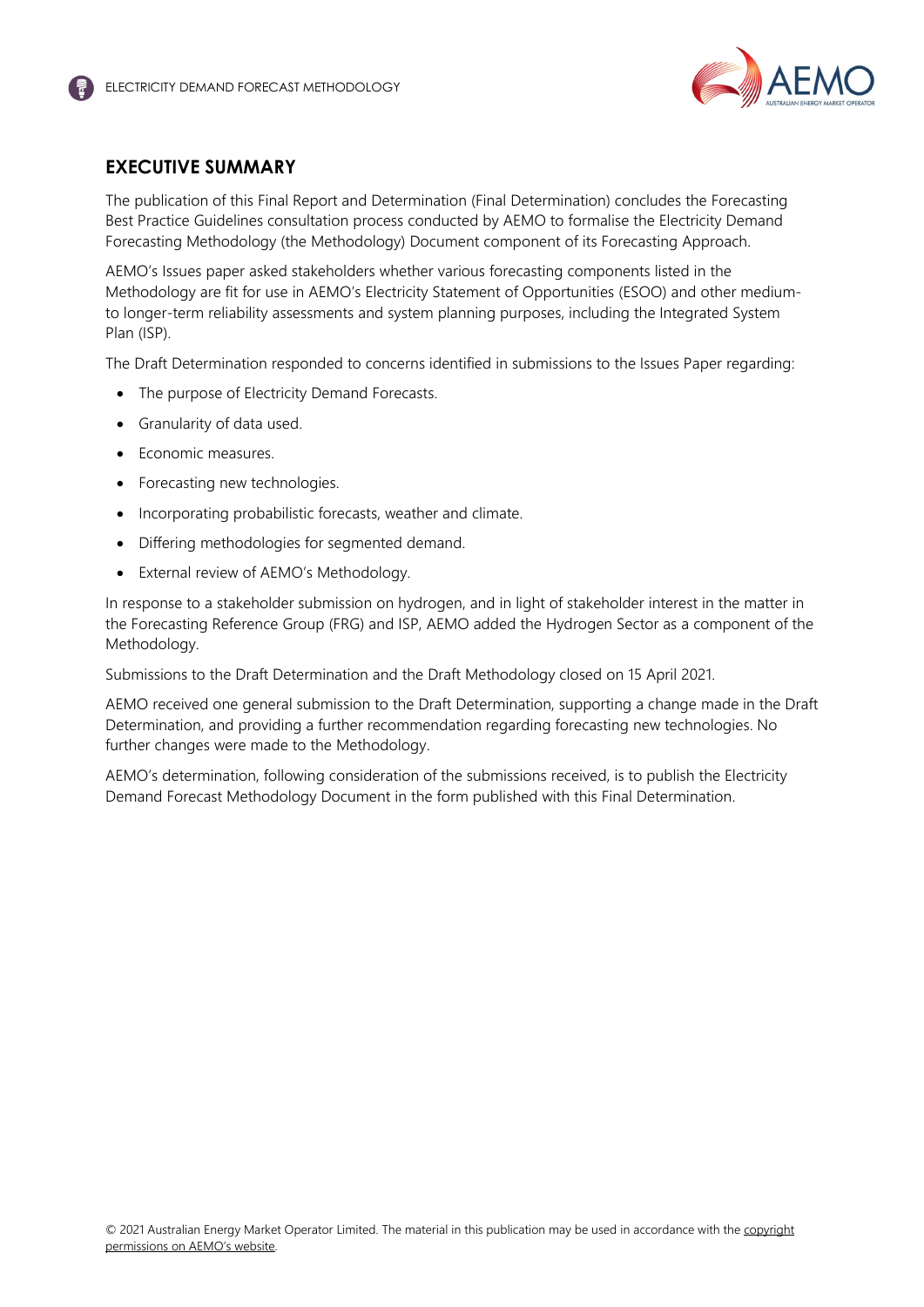

# **CONTENTS**

| <b>EXECUTIVE SUMMARY</b> |                                                          | $\mathbf{2}$                 |
|--------------------------|----------------------------------------------------------|------------------------------|
| 1.                       | <b>STAKEHOLDER CONSULTATION PROCESS</b>                  | 4                            |
| 2.                       | <b>BACKGROUND</b>                                        | 4                            |
| 2.1.                     | Context for this consultation                            | 4                            |
| 2.2.                     | First stage consultation                                 | $\overline{4}$               |
| 2.3.                     | Second stage consultation                                | 5                            |
| 3.                       | <b>SUMMARY OF MATERIAL ISSUES</b>                        | 5                            |
| 4.                       | <b>DISCUSSION OF MATERIAL ISSUES</b>                     | 5                            |
| 4.1.                     | Purpose and applicability of Electricity Demand Forecast | 5                            |
| 4.2.                     | Model granularity, definitions and data                  | $\overline{7}$               |
| 4.3.                     | Distributed PV and new technology forecasts              | 11                           |
| 4.4.                     | Economic modelling<br>20                                 |                              |
| 4.5.                     | External review<br>27                                    |                              |
| 4.6.                     | Probabilistic forecasts, weather and climate<br>27       |                              |
| 4.7.                     | Segment specific methodologies<br>34                     |                              |
| 4.8.                     | Other matters                                            | 36                           |
| 5.                       | <b>FINAL DETERMINATION</b>                               | ERROR! BOOKMARK NOT DEFINED. |
|                          | APPENDIX A. GLOSSARY                                     | 39                           |
|                          | APPENDIX B. FORECAST GRANULARITY                         | 40                           |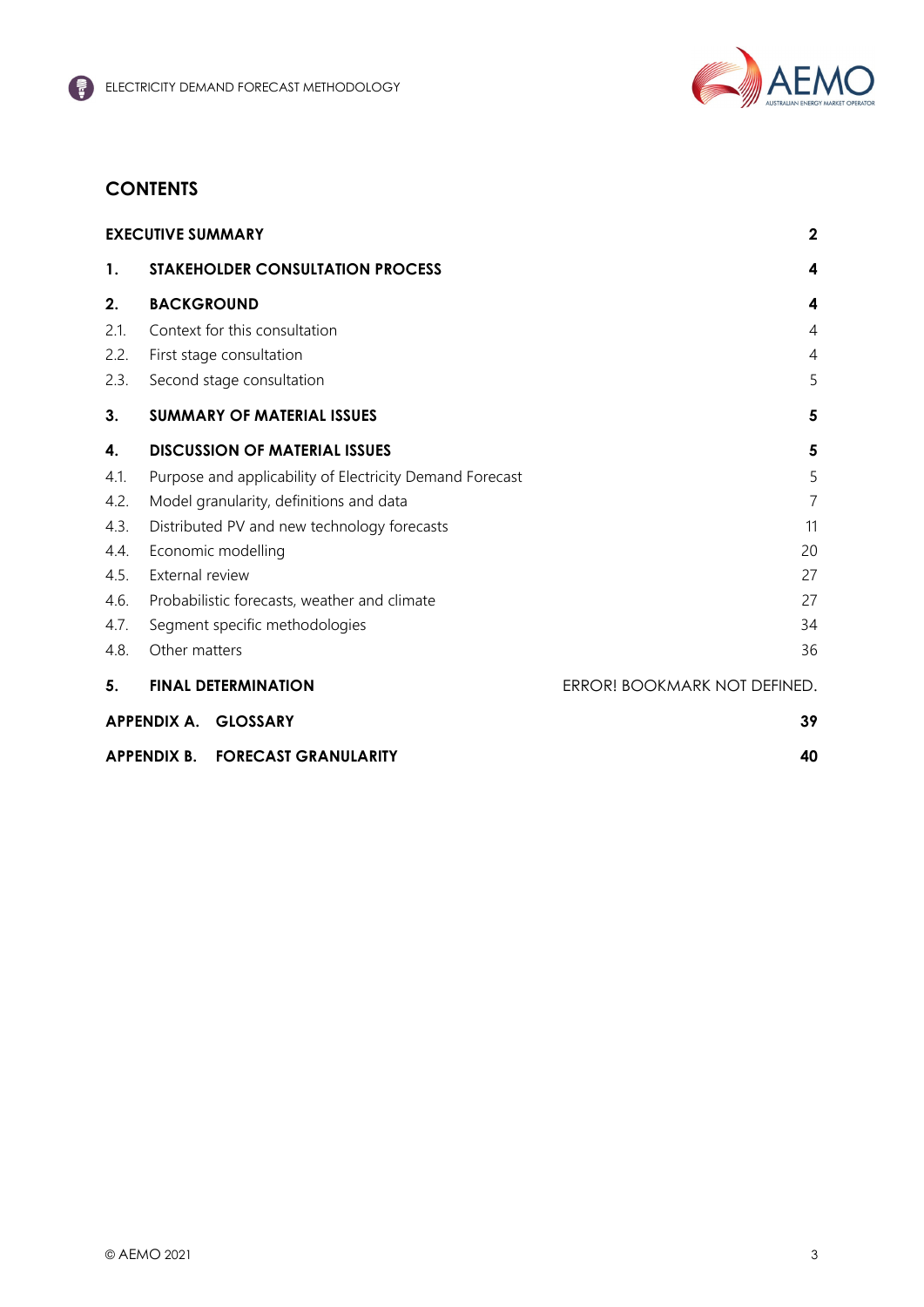

# <span id="page-3-0"></span>**1. STAKEHOLDER CONSULTATION PROCESS**

As required by Section 2.[1](#page-3-4) of the Australian Energy Regulator's (AER's) Forecasting Best Practice Guidelines<sup>1</sup> (FBPG), AEMO has consulted on its Electricity Demand Forecasting Methodology in accordance with the FBPG consultation process in Appendix A.

While the FBPG is only applicable to AEMO's National Electricity Market (NEM) forecasting function, AEMO intends to apply a consistent forecast approach across the NEM and Western Australia's Wholesale Electricity Market (WEM) wherever possible. So, with the exception of references to the FBPG and where noted otherwise, this Final Determination and the Methodology apply to both.

AEMO's timeline for this consultation is outlined below.

| <b>Deliverable</b>                                                  | Indicative date  |
|---------------------------------------------------------------------|------------------|
| Notice of first stage consultation [and Issues Paper] published     | 18 December 2020 |
| First stage submissions closed                                      | 21 January 2021  |
| Meeting held with Queensland Energy Users Network (QEUN) on request | 16 February 2021 |
| Draft Report and Notice of Second Stage Consultation published      | 16 March 2021    |
| Submissions due on Draft Report                                     | 15 April 2021    |
| Final Report published                                              | 27 May 2021      |

The publication of this Final Determination marks the completion of the second stage of consultation.

Note that there is a glossary of terms used in this Draft Report at **Appendix A**.

# <span id="page-3-1"></span>**2. BACKGROUND**

# <span id="page-3-2"></span>**2.1. Context for this consultation**

Section [2](#page-3-5).1 of the FBPG requires AEMO to consult on each component of its Forecasting Approach<sup>2</sup> at least once every four years. AEMO has not previously formally consulted on this Methodology prior to the introduction of the FBPG, although it was historically updated and published annually.

AEMO invited comment from stakeholders on any matter contained in the Methodology. To aid stakeholders in providing feedback, several questions were posed throughout the Methodology.

# <span id="page-3-3"></span>**2.2. First stage consultation**

AEMO issued a Notice of First Stage Consultation<sup>3</sup> on 18 December 2020. The issues Paper<sup>3</sup> outlined changes to the document since it was previously published and requested stakeholder feedback on whether various forecasting components listed in the Methodology are fit for use in AEMO's Electricity Statement of Opportunities (ESOO) and other medium to longer-term reliability assessments and system planning purposes, including the Integrated System Plan (ISP).

AEMO received five written submissions in the first stage of consultation from CitiPower, ERM Power, Deloitte, Queensland Energy Users Network (QEUN), and Major Energy Users (MEU).

Copies of all written submissions and minutes of meetings have been published on AEMO's website<sup>[3](#page-3-6)</sup>.

<span id="page-3-4"></span><sup>1</sup>See: https://www.aer.gov.au/system/files/AER%20-%20Forecasting%20best%20practice%20guidelines%20-%2025%20August%20 2020.pdf

<span id="page-3-5"></span><sup>&</sup>lt;sup>2</sup> See: https://aemo.com.au/en/energy-systems/electricity/national-electricity-market-nem/nem-forecasting-and-planning/ forecasting-approach

<span id="page-3-6"></span><sup>&</sup>lt;sup>3</sup> Available at: https://aemo.com.au/en/consultations/current-and-closed-consultations/electricity-demand-forecasting-methodology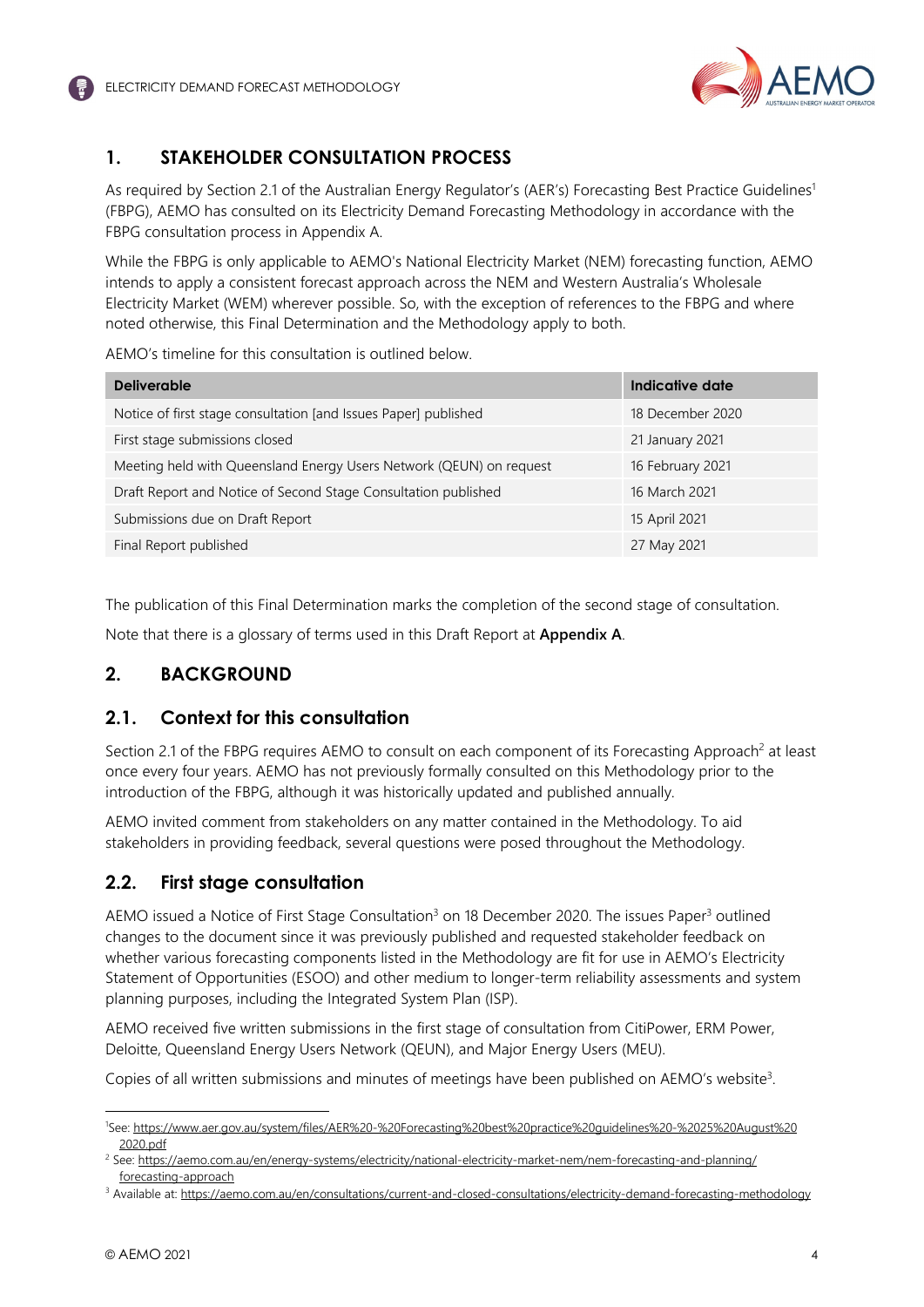

# <span id="page-4-0"></span>**2.3. Second stage consultation**

AEMO issued a Draft Determination<sup>3</sup> on 16 March 2021 alongside an amended version of the Methodology. In response, AEMO received one written submission from CitiPower, referred to in Section [4.3.1](#page-10-1). The submission did not result in further changes to the Methodology.

# <span id="page-4-1"></span>**3. SUMMARY OF MATERIAL ISSUES**

The key material issues arising from the proposal and raised by Consulted Persons are summarised in Section 4:

- Section 4.1 discusses the scope of the Methodology.
- Section 4.2 discusses issues raised about the granularity of data used in AEMO's forecasts.
- Section 4.3 explores emerging technologies topics raised including distributed photovoltaics (PV), electric vehicles (EVs), hydrogen, and storage.
- Section 4.4 discusses economic related issues including elasticity and economic measures used.
- Section 4.5 discusses an external review of AEMO's Methodology.
- Section 4.6 discusses issues regarding the nature of probabilistic forecasts, including weather.
- Section 4.7 discusses specific segments forecast: Large Industrial Loads (LIL), Business Mass Market (BMM) and residential.
- <span id="page-4-2"></span>**Section 4.8 discusses other matters raised.**

# **4. DISCUSSION OF MATERIAL ISSUES**

# <span id="page-4-3"></span>**4.1. Purpose and applicability of Electricity Demand Forecast**

### **4.1.1. Issue summary and submissions**

The electricity demand forecasts produced following the Methodology is fundamental to a number of planning and reliability forecasting processes, and is designed for and suited to those purposes. CitiPower's submission expressed concern that forecasts arising from the Methodology may be used for purposes that they are less suited to:

We remain concerned with the tendency for regulators and policy makers to routinely apply AEMO's terminal station [forecasts](#page-4-4)<sup>4</sup> (which are derived from the state-wide forecasting methodology) for the purposes of distribution network planning. This occurs through the regulatory reset process or as part of the Regulatory Investment Tests for Distribution (RIT-D). Like other distributors, we do not use AEMO's forecasts.

CitiPower noted that its own forecasts are suitable for network loads, but that "many policy makers and regulators seek to take AEMO's terminal station level forecasts and equally apportion them across all zone substations and feeders". CitiPower's submission requested that AEMO provide guidance to regulators and policy makers on the inappropriateness of using the demand forecasts produced using the Methodology for distribution network planning purposes. Elsewhere in its submission, CitiPower put forward its view that:

AEMO's electricity demand forecasts, particularly as drivers of the ISP, must be reliable, consistent, and transparent to provide investment certainty at a time of need for investment in capacity, renewables, and new technologies.

<span id="page-4-4"></span><sup>4</sup> CitiPower apparently uses 'terminal station' to mean what AEMO defines as transmission connection points.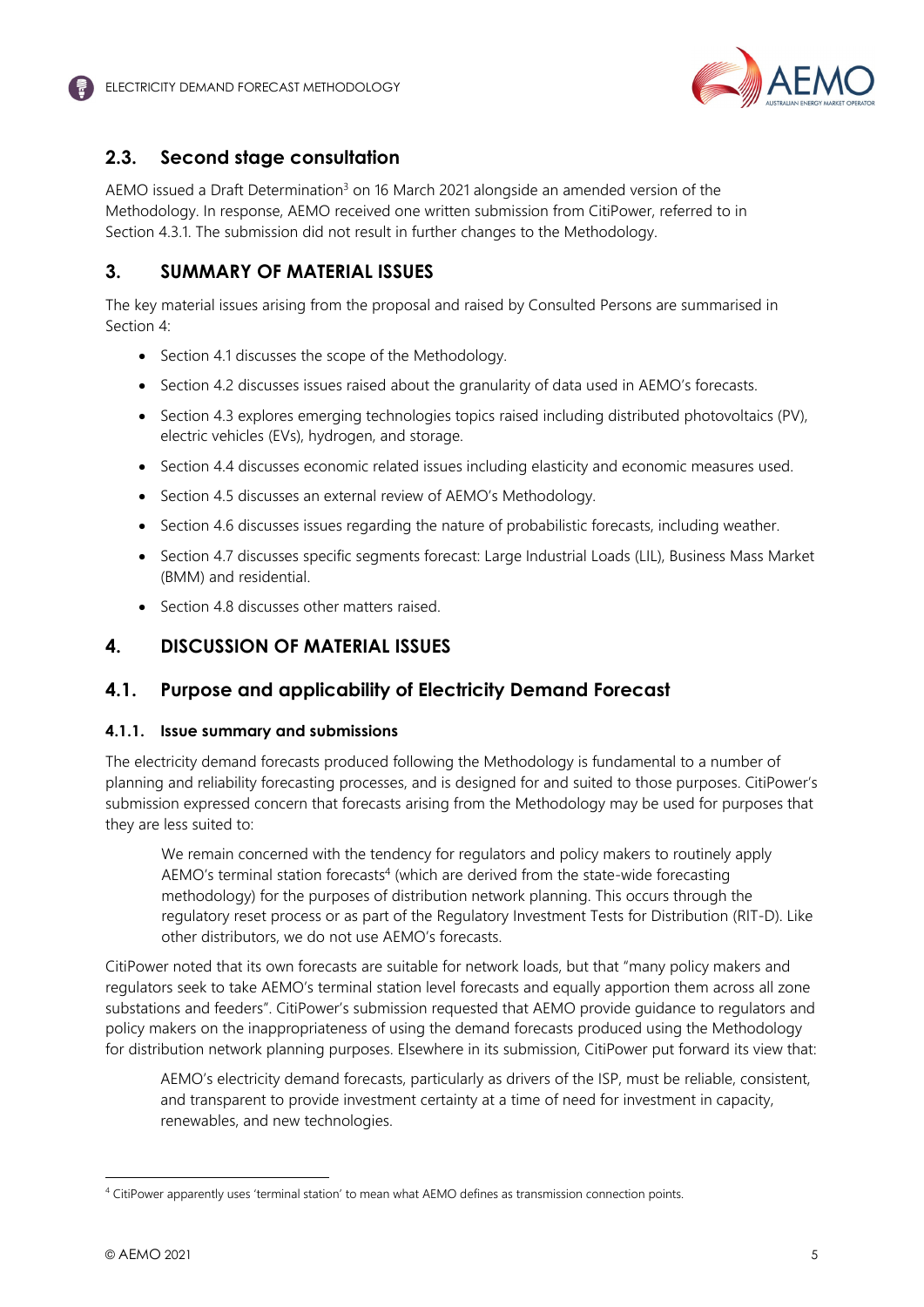

# **4.1.2. AEMO's assessment**

AEMO has a separate process for Transmission Connection Point (TCP) forecasting, which differs from the regional approach consulted on in this document. The TCP forecast takes into account spatial drivers, including Distribution Network Service Provider (DNSP) feedback on locational specific changes, for example new block loads or load shifting. The TCP forecasting methodology can be found on AEMO's website<sup>[5](#page-5-0)</sup>.

For these TCP forecasts, it should be noted that:

- The coincident maximum demand forecast for a region is calculated based on a reconciliation with the regional forecast, applying diversity factors to match up the two forecasts.
- Non-coincident peak forecasts are not driven by the regional forecast, though a number of input drivers to the TCP forecasts and regional forecasts will be consistent (such as distributed PV uptake and population growth).
- AEMO does not currently have information that allows it to project load growth specific to a finer spatial resolution, such as at zone-substation level.

Overall, the TCP forecasts, which are published separately to the ISP and ESOO, provide a greater level of spatial detail than the regional forecasts, and they support DNSPs in making efficient network investment and guide the regulator's review of related proposals.

CitiPower makes a valid point that forecast changes in demand at TCP level are not necessarily shared evenly across lower levels of the distribution networks, and AEMO acknowledges that application of TCP forecasts to zone substations and feeders requires detailed information about the distribution networks to be accurate.

AEMO disagrees with CitiPower's view that demand forecasts 'must' provide investment certainty. AEMO's forecasts are intended to be as accurate as possible, but they cannot provide certainty where the uncertainty is outside AEMO's control. The existence and definitions of high-level uncertainties is consulted on extensively through AEMO's draft Inputs, Assumptions and Scenarios Report (IASR)<sup>[6](#page-5-1)</sup>, and the resulting scenarios are transparently described. Finer grain uncertainties associated with various drivers are recognised throughout forecasting components, with forecast uncertainty bands indicating the expected range of variance. Finally, as addressed in Section [4.3](#page-10-0) of this report, new technologies are inherently difficult to forecast, and from time to time may result in corrections as the underlying drivers are revealed.

AEMO notes that CitiPower and any other stakeholders can provide feedback to AEMO on any assumptions and draft component forecasts (for example distributed PV) though the consultation on AEMO's draft IASR noted above and the subsequent engagement with stakeholders through the Forecasting Reference Group (FRG)<sup>[7](#page-5-2)</sup>.

Furthermore, AEMO annually publishes its Forecast Accuracy Report, which assesses the accuracy of the forecast components. The corresponding Forecast Improvement Plan proposes improvement initiatives where possible, and is subject to consultation, allowing stakeholders to provide input on how forecast performance can be enhanced.

<span id="page-5-0"></span><sup>&</sup>lt;sup>5</sup> See: https://aemo.com.au/en/energy-systems/electricity/national-electricity-market-nem/nem-forecasting-and-planning/ forecasting-and-planning-data/transmission-connection-point-forecasting.

<span id="page-5-1"></span><sup>&</sup>lt;sup>6</sup> Available at: https://aemo.com.au/en/consultations/current-and-closed-consultations/2021-planning-and-forecasting-consultationon-inputs-assumptions-and-scenarios

<span id="page-5-2"></span><sup>7</sup> See FRG Consultations at: https://aemo.com.au/en/consultations/industry-forums-and-working-groups/list-of-industry-forums-andworking-groups/forecasting-reference-group-frg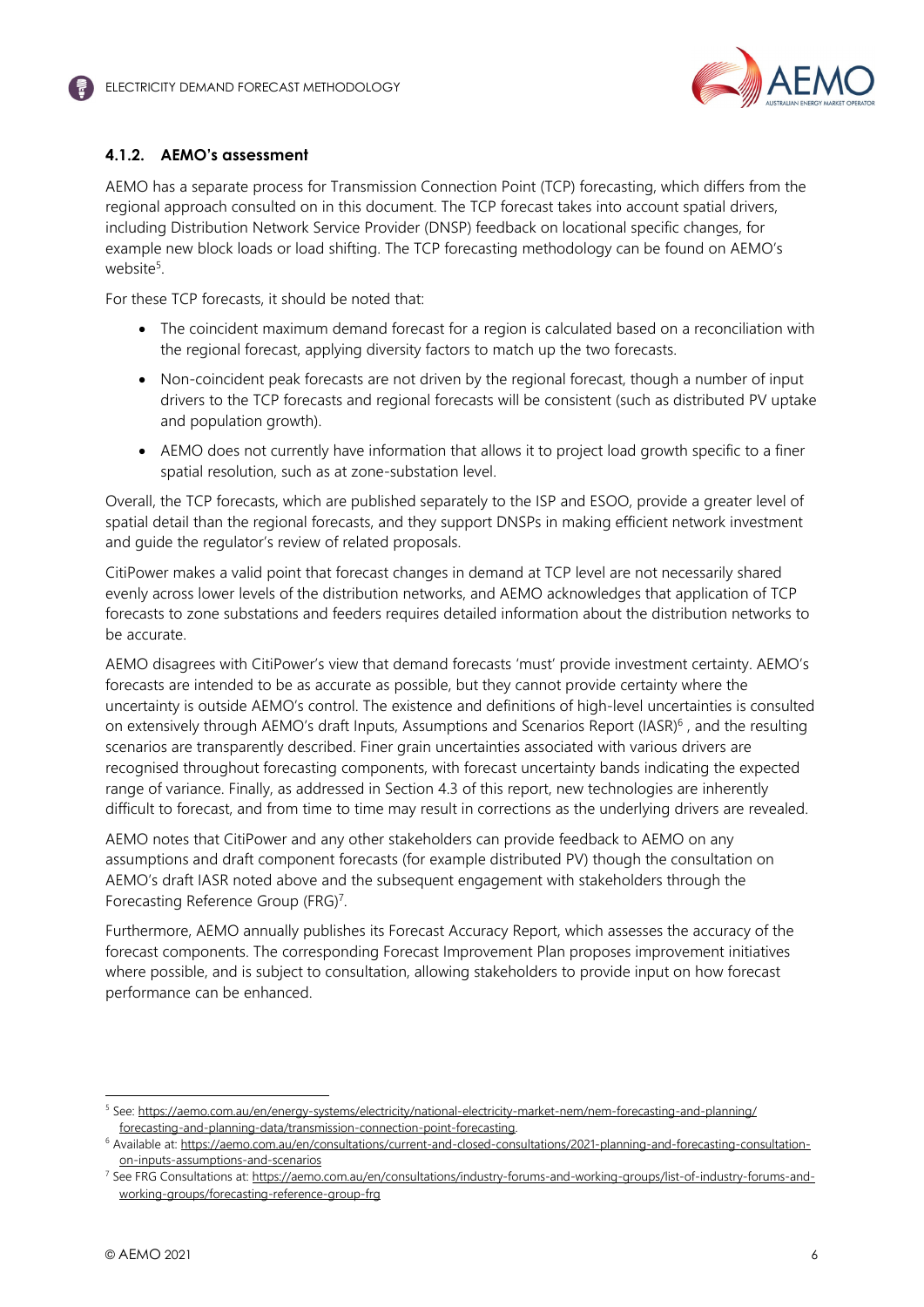

# **4.1.3. AEMO's conclusion**

When AEMO updates its TCP forecast methodology, it will include a 'purpose and application' section that describes the limitations of the forecast for purposes outside its core application. In particular, it is inappropriate to apply AEMO's TCP forecast to lower level network demand by evenly assigning it across zone substations without sufficient information to support this as a valid approximation. AEMO has added a similar section to the Methodology to clarify its purpose and reference its TCP forecasts and methodology as supplementary material to increase awareness of the more spatial forecasts available.

# <span id="page-6-0"></span>**4.2. Model granularity, definitions and data**

### **4.2.1. The value of granularity in forecasts**

### **Issue summary**

AEMO's forecasting process models various components of electricity demand, with each modelled to a level of detail that balances its criticality with the needs for accuracy, explainability, and efficiency.

Numerous submissions made reference to increasing granularity, suggesting that such granularity increases forecasting accuracy. This was most explicitly stated by MEU: "MEU is of the view that greater segregation of residential consumer demand will enhance forecast accuracy". Related quotes show a theme among submissions:

- MEU stated that "further granularity is needed to reflect the reality there are quite distinct subgroups within [BMM and residential cohorts]". It provided the example of houses and units, where houses may or may not have solar, and are occupied by owners or renters. Elsewhere, it noted differing energy uses by day or week
- ERM Power stated: "In the model all connections are considered to be equal and no analysis of the type of residential housing stock is defined to determine more granular values for different types of housing such as high density apartments, medium density units or detached housing. In predicting future consumption, the model relies solely on the forecast number of new and existing connection points. Should the shares of individual types of future residential connections deviate from the current shares, then considerable time may elapse prior to the model applying a degree of self-correction to the defined values for baseload, heating and cooling consumption."
- ERM Power stated: "We recommend that AEMO request assistance from DNSPs to improve the granularity of load classification on a National Market Identifier (NMI) on the basis of differentiation of network tariff structure to better identify business consumption types."

QEUN, in its verbal submission, requested that AEMO segment BMM in its forecast, perhaps separating small and medium. It went on to further request that AEMO work with the AER to consolidate definitions of small, medium and large customers to make it consistent among states and energy data users Australia-wide.

In terms of the delivery of greater granularity, stakeholders referenced a wide range of data sources they considered relevant:

- MEU listed retailers, DNSPs and transmission NSPs (TNSPs) as having good data about end user usage patterns, and flagged the smart meter data as particularly relevant.
- ERM Power questioned whether the Essential Services Commission and AER's retailer-supplied solar tariff data would provide a more accurate value for forecasting distributed PV numbers.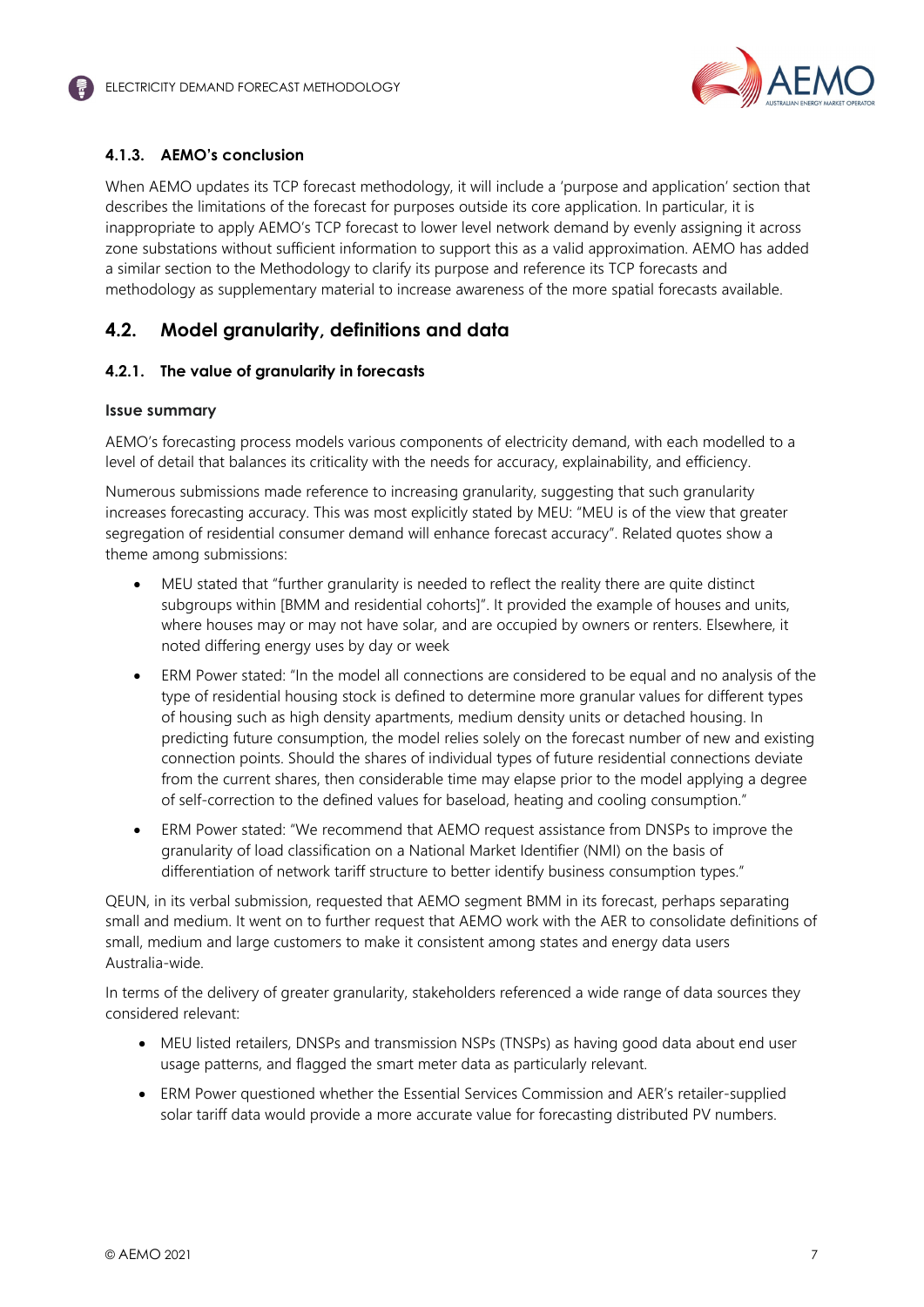

### **AEMO's assessment**

In modern management, greater granularity is associated with insights at a segment level, and is particularly appropriate where there is an expectation that different actions can be directed towards different segments. Importantly, however, increasing forecast granularity does not necessarily provide more accurate forecasting results than an aggregated forecast. Appendix B describes the considerations for segment definition and increasing forecast granularity, along with a worked "EDFM Draft Determination Example Spreadsheet<sup>[8](#page-7-0)</sup>" to demonstrate various scenarios in which forecast accuracy is not improved as a result of increasing forecast granularity.

AEMO considers the appropriate level of granularity when performing Exploratory Data Analysis (EDA) during model development. Depending on the problem attempting to be solved, increasing forecast granularity is also considered during a forecast accuracy review. Typically, AEMO sees the merits of increased forecast granularity as supporting comparison with external data or expectations at the segment level, which may enhance stakeholder confidence. As described in Appendix B, increasing the forecast granularity is not required in order to incorporate a relevant variable into a model, and this option may deliver sought forecast accuracy improvements and some degree of insights.

ERM Power's statement that "in the model all connections are considered to be equal" is incorrect. A forecasting model, such as AEMO's connection model, can validly model the average of a heterogenous group without considering or assuming that the heterogenous elements are equal. In AEMO's connection model, the additional energy consumption forecast due to a single additional connection should be understood according to the statistical term 'expected value', rather than a deterministic prediction. As the number of additional connections increases, the additional electricity consumption per connection tends towards the average consumption, according to the statistical law of large numbers.

ERM Power's statement that "should the shares of individual types of future residential connections deviate … then considerable time may elapse prior to the model applying a degree of self-correction…" implies that the connections model requires a number of residual values to significantly influence a parameter reflecting housing mix. This would be true for a typical regression model, however AEMO uses the single most recent annual data point of the current proportion of dwelling types as a basis from which to grow the consumption forecast according to the other variables described in the Methodology. AEMO's Energy Efficiency model already utilises a forward view of connections by dwelling type, which AEMO can present as background information for stakeholder consideration when presenting draft forecasts in the future.

Regarding QEUN's suggestion of AEMO working with the AER to consolidate definitions of small, medium and large customers, AEMO notes that the existing range of definitions has already been widely deployed into various IT systems of market participants, and change could be substantial and costly without a clear quantification of the benefits or improvements to the forecasts. AEMO considers that a tool for converting between the various definitions employed is likely to be a more tractable solution than a large scale initiative to harmonise definitions. AEMO proposes to work with interested stakeholders to identify options for such a solution.

AEMO notes that few of the submissions' recommended data sources were organisations acting across the NEM; most were state-based or DNSP-based. In designing the Methodology, AEMO carefully considers the reporting burden on NEM participants, and where possible, requests data from a single NEM-level source rather than individual DNSPs. However, AEMO is working with DNSPs to identify new loads and understand new technology uptake in the distribution networks. Also, AEMO is using smart meter data to drive insights, for example around technology use and residential vs. business usage trends.

<span id="page-7-0"></span><sup>&</sup>lt;sup>8</sup> Available at: https://aemo.com.au/en/consultations/current-and-closed-consultations/electricity-demand-forecasting-methodology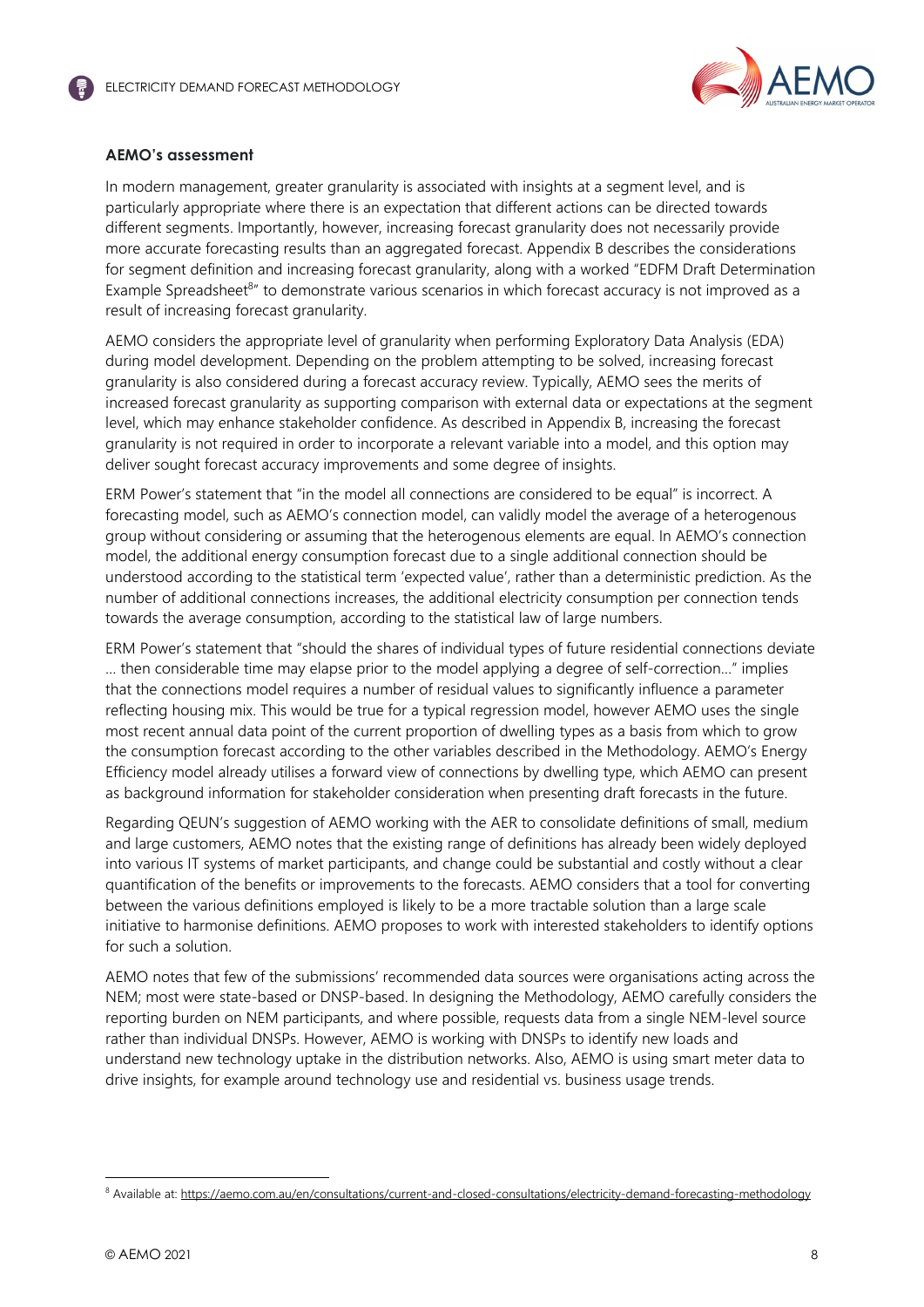

## **AEMO's conclusion**

The assessment has shown that increasing forecast granularity is not a panacea for forecast accuracy, particularly where costs must be managed, more assumptions need to be made about future trends and/or historical data is not available to measure the more granular forecast's performance. The complexity increase associated with increased granularity needs to be justified based on materiality to the forecast. It is unclear whether stakeholders' recommendations would lead to material improvements.

In that light, AEMO looks forward to working with stakeholders to clarify their goals in recommending increased forecast granularity:

- Where the goal is to increase forecast accuracy, AEMO considers a variety of options alongside increasing forecast granularity, including incorporation of additional drivers to the forecast model.
- Where the goal is to increase confidence in the forecast, AEMO will deliver this through its annual Forecast Accuracy Report (FAR), noting it has previously committed to include an independent assessment of approach and potential for bias in the FAR reporting metrics at least once every four years, prior to a full FAR methodology con[sultation](#page-8-0)<sup>9</sup>.
- Where the goal is to address a perception that AEMO assumes homogeneity of electricity consumers, stakeholders should note that assumption is neither required nor made by AEMO.

Similarly, AEMO considers opportunities to reduce granularity (forecast at a more aggregate level), where forecast accuracy can be maintained at a lower overall cost. Where such opportunities are identified, AEMO will seek stakeholder input through the Forecast Improvement Plan or relevant consultation.

Regarding the challenges of alternative segment definitions being used in the NEM, AEMO looks forward to working with interested stakeholders to identify a cost effective solution for conversion of key statistics between the alternative definitions.

### **4.2.2. Definition of business segments**

### **Issue summary**

Integral to the topic of granularity is the definition of forecasting segments.

QEUN recommended that AEMO clearly define what constitutes a small and medium size business, and noted the differing definitions within AEMO.

### **AEMO's assessment**

AEMO agrees that segment definitions in the Methodology should be clearly defined and has attempted to make these definitions clear.

Appendix B recognises the value in electricity forecasting segment definitions matching with other definitions outside of electricity forecasting, but also identifies a number of other factors that warrant consideration.

In the case of the BMM definition used in AEMO's forecasts in particular:

• Residential electricity consumption is defined as electricity used in a place of permanent abode. This excludes, for example, hotels and boarding houses. Technically, the forecast depends on customer type in the Market Settlement and Transfer Solutions (MSATS) system as tagged by the local DNSP.

<span id="page-8-0"></span><sup>&</sup>lt;sup>9</sup> See 5.1.3 in <u>https://aemo.com.au/-/media/files/stakeholder\_consultation/consultations/nem-consultations/2020/rfg/second-</u> stage/reliability-forecast-guidelines-draft-determination.pdf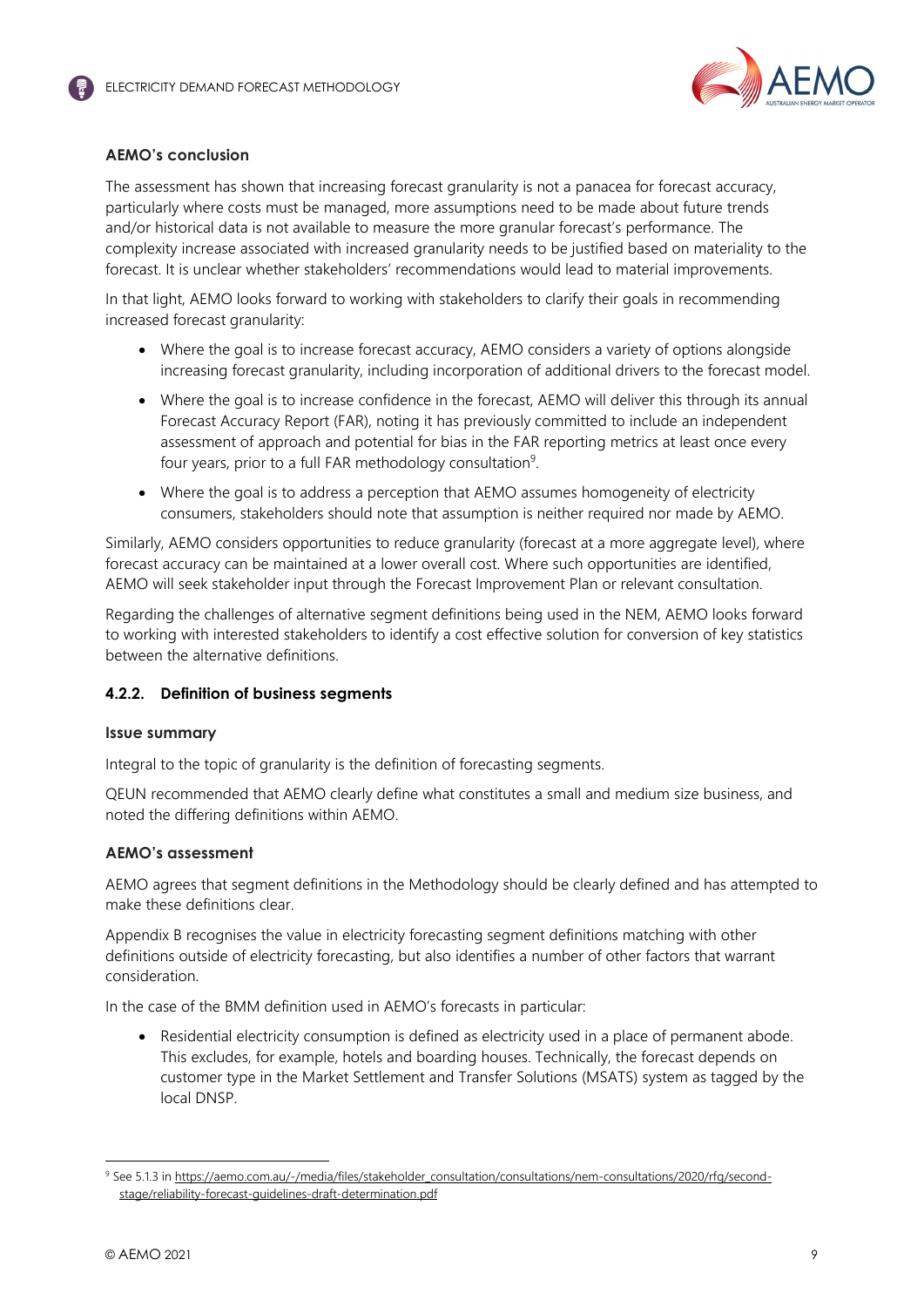

- Business electricity use is defined as all other electricity use, apart from that needed to generate and distribute electricity (generation and losses). Within business:
	- Large Industrial Loads (LIL) in the NEM are defined in Section 2.1 of the Methodology, stating that "a demand threshold of greater than 10 megawatts (MW) for greater than 10% of the latest financial year is used to identify those loads". In AEMO's demand forecasts, the LIL segment thus represents the electricity use of these very large sites.
	- [Electricity used to generate hydrogen see Section 2.2 of the Method](#page-15-0)ology "Hydrogen related demand forecasting."
	- BMM makes up all other business electricity use.

AEMO is aware that the above definition of BMM electricity use does not directly support matching with other sources such as the Australian Bureau of Statistics (ABS) or Australian Taxation Office (ATO) because it does not include employee headcount or business turnover information respectively. AEMO considers factoring in such variables in the definition to be of high cost and complexity for the benefits provided.

Similarly, AEMO's 2021 Budget<sup>[10](#page-9-0)</sup> utilises a different definition of small business for its purpose. Rather than being instrumental to the budget itself, it is incidentally noted as background to the estimated scale of AEMO fees on households.

AEMO notes the considerations for defining segments in Appendix B are rarely all satisfied completely, and the BMM definition used in the Methodology addresses as many of the considerations as is reasonably possible. AEMO considers it the best option available for electricity forecasting.

### **AEMO's conclusion**

AEMO has amended the Methodology's definitions for clarity. The above section, in concert with Appendix B, sets out the explanation and justification for the current BMM definition. Noting that the term Small and Medium Enterprises (SME) implies it covers specific sizes of organisation, AEMO has decided to change the term to Business Mass Market (BMM), as it better reflects all business loads but the largest. This avoids confusion that can result from various definitions of small, medium and large organisations across different industries.

### **4.2.3. Model granularity for maximum demand modelling**

### **Issue summary**

The MEU noted AEMO's consumption forecast segmentation differs from its maximum demand forecast segmentation. Consumption forecasts encompass LIL, BMM and residential segments, whereas maximum demand forecasts aggregate the BMM and residential segments all into one single segment. The MEU noted that maximum demand drives consumer costs more than total energy, and queried the relative segmentation levels. The MEU suggested that increased segmentation of maximum demand forecasts would better improve forecast accuracy and understanding of drivers.

### **AEMO's assessment**

AEMO notes, as per above sections of this report and Appendix B, that greater granularity does not necessarily result in more accurate forecasts. However, there may be value to the NEM or WEM in understanding the relative contribution of different segments to demand, if this enables segment level demand management plans to be developed.

<span id="page-9-0"></span><sup>10</sup> https://aemo.com.au/-/media/files/about\_aemo/energy\_market\_budget\_and\_fees/2020/budget-and-fees---final.pdf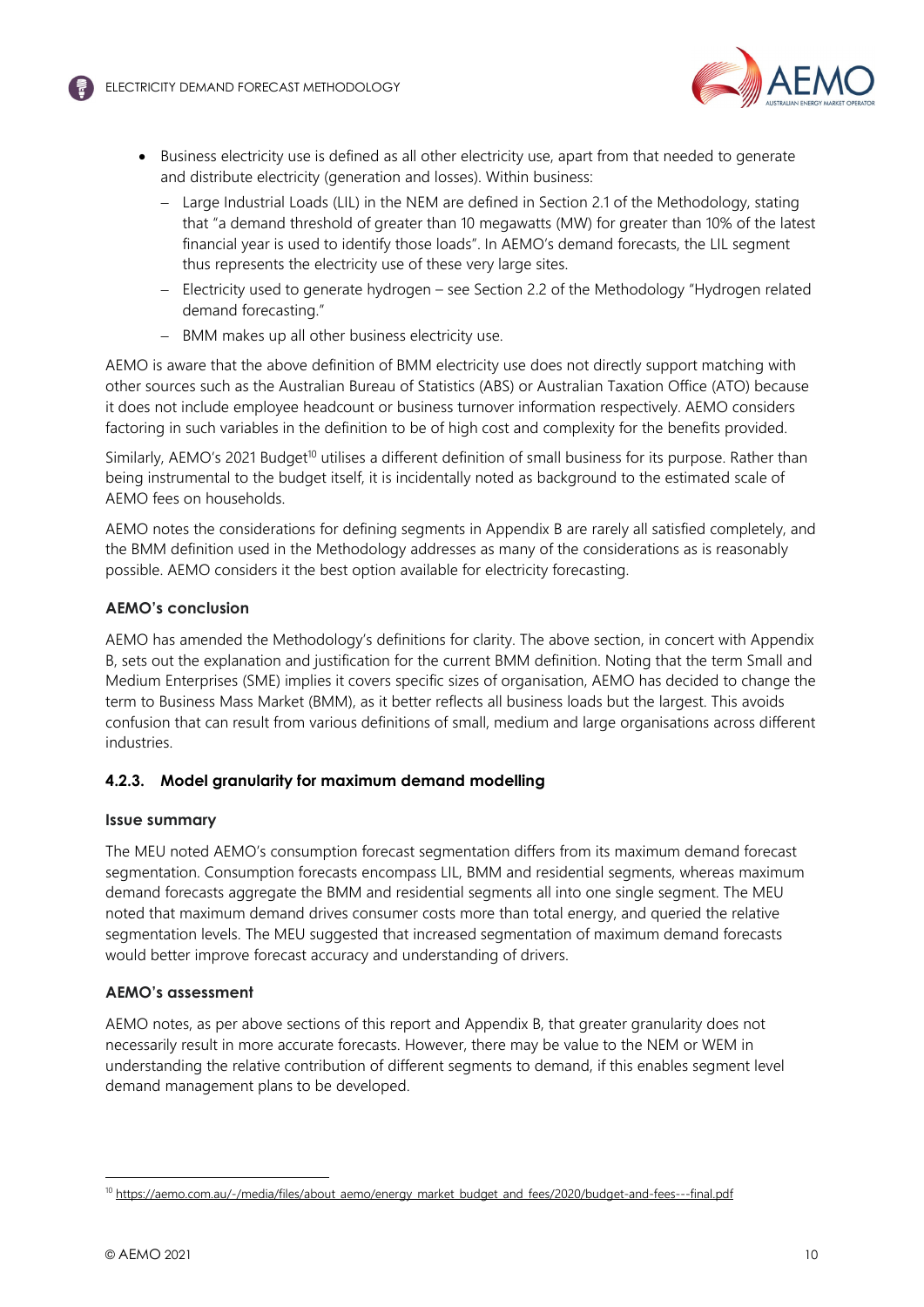

Any benefits of more granular demand forecasts must be balanced against the associated costs, complexities and potential loss of accuracy. In anticipating benefits, the statistical nature of demand is a key challenge that should be recognised:

- Demand, being at a point in time rather than a cumulative value, is inherently more volatile than energy.
- A fundamental of statistical analysis is that volatility of individual segments is greater than that of their total.

These points mean that, while demand segmentation can be performed, the results tend to suffer from compounded volatility such that they are unlikely to be understandable or actionable, or more accurate than the aggregated figures.

A further challenge associated with increasing demand forecast granularity is the low numbers of business sites with interval meter data in Queensland, South Australia and Tasmania. The numbers are insufficient for developing segment level forecasts with a meaningful level of precision.

### **AEMO's conclusion**

AEMO notes stakeholder perceptions that more detailed demand forecast segments would benefit the demand forecast, but has outlined above (and in Appendix B) this is not necessarily the case. Furthermore, even before related costs are considered, AEMO notes theoretical and practical impediments to usefully increasing granularity, such as the high resulting volatility and the limited availability of suitable data.

AEMO looks forward to ongoing engagement with stakeholders to explore the limitations inherent in statistical analysis and related forecasting techniques, and the implications of those limitations. AEMO understands that forecasting maximum demand by customer segment could help inform decision makers if there was confidence in the accuracy of those more granular forecasts.

# <span id="page-10-0"></span>**4.3. Distributed PV and new technology forecasts**

### <span id="page-10-1"></span>**4.3.1. Performance of new technology forecasts including distributed PV**

### **Issue summary**

Distributed PV generation is a fast-growing technology which has proven difficult to forecast accurately. Table 1 illustrates this. For the forecast year 2022 (financial year ending), AEMO's consultant forecasts have kept revising up forecasts, as installations in the short term have consistently exceeded expectations. Looking at 2030, the forecasts have varied up and down, as technology cost projections and market saturation assumptions have evolved. Acknowledging the material uncertainty in distributed PV trends, AEMO engages two independent consultants to help develop the distributed PV forecasts in an effort to capture diversity of views. These forecasts are then consulted on through the FRG to test reasonableness.

| Table 1 | Forecast generation (in gigawatt hours [GWh]) of installed distributed PV systems across the |
|---------|----------------------------------------------------------------------------------------------|
|         | NEM in different ESOOs                                                                       |

| Forecast year | <b>ESOO 2017</b> | <b>ESOO 2018</b> | <b>ESOO 2019</b> | <b>ESOO 2020</b> |
|---------------|------------------|------------------|------------------|------------------|
| 2022          | 11,871.56        | 13,686.34        | 14,134,46        | 15,571,60        |
| 2030          | 20,005.78        | 18,100.25        | 16,510.52        | 25,191.89        |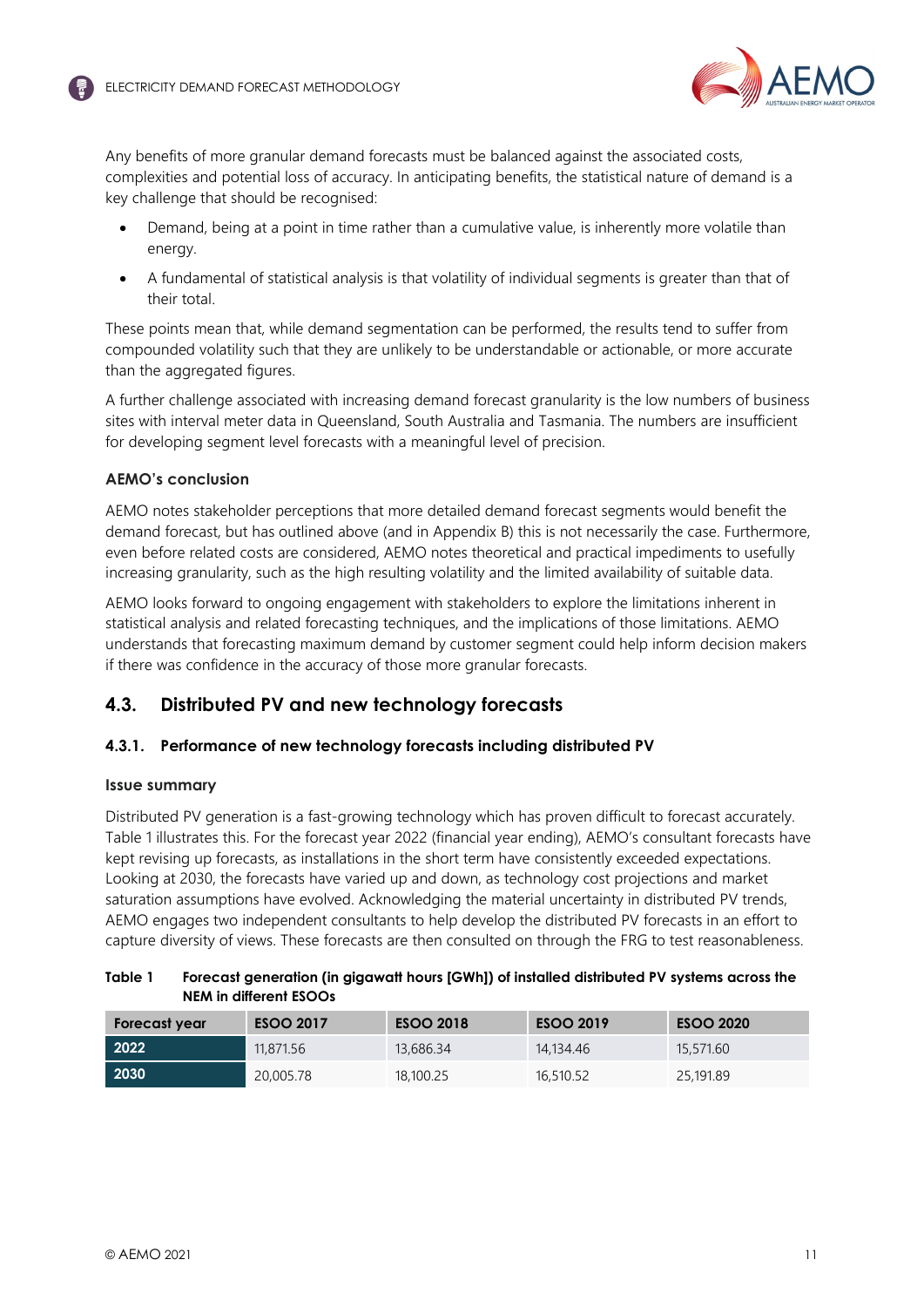

AEMO's 2020 Forecasting Accuracy Report<sup>[11](#page-11-0)</sup> included an assessment of distributed PV forecasting. As accuracy performance was below expectations, the corresponding Forecast Improvement Plan consultation included an action on AEMO to improve the distributed PV forecast.

CitiPower in particular noted concerns with AEMO's forecast of new technologies in general, including distributed PV, EVs and batteries. Its submissions included:

AEMO's electricity demand forecasts, particularly as drivers of the ISP, must be reliable, consistent and transparent to provide investment certainty at a time of need for investment in capacity, renewables and new technologies.

CitiPower also noted the volatility of AEMO's PV forecast (shown in Table 1) as problematic and noted that DNSPs have actual and connections data as it occurs, which AEMO should consider using to assist with the distributed PV forecast.

CitiPower went on to recommend "AEMO develop a more consistent and reliable approach to forecasting the impact of new technologies on demand. This includes the appropriateness of using post-model adjustments rather than updating the structure of the model".

CitiPower's submission on the Draft Determination re-iterated their concerns regarding significant year-onyear changes in forecasts of new technologies, i.e. rooftop solar, electric vehicles, batteries and energy efficiency, making it "difficult to refer to and validate AEMO's forecasts on a consistent basis." They suggested AEMO source and average multiple forecasts rather than relying on a single forecast, and further suggested that AEMO prioritise consistency when reviewing methodologies.

### **AEMO's assessment**

The forecast scenarios that AEMO develops with stakeholder input lead to a forecast dispersion band for each new technology, which can be said to describe the 'known unknowns' at the time of forecasting. Thus, in a NEM with incremental changes to underlying drivers and no surprises, it would be reasonable to expect forecasts each year to be consistent with prior year forecasts. In reality, the emergence of factors (that were 'unknown unknowns' at the time of the forecast) leads to new forecasts outside the range of prior year forecasts. Unknown unknowns may include unanticipated factors such as government policies, complimentary or competing technologies, or broad societal phenomena such as the COVID-19 pandemic.

In understanding how such unknown unknowns affect the forecast, it is helpful to consider the underlying qualities of forecasts:

- Accuracy the similarity of forecast and actual values
- Consistency the steadiness of the subsequent forecasts with prior forecasts
- Explainability the ability to quantitatively breakdown accuracy or consistency by drivers

Regarding CitiPower's recommendation that AEMO use more post-model adjustments, AEMO's first choice in the Methodology is to use statistical models wherever appropriate. Such data-driven models maximise objectivity and transparency and generally perform efficiently and effectively. Only where data is insufficient does AEMO utilise-post model adjustments, and AEMO typically uses specialist consultancies to inform such adjustments.

AEMO notes the strengths and weaknesses of various types of statistical models with regards to the above qualities:

A flat line (constant) or simple time trend model typically has low accuracy, but perfect consistency

<span id="page-11-0"></span><sup>11</sup> See: https://aemo.com.au/-/media/files/electricity/nem/planning\_and\_forecasting/accuracy-report/forecast-accuracy-report-2020.pdf.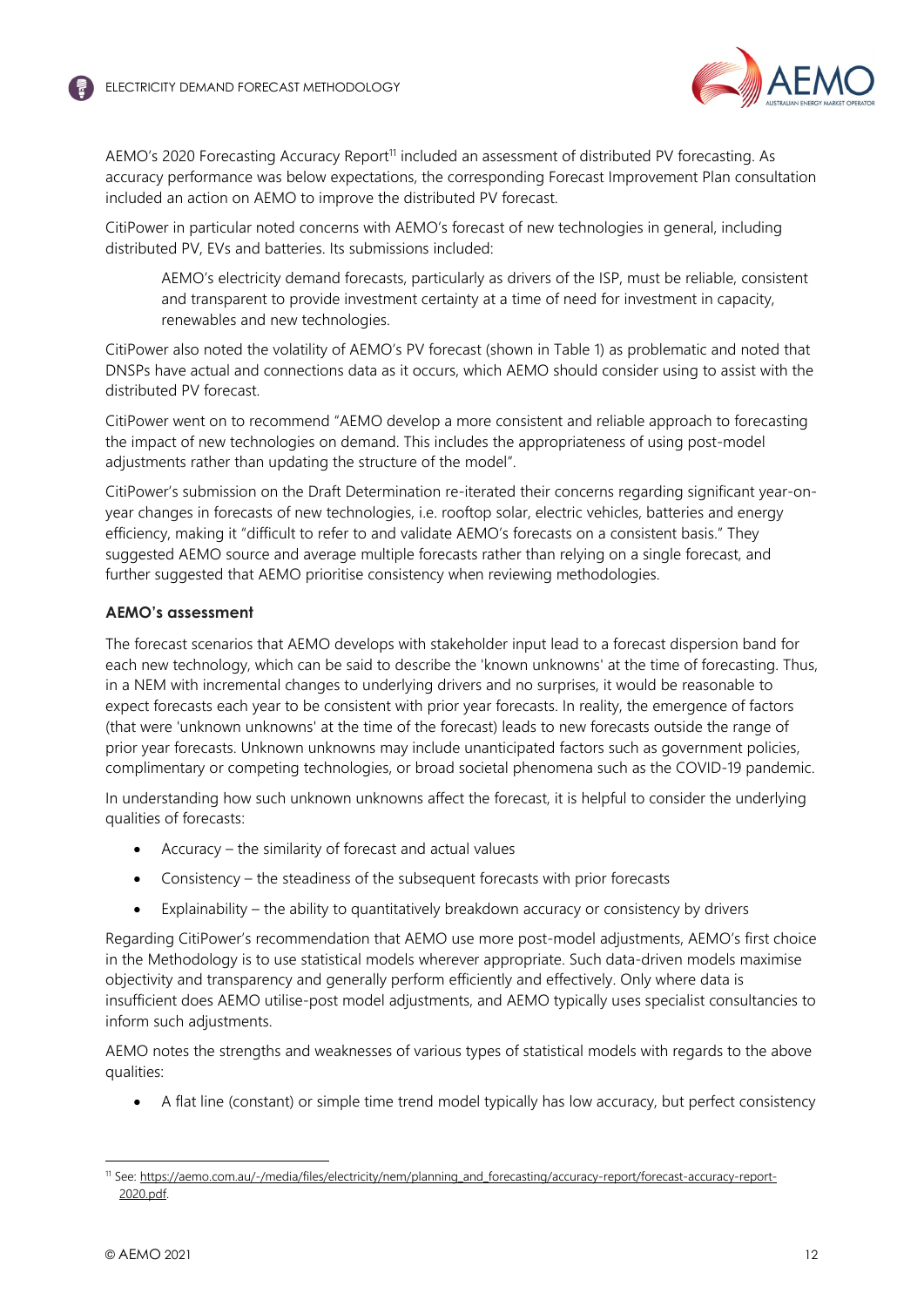

- A white-box model has moderate to high accuracy, and potential for excellent explainability. The level of consistency is data dependent. A regression model is an example white-box model, where beta parameters quantify the average relationship between each driver and the forecast output.
- A black-box model may be highly accurate but typically has low explainability. The level of consistency is data dependent. A neural network is an example of a black-box model. Parameter values are formed from iterative processing involving many millions of individual calculations and the resulting quantity of parameters defy human consideration.

From the above, it follows that:

- in general, forecast consistency is data dependent: as model inputs change across each iteration of the forecast, the forecast output is designed to change in some way. Only a flat line or simple time trend model ignores exogenous inputs and is consistent regardless of real world events.
- in practice, seeking higher consistency comes at the expense of accuracy.
- the explainability of consistency-focussed forecasts has limited utility, as ultimately forecasting error would be explained by reference to the desire for consistency. In contrast, explainability of accuracy-focussed forecasts succeeds in providing reasoned analysis on differences between forecasts, down to the level of detail of the underlying data if necessary.

Thus, at this point in the analysis, emphasizing consistency over accuracy and explainability appears to be a plausible preference for forecasting outcomes. However, there is a deeper logical problem in emphasizing consistency during the methodology development phase, as demonstrated via a simple thought experiment:

Consider a new technology with 20% market penetration in a NEM region in the base year, and a forecast annual growth rate of 5% thereafter. After one year of strong growth, the new base year penetration is observed to be 28% rather than the previously forecast 25%. In the pursuit of accurate forecasts, the annual growth rate is simply adjusted in light of this and any other new data. However, if pursuing consistency, the updated annual growth rate could be:

- Retained at 5% per year, for consistency with the previous forecast, or
- Adjusted downwards in the short term, so as to achieve short term penetration values consistent with the previous forecast, or
- Adjusted downwards beyond the short term, so as to achieve the long term technology penetration values consistent with the previous forecast

It is entirely possible that different stakeholders value different definitions of consistency. It is thus clear that stakeholders emphasizing consistency over accuracy are best served by their own analysis, rather than centrally through AEMO.

To avoid subjecting the forecast development process to conflicting consistency requirements, AEMO reserves its consideration of forecast consistency to the validation phase of an accuracy-focussed forecast. Where there are material differences between the new and previous forecasts, AEMO:

- Analyses the root cause and guards against error. To the extent the root cause of differences is unclear, it is appropriate to question whether an error has occurred in the methodology formulation or execution.
- Includes additional stakeholder engagement to ensure the reasons for differences between forecasts are clear. AEMO benefits from DNSPs and other stakeholders providing their insights of emerging issues and local knowledge. Through Energy Networks Australia, AEMO is exploring ways to better incorporate DNSPs' local knowledge of current and future technology trends in its forecasts.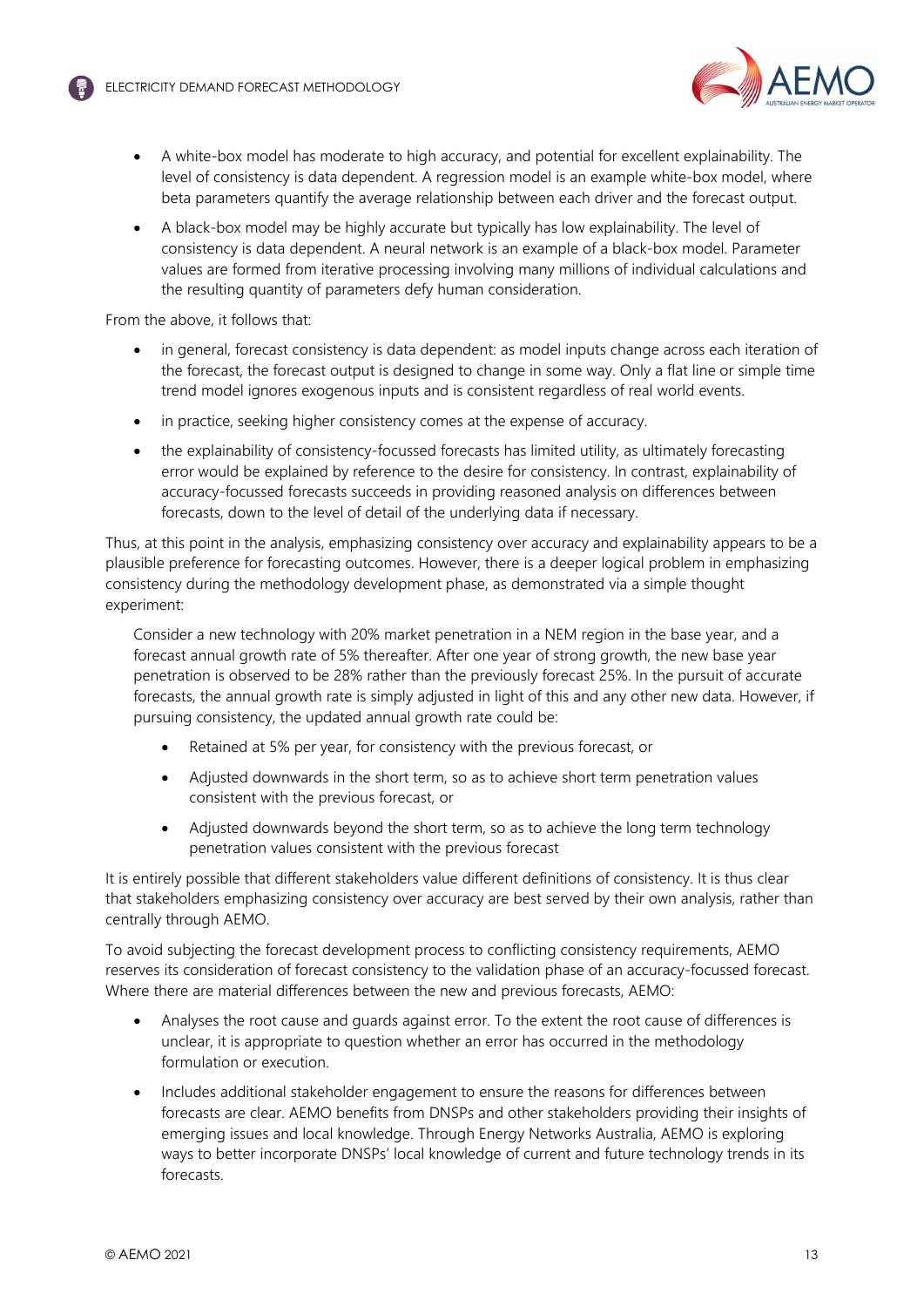

CitiPower suggested the use of multiple consultant forecasts to improve consistency between forecasts.

AEMO considers the primary value of multiple consultant forecasts to be in exploring relevant factors and approaches where significant uncertainty exists. The secondary value, of averaging multiple data points, is modest and comes at a high consulting cost relative the impact of the averaging. In any case, averaging develops a central view of a forecast where all consultants are exposed to the same information. It does not address CitiPower's concern of instances where a forecast lies outside the bounds of a previous year's forecast. When unanticipated events occur, all consultants are expected to update their forecasts in light of the new information, and the averaged result may lie outside the bounds of a previous averaged result.

AEMO's recent ISP Methodology issues paper<sup>[12](#page-13-0)</sup> noted value has been identified in DNSP and ENA input to DER forecasts. Consultation on the ISP Methodology is ongoing and AEMO look forward to submissions to this end.

### **AEMO's conclusion**

AEMO has noted distributed PV forecast performance in the most recent Forecast Accuracy Report and consulted on initiatives to improve the performance of its forecast in the associated Forecast Improvement Plan<sup>[13](#page-13-1)</sup>. AEMO will work with its consultants to ensure the methods applied in the future address the issues found.

New technology forecasts are more prone to 'unknown unknowns' than broader forecasts, as consumers, government, and industry respond in unanticipated ways to the drivers of the new technologies, the technologies themselves, and any side effects of the technologies. AEMO seeks input from stakeholders (and where appropriate from independent consultants) to minimise the unknown factors, so that the forecasts scenarios reflect the true uncertainty. However, the nature of the unknown factors is that some of them will be unknown to all parties at the time of a forecast.

The variety of dynamics associated with each new technology is too broad to meaningfully guide selection of a single forecasting technique across new technologies in general. Instead, AEMO's periodic forecasting methodology consultations gain stakeholder input on the most appropriate methodology for the new technology or technologies under consideration.

AEMO acknowledges that some stakeholders may value forecast-to-forecast consistency over forecast accuracy. However, for the reasons described in the assessment section above, AEMO considers it impractical to directly support the various types of consistency such stakeholders seek. Rather, AEMO emphasizes forecast accuracy and explainability, and seeks to accommodate stakeholder interest in consistency during the validation phase. To that end, draft forecast presentations compare new forecasts to previous forecasts and provide insights on the differences. This approach satisfies stakeholders seeking accuracy, whilst permitting stakeholders with a preference for consistency over accuracy to adapt AEMO's forecasts for their own needs. AEMO invites those stakeholders to consider:

- smoothing AEMO forecasts to achieve the stakeholder's desired type and degree of consistency
- averaging AEMO's forecast with the stakeholder's own forecasts, obtained either directly or via their sector's peak body
- producing plans or strategies that are resilient to the volatility inherent in new technology forecasts

As the degree and definition of consistency is stakeholder dependent, it is appropriate that the stakeholders procure relevant consultants to meet their own needs. AEMO does not see CitiPower's suggestion for AEMO to expand its use of multiple consultant forecasts as necessary or cost effective.

<span id="page-13-0"></span><sup>&</sup>lt;sup>12</sup> https://www.aemo.com.au/-/media/files/stakeholder\_consultation/consultations/nem-consultations/2021/isp-methodology/ispmethodology-issues-paper.pdf

<span id="page-13-1"></span><sup>&</sup>lt;sup>13</sup> See p35 of https://aemo.com.au/en/consultations/current-and-closed-consultations/2020-forecast-improvement-plan-consultation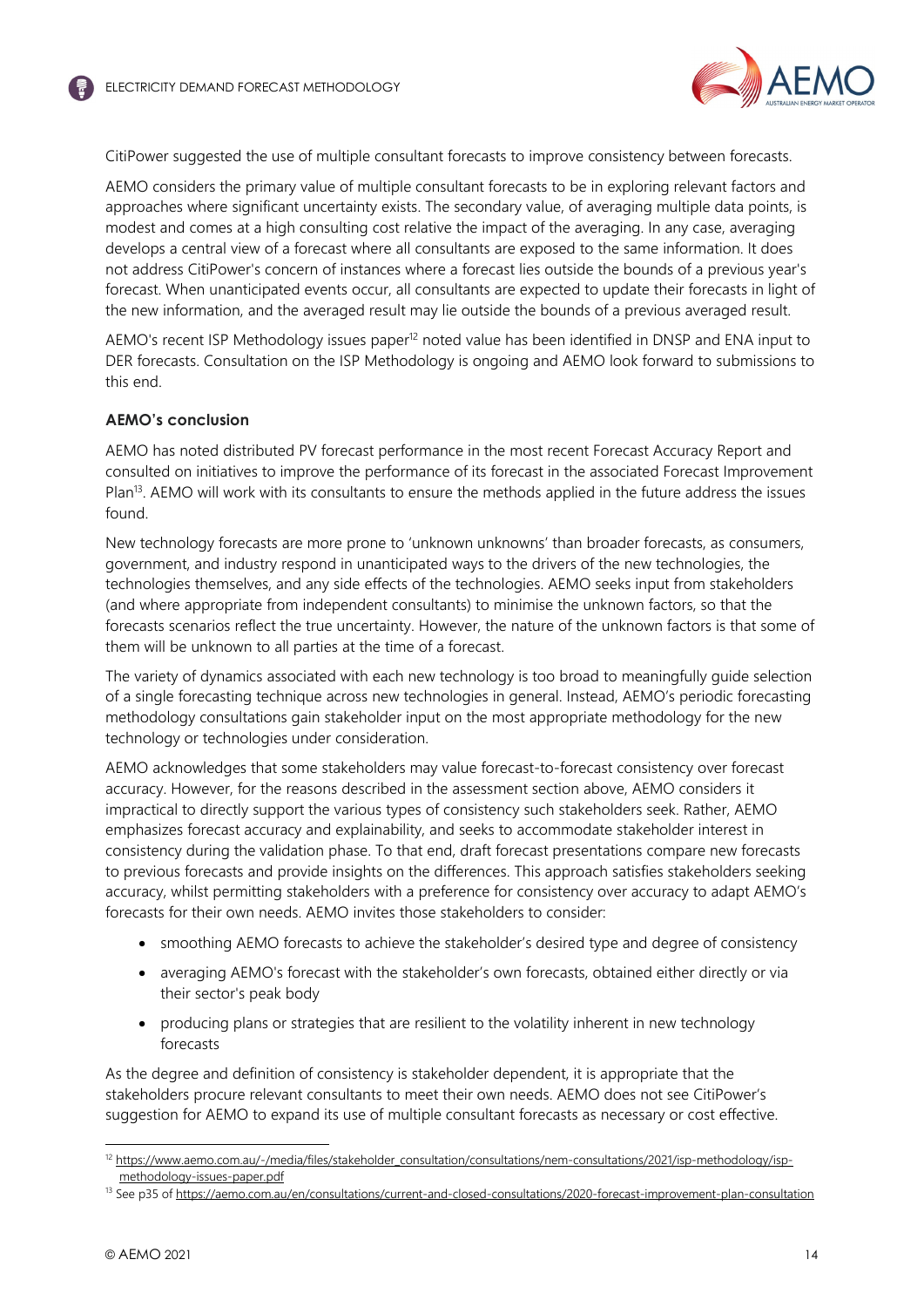

AEMO reserves the practice of obtaining forecasts from multiple consultants to occasions where, in consultation with stakeholders, it foresees uncertainty in a forecast component material enough to warrant the expense.

# **4.3.2. Factors affecting distributed PV output**

### **Issue summary**

The Methodology describes the incorporation of distributed PV in energy consumption and demand forecasts. Section A3.1 mentions, but does not detail, how degradation of distributed PV output is performed.

QEUN raised in its verbal submission that degradation should also consider:

- "Orphaned solar systems" systems with worthless warranties, as they were installed by suppliers no longer in business.
- Severe weather damage to distributed PV systems due to hailstorms.
- Under-insurance due to rising insurance premiums, some customers (such as BMM) may be underinsuring themselves and their solar PV systems. Therefore, AEMO should discount any expected recovery from insurable events.

### **AEMO's assessment**

The impacts of distributed PV system damage and degradation can either be captured as an adjustment to the installed capacity, or through the applied normalised generation profiles. To avoid double counting, such damage and degradation should be clearly addressed in one or the other, but not both.

AEMO accounts for the degradation of distributed PV output in the distributed PV normalised generation profiles provided by Solcast, not in installed capacity to avoid double counting of degradation. Solcast does not explicitly take the factors mentioned by QEUN into account, because the loss factors in distributed PV performance modelling are empirically derived. Consideration of such individual factors would require more detailed physical models to be developed and maintained along with assumptions on percentages insured. The reasons Solcast does not adopt a physical model approach are:

- 1. Data availability is insufficient and inconsistent.
- 2. A fully-physical loss model is prone to biases due to the various micro-assumptions required, requiring heavy calibration which in effect makes it somewhat equivalent to an empirical approach.

Solcast's distributed PV model has two steps:

- The first step determines the irradiance, which is primarily physical, and the second step determines the power which is primarily empirical. In the first step, Solcast estimates surface irradiance parameters at a suburb/town level using satellite and aerosol data. Then Solcast models each suburb/town as a series of unit distributed PV arrays and converts the irradiance to plane-ofarray (that is, the angle of the installed panels is considered).
- In the second step, Solcast empirically estimates power production including a "loss factor" term. Age-related degradation is implicitly captured in its model as one of these "loss factors" (along with others, like shading, dirty panels, damaged panels and other system defects). The optimal value of the loss factor is determined empirically by running the model for a large number of actual distributed PV systems and comparing it to measured distributed PV output, and also against aggregated datasets such as from the Australian Photovoltaic Institute.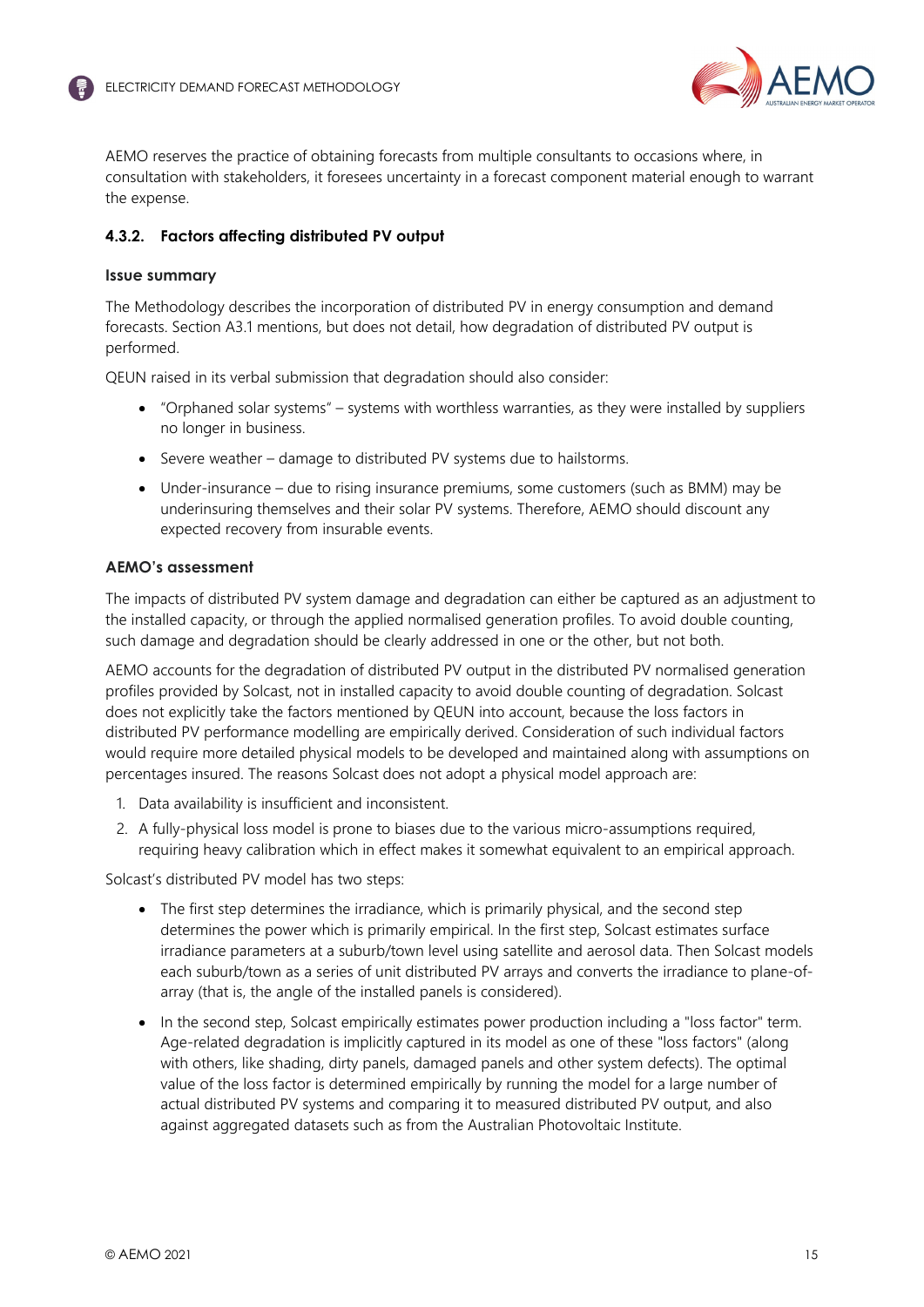

The above methodology came from the 2016-2019 Australian Renewable Energy Agency (ARENA)-funded Australian National University (ANU) research project<sup>[14](#page-15-1)</sup> where Solcast was a partner. Since then, Solcast monitors and calibrates the loss factors. While irradiance and array geometry are found to vary regionally, no significant regional variations in loss factors are observed in the current data set. A larger body of quality-controlled data may or may not reveal significant regional variations in loss factors.

Approximately 20,000 distributed PV systems were initially used to train the performance of their model. Then over time, Solcast check the calibration of the trained model with other datasets from customers and those published by the Australian Photovoltaic Institute.

## **AEMO's conclusion**

AEMO is satisfied with Solcast's approach to accounting for the degradation of distributed PV systems and will continue to engage with them to ensure the degradation of panels is accounted for as practically as possible.

## <span id="page-15-0"></span>**4.3.3. Hydrogen related demand**

### **Issue summary**

AEMO is extending the Methodology to include hydrogen as an emerging technology. There is substantial uncertainty regarding the impact that the potential development of a hydrogen economy may have on electricity demand. The uncertainty stems from hydrogen production considering:

- Technology, especially electrolysis, is still maturing and the various cost projections have a wide range of uncertainty.
- The potential supply of export markets that have a highly uncertain potential demand, depending on the competitiveness of Australian produced hydrogen against international competitors. This leads to a huge uncertainty in scale as it is not bounded by Australian consumption.
- Uncertainty regarding the connection arrangements for these facilities particularly whether they will be connected to the electricity grid or have dedicated local resources. The former is highly relevant to system analysis and therefore the Methodology, but the latter is not.

Given these uncertainties, AEMO's methodology for capturing this emerging technology is to consider the potential scale of hydrogen production as a key variable that may change between its forecasting scenarios. This is an assumption-driven approach that allows analysis of both small and large-scale hydrogen production, and informs views on whether the sector will materially impact the reliability, security, and ongoing investment needs for the NEM.

QEUN recommend AEMO consider forecasting electricity separately for:

- Green hydrogen production from NEM and WEM supplied electricity.
- Green hydrogen production from non-NEM and non-WEM supplied electricity.
- Blue hydrogen production from NEM and WEM supplied electricity.
- Blue hydrogen production from non-NEM and non-WEM supplied electricity.

### **AEMO's assessment**

For the purpose of this response, AEMO considers:

 Blue hydrogen to be hydrogen produced from reforming or gassifying fossil fuels, where carbon capture and storage is implemented.

<span id="page-15-1"></span><sup>&</sup>lt;sup>14</sup> See: https://arena.gov.au/projects/real-time-operational-pv-simulations-for-distribution-network-service-providers/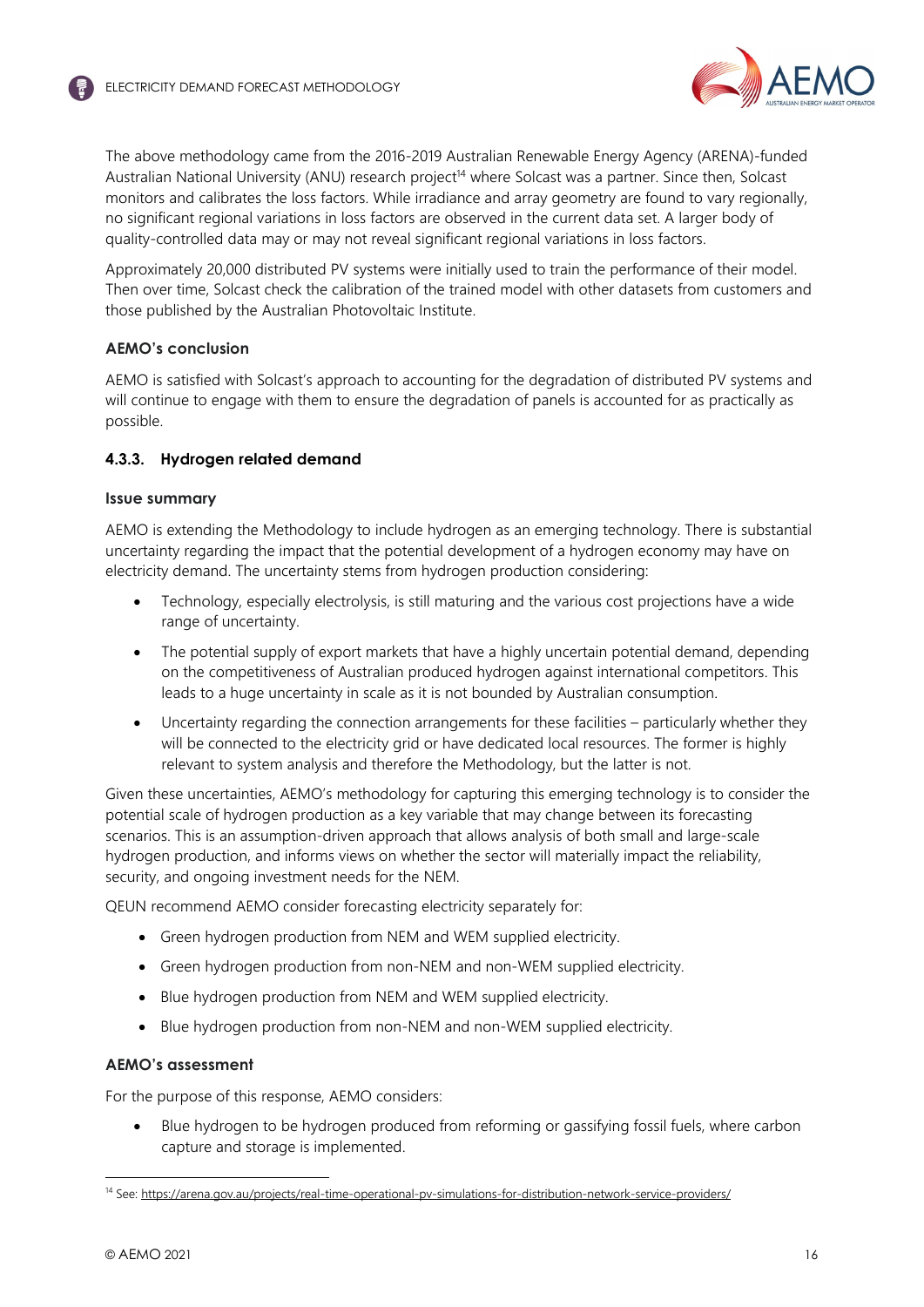

 Green hydrogen to be hydrogen produced from an electrolyser powered from renewable energy electricity generation.

AEMO is required to produce forecasts of the electricity and gas demand as well as energy sufficiency in the NEM and WEM. To do that AEMO must take a view on relevant influences that are material to the development of scenarios; hydrogen is such an influence. However, AEMO is not providing a forecast of total hydrogen production and consequently the recommendation to consider non-NEM and non-WEM hydrogen is considered out of scope<sup>[15](#page-16-0)</sup>. The intent is to explore the potential impact of hydrogen on the NEM and WEM across potential futures.

Similarly, while blue hydrogen production may have some network electricity demand, it does not represent a sufficiently different scenario to a future without hydrogen. Blue hydrogen may be more relevant for future gas consumption forecasting.

In developing scenarios that include hydrogen, AEMO takes inputs from national forecasts and stakeholder consultation which can be scaled to represent the hydrogen production from particular electricity systems, considering the electrical efficiency of hydrogen production, and accounting for the technical operational capabilities of these facilities. The development of renewable energy resources to meet the system-wide production will be an output from AEMO's Integrated System Plan methodology, where the location of electricity and hydrogen production facilities will consider the resource quality available in each region, as well as the total system costs of managing local resources and transmission costs to deliver the electricity to the electrical loads.

### **AEMO's conclusion**

AEMO seeks to capture the interactions between hydrogen production and the electricity system within its forecasts of electricity consumption and demand, and the location of renewable resources and other infrastructure required to provide energy for these new loads. Hydrogen forecasts are not an output of AEMO's methodology, however AEMO may assume various hydrogen production objectives as input to its scenario-analysis approach.

For clarity, AEMO will add a new section to the Methodology describing how electricity consumption and demand from hydrogen production is included in the forecast.

### **4.3.4. Electric vehicles**

### **Issue summary**

The Methodology describes AEMO's approach to forecasting EVs, for business and residential consumption segments.

QEUN recommended forecasting EV charging separately for:

- Homes.
- Business, commercial and industrial premises.
- Charging stations.

ERM Power noted:

 The importance of payback factor in EV uptake. To that end, movements towards kilometre-based registration charges should be included in uptake modelling

<span id="page-16-0"></span><sup>&</sup>lt;sup>15</sup> If the non-network hydrogen is required as transport fuel replacement or other sector coupling vector, it will be assumed to be available at a suitable cost and would not be modelled directly.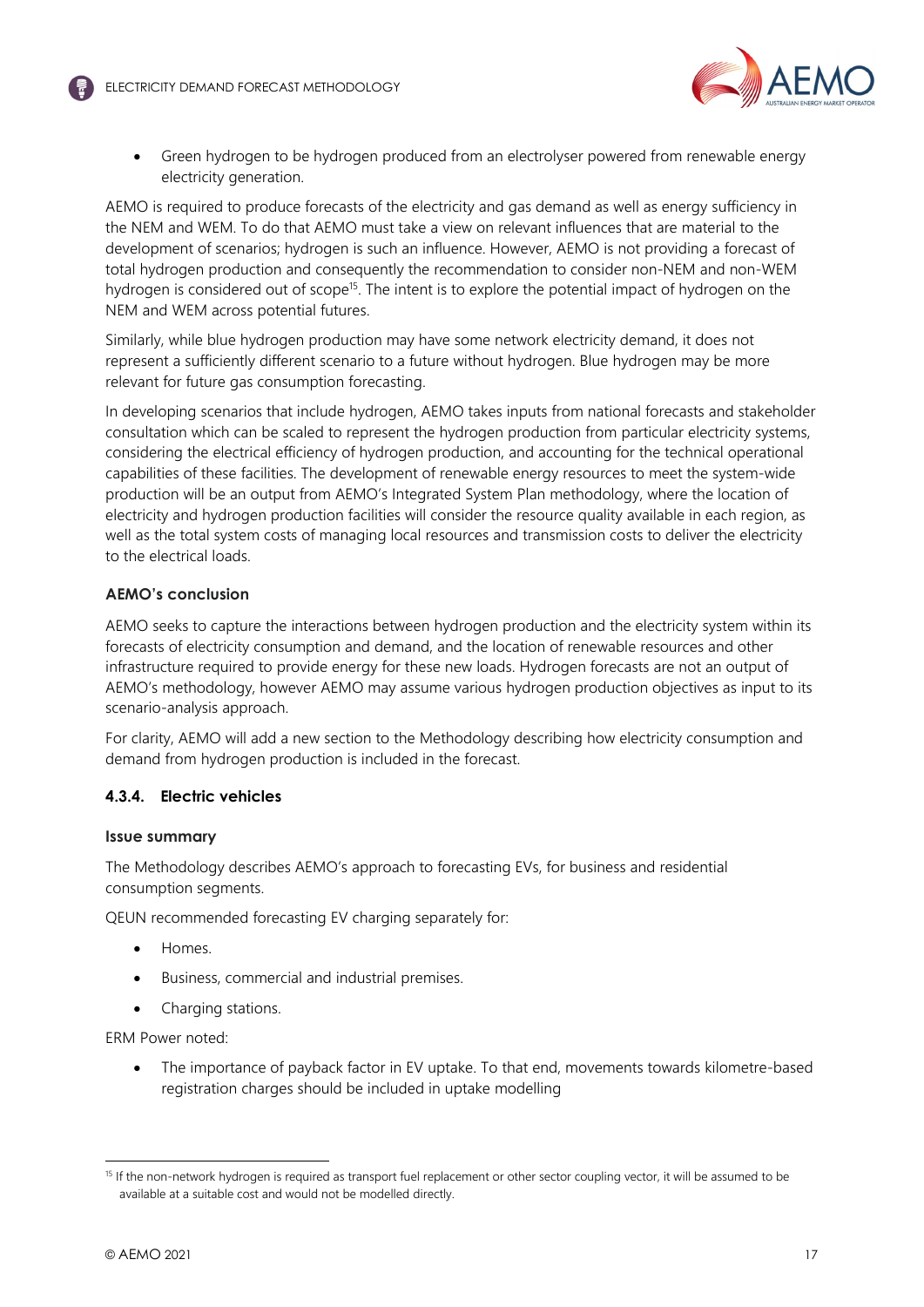

 Residential tariff structures may change to accommodate EVs. ERM Power suggested that AEMO consult on this matter.

### **AEMO's assessment**

Regarding QEUN's recommendation, AEMO engages a suitably qualified consultant to assist in the forecasting of electric vehicle uptake and charging. AEMO's consultant provides AEMO with a range of charging profiles[16](#page-17-0) for different vehicle types based on international observed charging behaviour, scaled to match Australian vehicle distance travelled data, which broadly map to, or exceed, the groupings suggested by QEUN. The proportion of charging types used for each vehicle type is assumption driven, guided where possible by current experience, and specific to the individual scenarios. These assumptions are consulted on as part of AEMO's process for developing its inputs for the Inputs, Assumptions and Scenario Report<sup>[17](#page-17-1)</sup>, which includes stakeholder consultation with AEMO's FRG.

As more Australian EV charging data becomes available, the charging profiles for each vehicle type will improve as more local evidence is applied to transform those developed from international experience.

Regarding ERM Power's submission, AEMO understands there to be many potential factors driving EV purchase decisions, including:

- 1. Upfront purchase costs.
- 2. Operating costs including fuel (petrol, diesel, electricity, hydrogen) and maintenance.
- 3. Salvage value.
- 4. Other non-price factors, such as appearance, reputation, availability of alternatives, and size.

AEMO's consultant uses a technology adoption model<sup>[18](#page-17-2)</sup> that reflect both payback period and non-price factors. The payback period includes an operating cost component for both per kilometre registration costs, and fuel costs (which in turn reflect electricity tariffs). However, as the payback period is dominated by the high upfront costs of an EV, the impacts of registration costs and electricity tariffs<sup>[19](#page-17-3)</sup> are relatively small.

The non-price factors are captured through the fitting of a technology adoption curve, which reflects that technology adoption will be led by an early adopter group who, despite high payback periods, are driven to invest by other motivations.

### **AEMO's conclusion**

AEMO has reviewed the submissions and considered their merits. Overall, AEMO considers its current model structure appropriately captures the role of vehicle charging and purchasing decisions considering the influence of payback periods and electricity tariff impacts. AEMO considers the consultant's model adequately and appropriately implements costs over the EV lifecycle.

AEMO responded to stakeholder interest in EV charging by holding an FRG presentation and discussion on EV methodology (February 2021), and looks forward to informing future forecasts with further stakeholder input. No new EV methodology suggestions arose from the FRG discussion.

<span id="page-17-0"></span><sup>&</sup>lt;sup>16</sup> See for example the Electric Vehicles tab in: https://www.aemo.com.au/consultations/current-and-closed-consultations/2021planning-and-forecasting-consultation-on-inputs-assumptions-and-scenarios.

<span id="page-17-1"></span><sup>17</sup> See: https://www.aemo.com.au/consultations/current-and-closed-consultations/2021-planning-and-forecasting-consultation-oninputs-assumptions-and-scenarios.

<span id="page-17-2"></span><sup>&</sup>lt;sup>18</sup> See: https://aemo.com.au/-/media/files/electricity/nem/planning\_and\_forecasting/inputs-assumptions-methodologies/2020/csiroder-forecast-report.pdf.

<span id="page-17-3"></span><sup>&</sup>lt;sup>19</sup> Tariffs can however affect charging profiles and assumptions about future development of tariffs targeting EV owners inform AEMO's split between different charging profiles, with the ratio of convenience charging dropping over time being replaced with charging profiles that provide pricing stimulus to reduce peak charging. The assumed tariff uptake rates are consulted on as part of AEMO's Inputs, Assumptions and Scenario Report, and consulted with stakeholders via the FRG.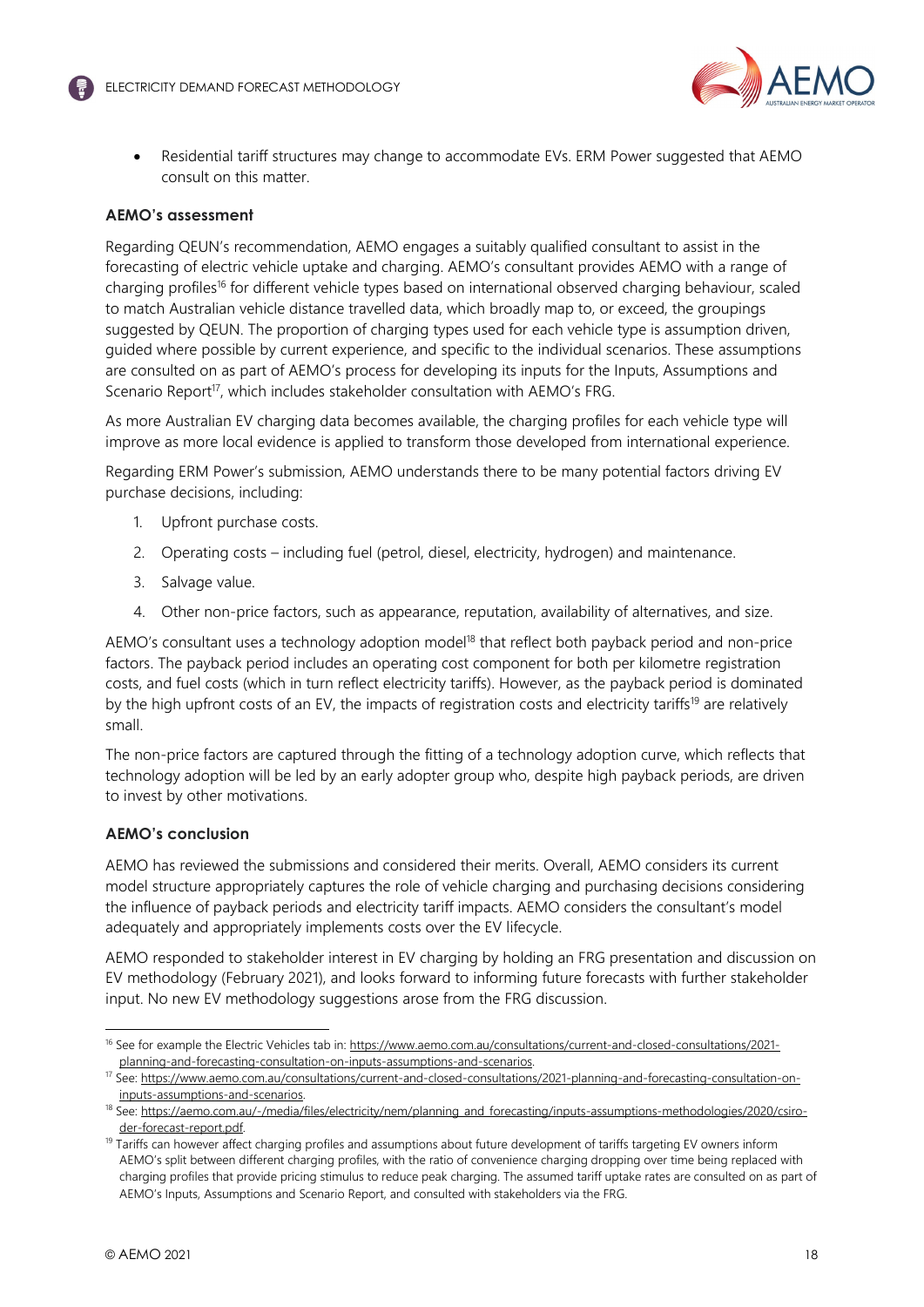

# **4.3.5. Batteries**

### **Issue summary**

The Methodology includes modelling of batteries. The model recognises three operating regimes:

- A solar shifting algorithm that simply diverts excess solar to the battery until fully charged, then discharges to meet household demand until fully discharged. This is the most common battery operating regime at present. While this has some benefit for peak demand, it is generally small relative to the potential peak demand reduction a battery could offer under a virtual power plant (VPP).
- Optimisation of household grid purchases under a time of use tariff. While this may contribute to consumer affordability, it has minimal benefits for managing system peak demand.
- The operation of a VPP to economically optimise sales and purchases of electricity. It's anticipated that this regime will contribute to managing system peak demand.

ERM Power noted that:

With regards to battery charge/discharge profile used in minimum and maximum demand, we query AEMO's view that, "the effect per battery at reducing the operational demand at peak times in summer is relatively small given that battery operations are targeting residential load reductions".

Whilst the effect per battery may be small, installation of 100,000, 4 kilowatt (kW) capacity batteries, (based on a Tesla Powerwall 2), could reduce system load by 400 Megawatt (MW) at peak demand times if tariff structure reform maximised the benefit for consumers to do so. Introduction of a peak period time-of-use tariff or payments for participation in a VPP scheme may facilitate a change to the charge/discharge profile of residential and commercial batteries and we recommend this be closely monitored and considered by AEMO.

### **AEMO's assessment**

AEMO recognises that the operating regime(s) associated with batteries are critical to their effectiveness in managing system peak demand. Consequently, AEMO's current battery model estimates the evolution of the ratio between the three battery operating regimes. AEMO considers that this model structure will support:

- Evolving policy and business models,
- New opportunities enabled by technology, and
- Changing consumer preferences

The ratios assumed form part of the IASR, which is subject to consultation.

AEMO has previously conducted analysis in the WEM<sup>[20](#page-18-0)</sup> that identified that average household demand at peak times is relatively low compared to the power rating of most residential battery systems. The battery profiles developed by AEMO's consultant support this view of low battery contribution to peak, relative to power rating. This implies that unless household batteries are capable and incentivised to discharge to the grid using the extra available capacity of the battery at peak times, the impact of the battery is relatively small.

<span id="page-18-0"></span><sup>&</sup>lt;sup>20</sup> See 09. Battery peak demand modelling, in the Western Australia Electricity Consultative Forum (WAE-CF) 18 meeting pack: https://aemo.com.au/-/media/files/stakeholder\_consultation/working\_groups/wa\_meetings/waecf/2019/wae-cf-18-meetingpack.zip?la=en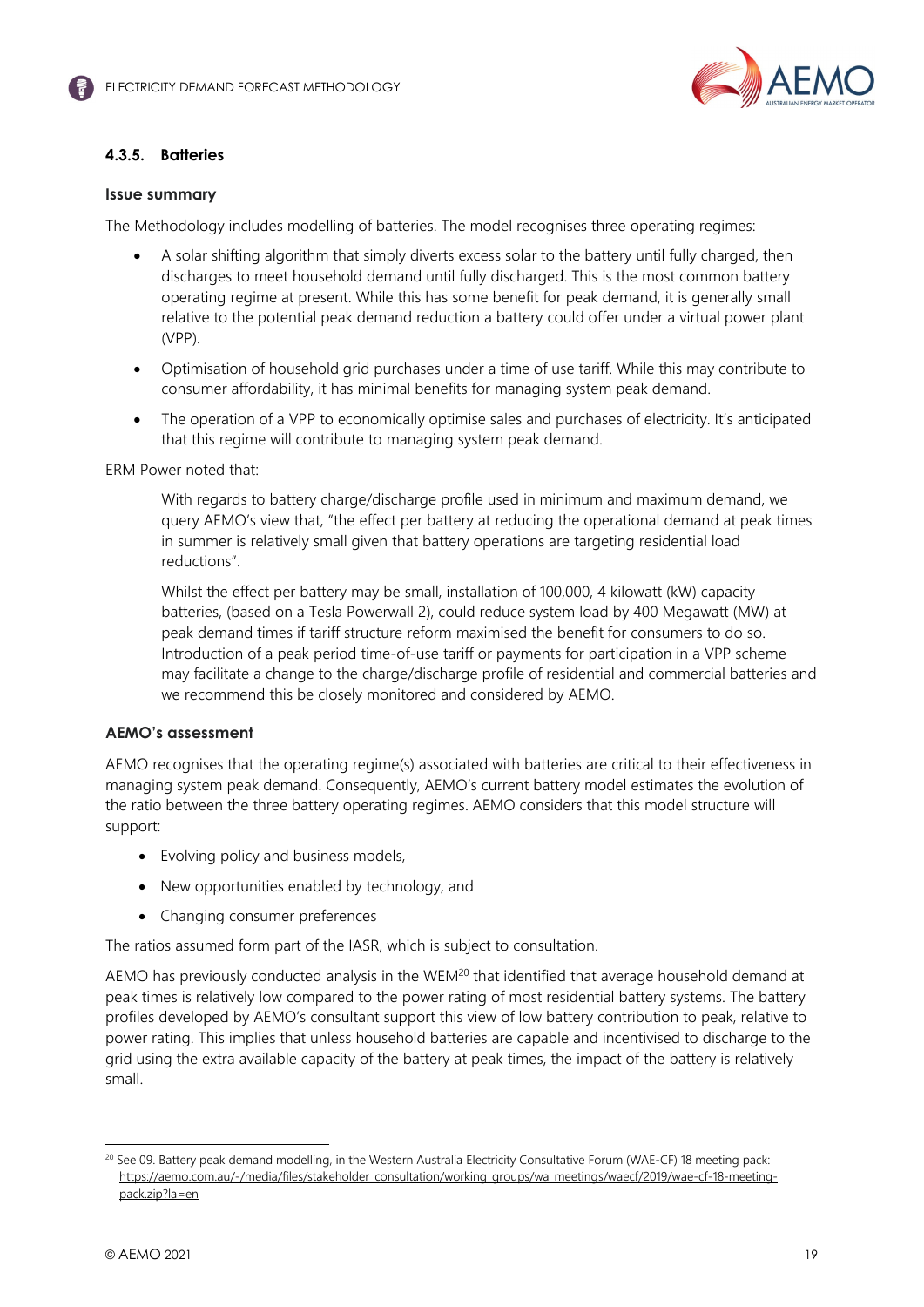

However, AEMO's forecasts consider a growing shift towards aggregated energy storage (VPPs) to capture better optimisation of battery resources. These batteries are modelled on the supply side, as being fully available for discharge to the grid during peak demand times. The assumed proportion of aggregated batteries growing over time is scenario-dependent, and can be found in the IASR workbook.

# **AEMO's conclusion**

AEMO agrees with ERM Power's recommendation to monitor the growth of batteries, and will continue to review the current model structure to accommodate emerging policies and changing consumer preferences.

# <span id="page-19-0"></span>**4.4. Economic modelling**

### **4.4.1. Choice of economic variables for business energy modelling**

### **Issue summary and submissions**

To recognise the impact of economic activity on energy use, the Methodology incorporates an economic variable. Currently AEMO uses Gross State Product (GSP) as the basis for economic activity at the regional (state) level. This variable is used in the BMM model, as the anticipated energy consumption of LILs is captured directly via LIL surveys. Economic activity is not required for residential energy use modelling.

A number of submissions commented directly on the variable used for economic modelling:

- Deloitte noted GSP's limitation is that it captures large export producing businesses, which would typically also be captured in the LIL surveys. Thus, GSP would not be entirely representative of the business segment it is used to model.
- MEU expressed a view that, in the context of energy users reducing their use of grid supplied energy, GSP is "becoming less of a guide to future growth in electricity demand of BMM". It viewed the reduced use of grid energy as supporting greater disaggregation of end user cohorts and noted that retailer data should be used for this purpose.

ERM Power recommended AEMO set out "clear criteria for selection" of the economic variable used in the Methodology. It further noted that AEMO's reference to 't' years was undefined in the Methodology, and therefore recommended that AEMO include how the 't' value is selected.

### **AEMO's assessment**

The Methodology states that 'AEMO will periodically review and adopt the economic driver that gives the best fit with consumption and is reasonably expected to explain the changes observed'. More fully, AEMO considers the following factors for economic variables potentially used as an economic driver:

- Credibility.
- Existing acceptance all else being equal, AEMO would use the better-known of two variables.
- Benefit to forecasting accuracy.
- Cost and availability.

With these factors in mind, AEMO has reviewed alternative variables, including Household Disposable Income (HDI), and considers GSP to perform best overall. AEMO agrees that the evolving compositional nature of the economy may change which variable most effectively models energy use, so AEMO repeats the above variable selection process periodically.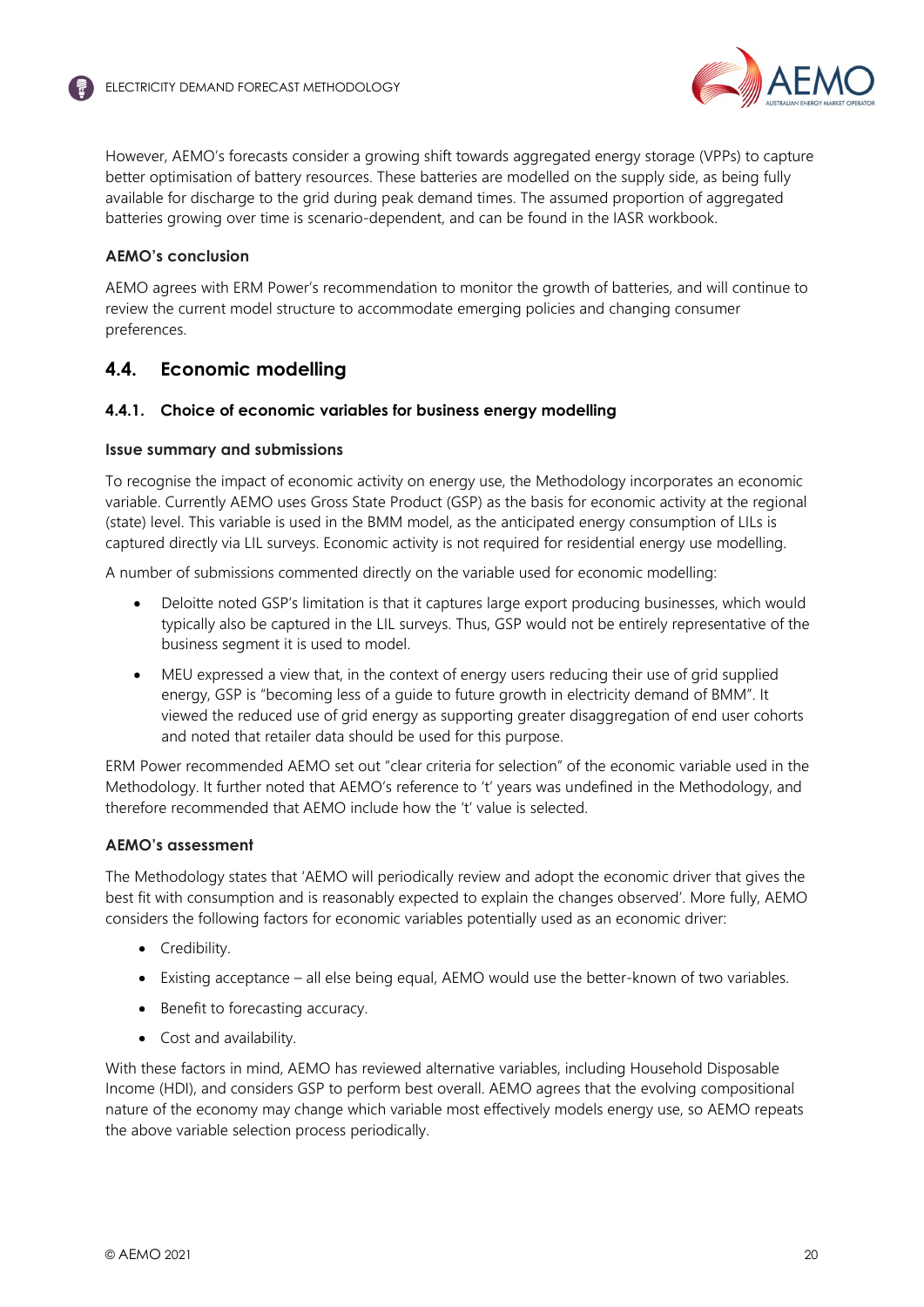

During that selection process, the timeframe 't' over which the economic variable is available and relevant is selected. The selection of the timeframe is nuanced by a broad range of technical econometric considerations, but chief among them is the selection of a timeframe that results in an accurate forecast.

While Deloitte's comment has theoretical merit, GSP has better acceptance and availability and thus is currently chosen. In any case, GSP is highly correlated with other potential economic measures.

MEU did not name any particular sectors in its comment that GSP is becoming less of a guide to electricity demand. AEMO notes evidence that the dollar per megawatt hour (MWh) economic contribution of the manufacturing sector's electricity significantly differs from other parts of the BMM cohort<sup>[21](#page-20-0)</sup>. Additionally, AEMO notes the changing size of the manufacturing sector in Australia. These two factors (as outlined in Appendix B) warrant a customised forecast of manufacturing's electricity use. For this reason, AEMO models manufacturing's electricity use with electricity intensity data from the Australian Government's Department of Industry, Science, Energy and Resources.

Trends, including compositional changes and the changing sources of BMM energy that MEU referred to, are modelled via trend variables.

### **AEMO's conclusion**

AEMO agrees with MEU that a range of economic predictors should be explored to improve forecast accuracy. AEMO continues to test alternative variables across varying timeframes to this end. Currently GSP remains the preferred predictor based on the four criteria requirements presented for economic variables.

AEMO's Final Determination is to continue using the GSP as the variable of economic activity. The Forecast Accuracy Report will continue to monitor the performance of the consumption forecast, and is the process by which material deficiencies in the GSP will be identified and consulted on.

### **4.4.2. Blending short-term and long-term business energy forecasts**

### **Issue summary and submissions**

The Methodology notes that in modelling business energy forecasts over the first four years, AEMO blends short-term forecasts with longer-term forecasts to reflect their relative strengths and purposes. In 2020, AEMO blended the short-term into the long-term forecast as follows:

- First year: weighting of 50%.
- Second year: weighting of 25%.
- Third year: weighting of 12.5%.
- Subsequently: 0%.

Deloitte's submission suggested the performance of the weightings could be tested through econometric analysis.

### **AEMO's assessment**

AEMO's approach to blending short- and long-term forecasts is, in the absence of other information, to use a simple linear method as shown above. Anticipated improvement to the economy due to expected COVID-19 recovery is an example of a specific reason which could warrant a different blending of shortand long-term forecasts.

While AEMO agrees with Deloitte's submission that econometric analysis is generally beneficial, in the case of weightings, AEMO would have to:

<span id="page-20-0"></span><sup>&</sup>lt;sup>21</sup> Table F, Australian Energy Statistics. See: https://www.energy.gov.au/government-priorities/energy-data/australian-energy-statistics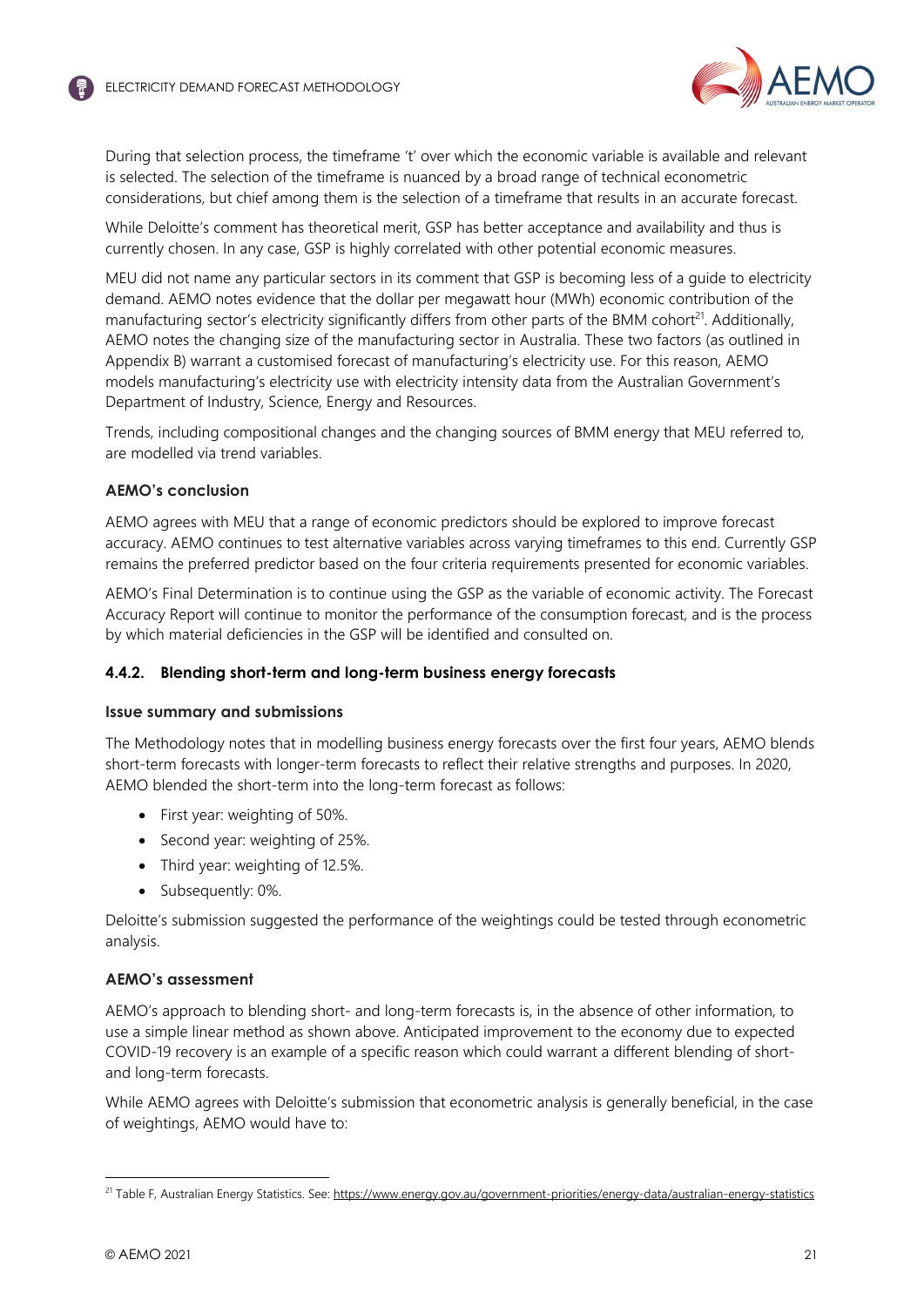

- Wait until a sufficient period has elapsed to test the performance, or
- Perform necessary data adjustments to allow back-testing to occur.

AEMO considers it more beneficial overall that the Methodology acknowledges the value of incorporating forward-looking views of 'other information' as needed, rather than seeking to optimise weightings based on analysis that is inherently historical.

## **AEMO's conclusion**

AEMO's Final Determination is to retain the changes made to the Methodology during the Draft Determination, to reflect considerations it uses if departing from a simple linear blend of short- and longterm forecasts.

AEMO notes the weightings constitute part of the forecast reviewed in the Forecast Accuracy Report, and this can drive improvement opportunities within the Forecast Improvement Plan as required.

## **4.4.3. Choice of economic variables for residential energy modelling**

### **Issue summary and submissions**

AEMO's Methodology describes the blending of short-term NMI counts with long-term ABS household projections to form the connections forecast. This new approach follows a previous approach of exclusively using Housing Industry Association (HIA) housing completions.

Deloitte suggested incorporating an economic forecast of connections rather than the trended NMI for the entire forecast. It wrote:

Using the NMI data (and a depreciation assumption) to estimate the historical dwelling stock sounds sensible but I'd suggest incorporating an economic forecast of connections rather than the trended NMI for the entire forecast. Dwelling completions vary significantly from year to year in accordance with the dwelling cycle which in turn is connected to key economic drivers such as interest rates, the unemployment rate and net migration. I suspect the NMI trend forecast fails to take this into account.

# **AEMO's assessment**

First, it should be noted that the Methodology currently uses a NMI trend for only a limited timeframe, and to a diminishing extent over that timeframe<sup>[22](#page-21-0)</sup>.

AEMO notes that the historical HIA housing completion time series enjoys reasonable correlation with electricity use, even when factors such as vacancy make the relationship imperfect. However, AEMO's experience with the housing completion time series prior to 2020 was that electricity forecasting did not improve because of the challenges in forecasting housing completions. For example, the HIA forecast anticipated a 40% reduction in construction completions due to COVID-19, however this drop did not eventuate.

# **AEMO's conclusion**

AEMO views the current approach of blending short-term and long-term connection forecasts provides greater stability and higher forecast performance than using housing completions. AEMO's Final Determination is to continue with this approach and monitor its performance in the Forecast Accuracy Report.

<span id="page-21-0"></span><sup>&</sup>lt;sup>22</sup> See page 60 of the Methodology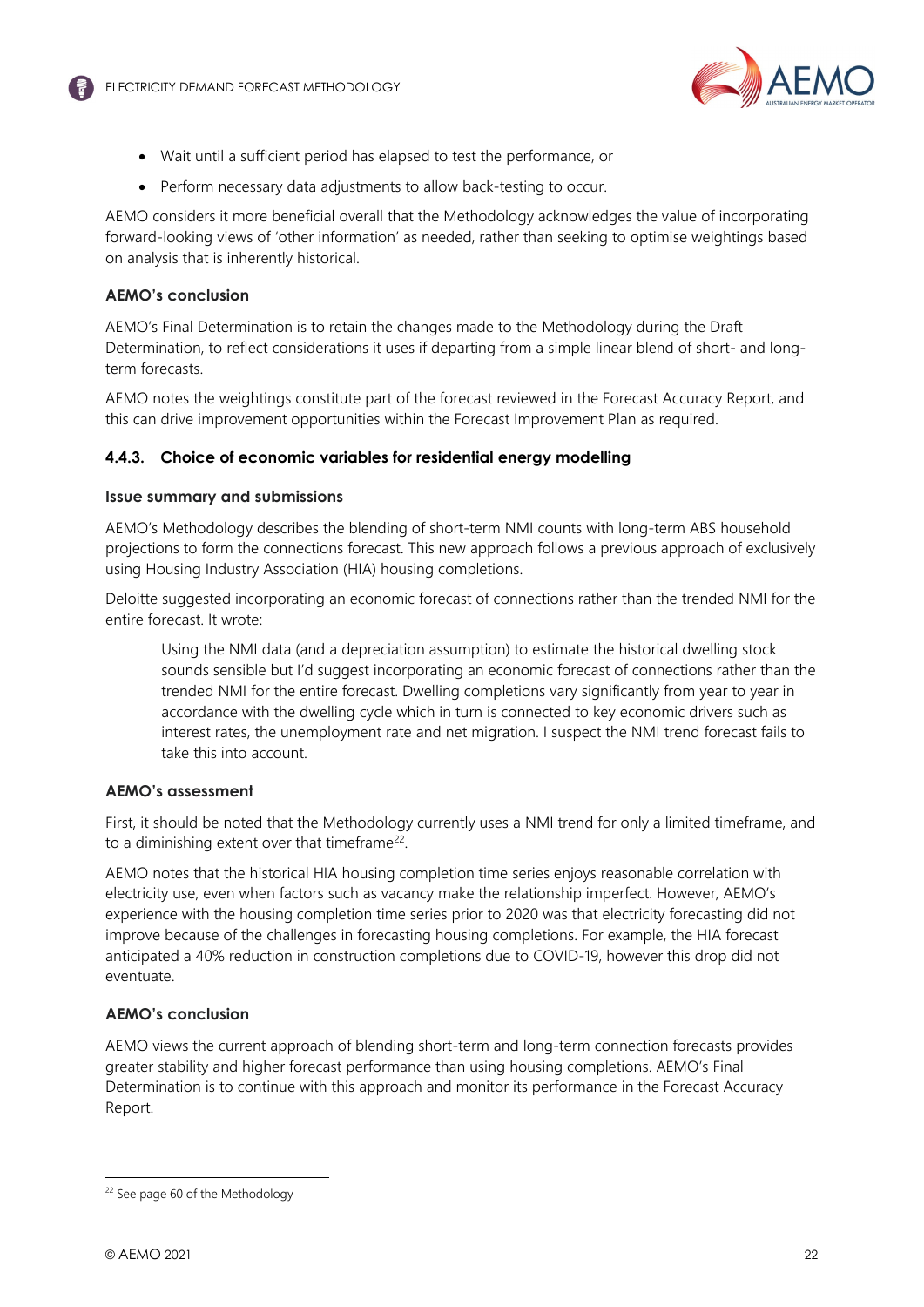

## **4.4.4. Tariff reform**

### **Issue summary and submissions**

AEMO outlined its considerations of retail electricity prices in Appendix A1 of the Methodology.

MEU made the following submission

Tariff arrangements also have a great impact on the impact of price sensitivity and the MEU is aware there is considerable discussion about tariff reform especially targeted at residential and small businesses. In the recent network revenue resets, there has been considerable pressure to make changes to network tariffs which will, in turn, impact retail tariffs. The MEU considers that AEMO needs to closely monitor these tariff changes and incorporate the effects of these in their forecasts. As this tariff reform will continue, it is important that AEMO look to moderate their forecasts to reflect the expected changes that will occur over time, rather than basing their forecasts on recent trends and traces.

### **AEMO's assessment**

AEMO acknowledges that the focus of Appendix A1 of the Methodology was electricity prices.

AEMO notes that while there is broad agreement on the potential for tariff structures to influence electricity use overall and the timing of this usage, there's limited data on their impacts on electricity use and their rate of deployment (uptake). The lack of this data is an impediment to updating the Methodology with tariff considerations, though growth in tariff types that drive short term responses from consumers to price or reliability signals is implicitly built into the higher demand side participation (DSP) forecast projections<sup>[23](#page-22-0)</sup> used in some ISP scenarios.

AEMO is currently reviewing the research regarding the effectiveness of time-of-use (ToU) tariffs as demand management under a range of circumstances. Additionally, AEMO intends to maintain its awareness of higher level trends with tariff structure deployment through the above research and ongoing engagement with stakeholders.

### **AEMO's conclusion**

AEMO's Final Determination is to:

- Continue developing an understanding of the quantitative impacts of tariff structures, and monitor their deployment/uptake.
- Retain changes to the Methodology made during the Draft Determination which incorporate changes to electricity use as the impacts and deployment of tariff reform become clearer.

### **4.4.5. Price elasticity and the rebound effect**

### **Issue summary and submissions**

AEMO describes the unidirectional elasticity treatment of retail electricity prices in Appendix A1 of the Methodology, and also describes the 'rebound' effect in various sections under the Residential annual consumption heading.

MEU submitted its view that elasticity is 'not as strong as might have applied in the past' and that 'lower prices are unlikely to lead to increased usage.'

<span id="page-22-0"></span><sup>&</sup>lt;sup>23</sup> The DSP forecast methodology is explained here: https://aemo.com.au/-/media/files/stakeholder\_consultation/consultations/nemconsultations/2020/demand-side-participation/final/demand-side-participation-forecast-methodology.pdf.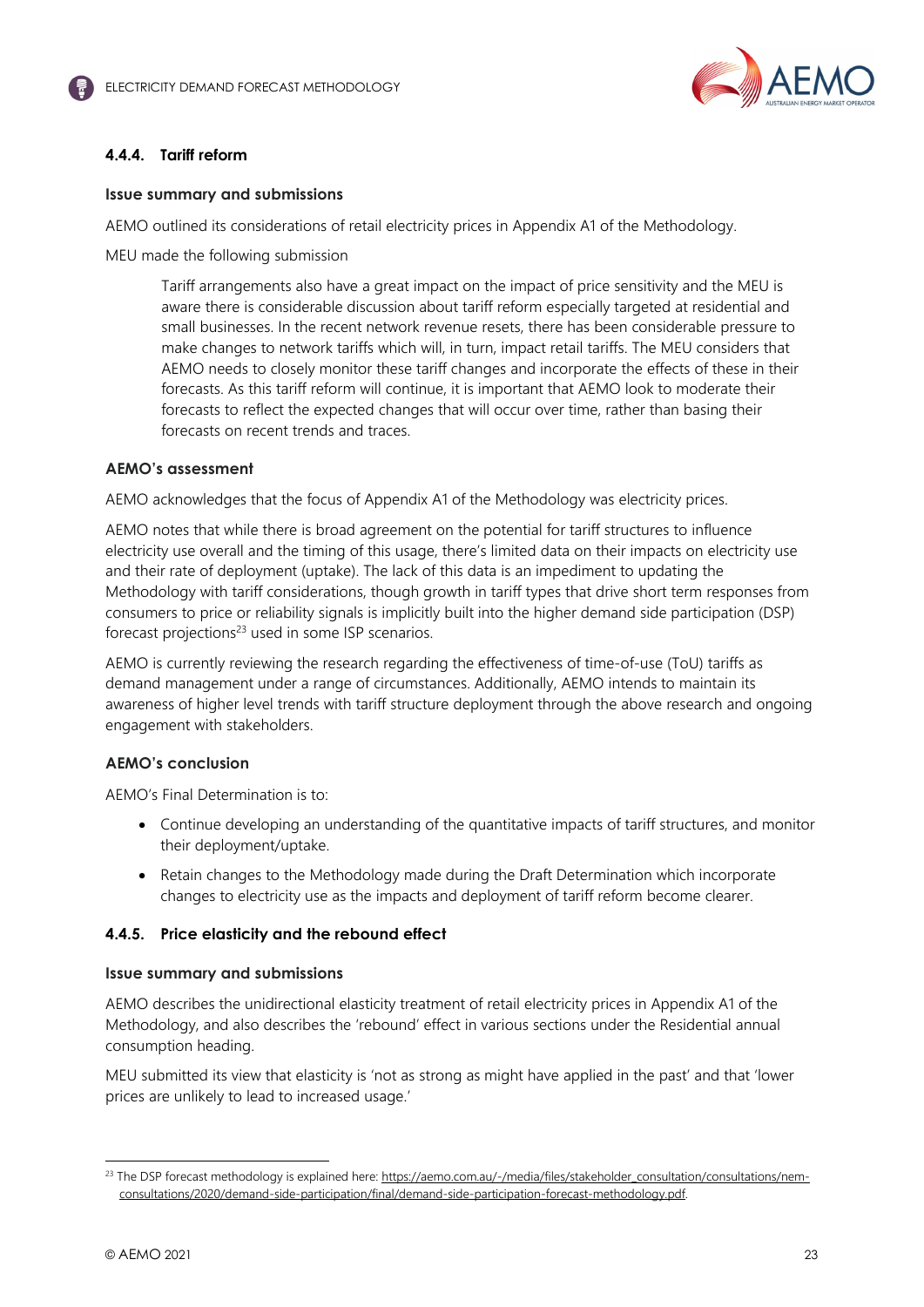

ERM Power submitted that the unidirectional elasticity treatment was 'somewhat contradicted' by the rebound effect. In related content elsewhere in its submission, ERM Power noted that:

- "Whilst it is reasonable that base load could potentially be impacted by this rebound effect, it is less clear that heating and cooling load would be significantly impacted.
- A replacement new appliance whilst larger than the replaced appliance may have higher energy efficiency and may potentially use less energy than the replaced appliance. We recommend AEMO detail in the Methodology how variance in energy consumption is calculated for replacement as opposed to new appliance uptake."

In its verbal submission, QEUN submitted that, based on its 2018 survey $24$ , it considered electricity price reductions to exhibit strong elasticity – BMM stated an intention to hire more staff, produce more, and thus consume more electricity. When AEMO noted that some BMM have the ability to hedge against electricity price increases through the installation of distributed PV, QEUN responded that BMM were more concerned with daily profitability and breaking even in the short term than with investing in longer-term cost savings. QEUN also recommended that, when selecting consultants for retail price forecasts, AEMO consider those consultants with a favourable track record of forecast accuracy.

## **AEMO's assessment**

AEMO notes that society's response to the evolving energy market is rich and complex, incorporating:

- Electricity price and tariff structure changes, and market awareness of them.
- **Behavioural changes, both rational according to economic principles and otherwise.**
- Ongoing changes to standards of living and income levels, noting that it varies widely between demographics.
- The purchase and use of newer and more energy efficient appliances, with the use of older less energy efficient appliances not necessarily being discontinued.
- The availability and uptake of DER, including distributed PV and batteries.

In the absence of detailed and ongoing data on the above factors and their interactions, AEMO simplifies them into three higher level observations:

- Rising electricity retail prices alone tend to moderate energy use.
- Falling electricity retail prices alone tend to have little effect on energy use.
- Academic research supports the 'rebound effect' whereby there is a degree of non-realisation of expected energy efficiency savings. AEMO assumes that investments in distributed PV systems to lower customer electricity bills similarly will result in a rebound effect.

AEMO considers that, without fully explaining the complex underlying factors and their interactions, these three observations can be pragmatically modelled as:

- A unidirectional elasticity.
- A rebound effect encompassing DER (inclusive of distributed PV) and energy efficiency.

AEMO does not consider these two modelling elements of the Methodology contradictory, and emphasises these elements seek to model, rather than fully explain, observations from a complex set of human behaviours that are unlikely to be understood in detail. While it would be interesting to conduct a fuller analysis of how the rebound effect might differ by heating, cooling and base load, AEMO considers

<span id="page-23-0"></span><sup>&</sup>lt;sup>24</sup> See: https://www.qeun.com.au/pdf/BusinessSurvey/J2998V3\_OverallResults\_RegionalQld\_ImpactHigherElectricityPrices.pdf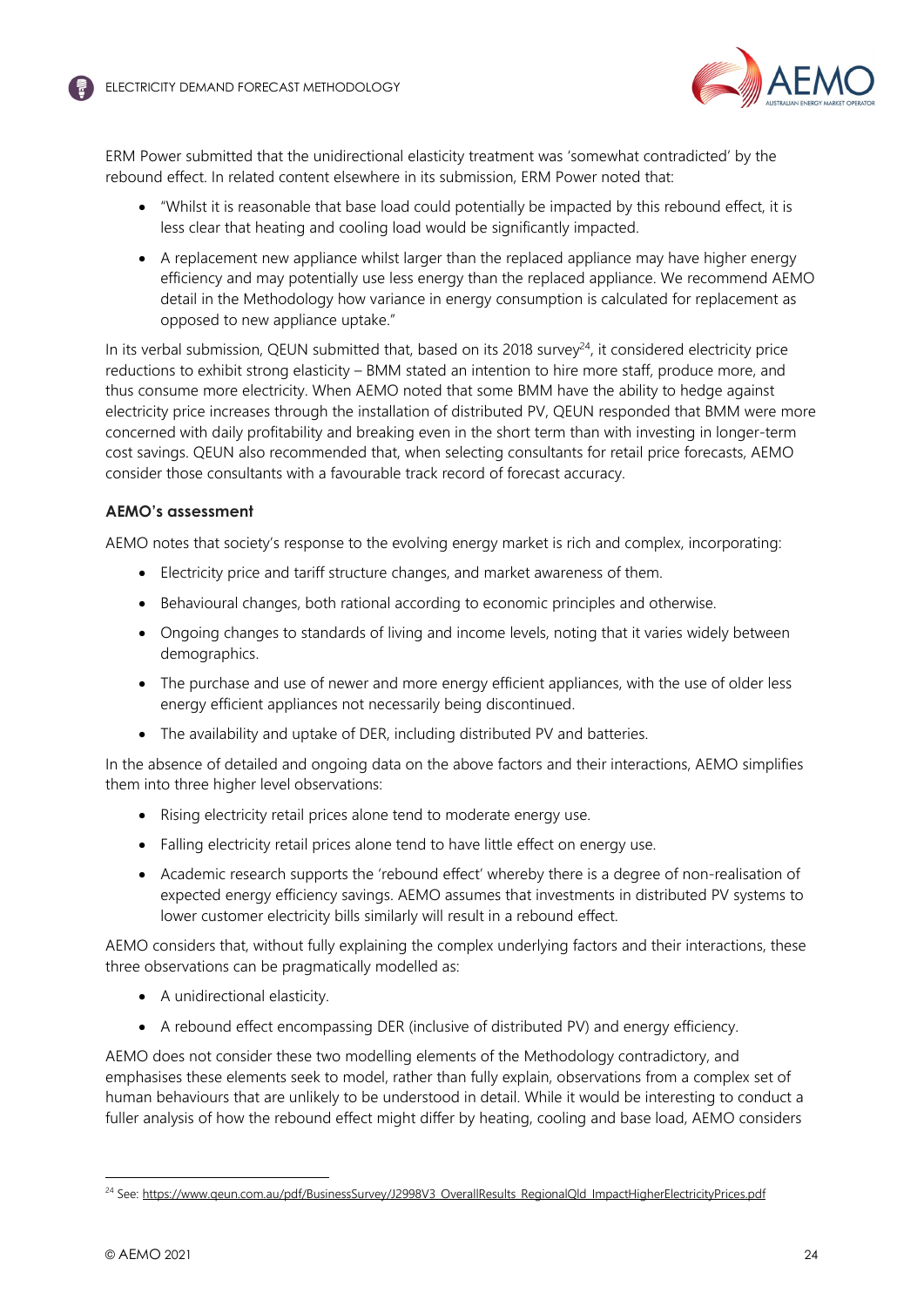

that its assumption of equal rebound effect (ie. a constant percentage) across base, heating and cooling loads to be a sound position prior to such analysis.

Regarding QEUN's submission, AEMO notes that while surveys are valuable in highlighting concerns that require further exploration and research, surveyed intentions do not necessarily reflect practice, so overall AEMO places more weight on historical actual data than surveyed intentions. Furthermore, question 10a of the survey, regarding BMM intentions in the event of an electricity price reduction, is not structured so as to directly inform a quantitative electricity forecasts. For example, it is unclear if the 35% who 'would consider upgrading' their equipment and machinery would do so on the basis of greater capacity (and therefore energy use), or on efficiency (lower electricity use) or on non-energy features. For the 33% who 'would consider' employing more staff or increasing staff hours, the mapping to energy use is unclear. For example, if a café owner were to have staff cover a dinner shift rather than themselves, this may have no impact on energy use.

AEMO consults on prioritised improvements in the Forecast Improvement Plan, which may include longer-term investigations and research needs. AEMO proposes that stakeholders share their view on the relative importance of various improvements, including any suggested by themselves, being guided by the scale of likely impact on the forecasts, and the likely cost and complexity of each initiative.

AEMO already consider consultants' forecast performance track records in the selection process.

### **AEMO's conclusion**

AEMO has clarified the relevant parts of the Methodology to document the relationship between unidirectional elasticity and the rebound effect. AEMO will specifically seek stakeholder input on the prioritisation of research activity in future Forecast Improvement Plans.

### **4.4.6. Demand destruction**

### **Issue summary and submissions**

AEMO outlined its economic modelling of business loads in the Methodology.

ERM Power submitted:

We are also concerned that the Methodology fails to clearly detail how "demand destruction" is adequately considered in the model. Our observation is that once BMM or commercial and light industrial (C&I) departs due to high price outcomes, it is many years, if ever, before an alternative consumption source makes up for the load which has exited. We recommend AEMO provide additional clarity in these areas of the Methodology to remove any contradictory interpretation.

### **AEMO's assessment**

AEMO acknowledges the phenomenon that ERM Power described, and notes that, rather than being covered by a specific 'demand destruction' parameter in the model, it is reflected:

- For the BMM segment,
	- $-$  in the economic forecasts, and
	- $-$  in the unidirectional price elasticity applied.
- For the LIL segment, in the economic narratives of the scenarios.

Stakeholders were consulted on both of the above features of the Methodology. Most recently, the Slow Change scenario included descriptions of some large load closures due to unfavourable conditions and prices. The scenario outcomes, when available, inform stakeholders on the significance of demand destruction to the NEM.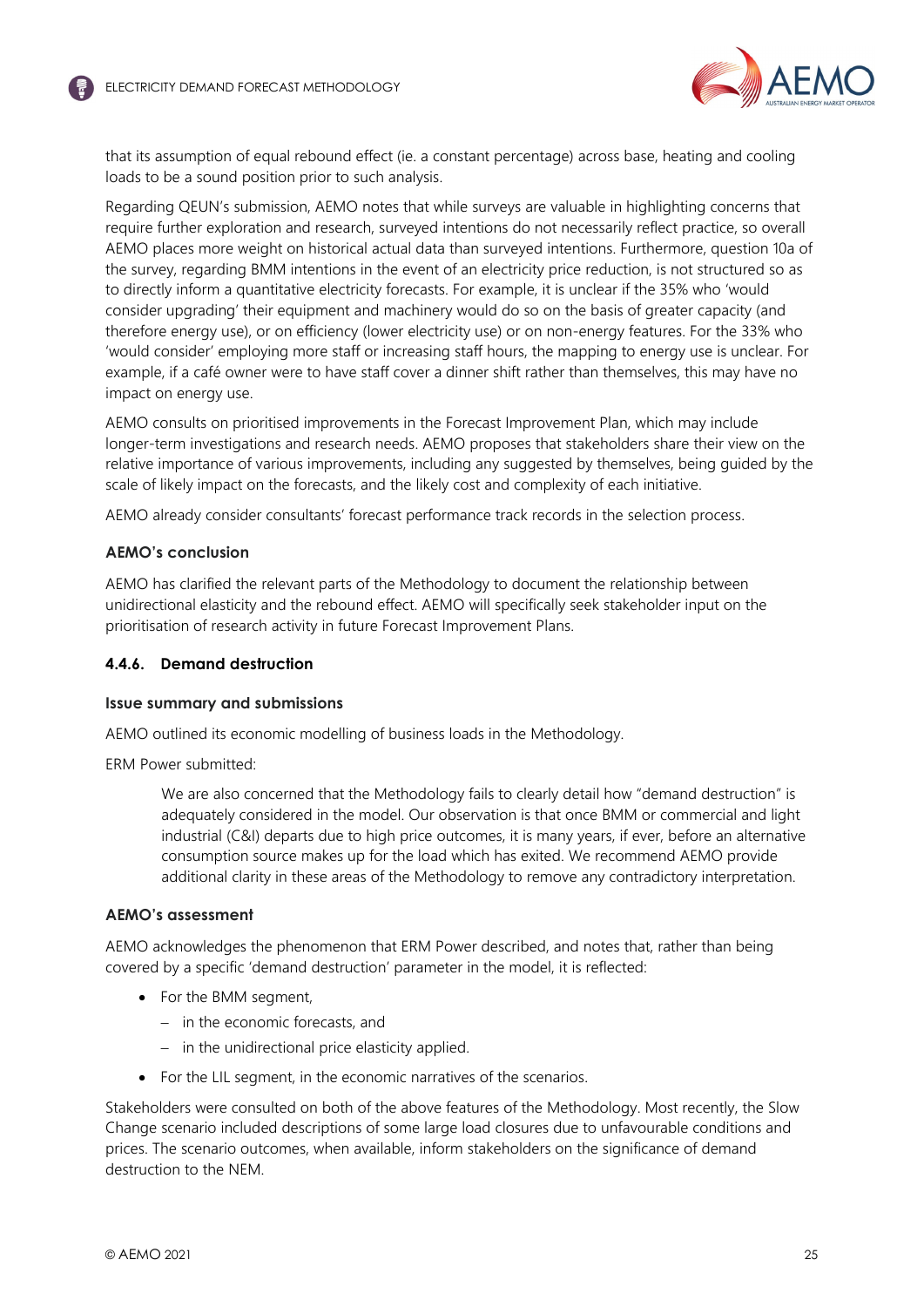

# **AEMO's conclusion**

AEMO considers that its current method of catering for demand destruction is appropriate. AEMO's Final Determination is to retain updates to the Methodology introduced in the Draft Determination which describe the means of modelling demand destruction.

### **Incorporation of EV charging profiles into half hourly forecast Issue summary and submissions**

AEMO's Methodology describes various indices applied to half-hourly demand, including population growth, economic factors and price.

In response, ERM Power queried how such a process would allow for EV charging and discharging profiles. Specifically, it wrote:

It is unclear to us how this process would allow for structured charging, and potentially discharging of electric vehicles when an annual growth index is applied to all half hours. We recommend that AEMO considered if individual growth index values should be applied to different half hour periods.

### **AEMO's assessment**

AEMO accounts for EV charging forecasts within the half-hourly simulation process, adding half-hourly EV charging profiles for a range of vehicle types and charging regimes<sup>[25](#page-25-0)</sup> to the simulated underlying demand, which excludes EV charging load<sup>[26](#page-25-1)</sup>. The charging profiles are scaled to match the forecast EV uptake at the given time. This results in an internally consistent forecast because:

- As described in Section 5.6 of the Methodology, the simulation process incorporates one or more scenario-dependent indices to account for growth drivers in the consumption forecast (such as population growth, prices, economy, and housing stock). The indices exclude weather and climate impacts (as the half-hourly simulation captures this directly when sampling the weather years), LILs (which are modelled separately), and any impacts of DER technologies, including EVs.
- As described in Section A4 of the Methodology, the consultant's EV model incorporates various EV growth factors such as relative pricing with alternatives, payback, ride sharing, vehicle purchase trends, technology improvements, limiting factors, and decarbonisation targets. Although not explicitly mentioned, the Methodology applies such factors consistent with the standard scenariospecific forecasts for (for example) population growth, prices, economy, and housing stock.

Thus, both the simulation process and the scaled EV charging profiles include consistent growth drivers, allowing them to be added together without duplication or omission of the indices<sup>[27](#page-25-2)</sup>.

The above is straightforward when EV charging is following set profiles. The Methodology captures this well. As noted in the Methodology Appendix A4.1.2, EV charging can also be coordinated (structured), that is, optimised towards system conditions. This type of charging includes coordinated EV charging, where charging is optimised to happen at time of low system demand, and vehicle to grid (V2G) type operation, which charging/discharging can be dispatched within the dispatch modelling / supply modelling.

The impact of the coordinated charging is excluded from the initial maximum/minimum demand simulation and instead estimated subsequently when making the half hourly traces. The published demand forecasts include the impacts of this type of charging at time of minimum and (if any) maximum demand, and the Methodology will be updated to make this clear.

<span id="page-25-0"></span><sup>&</sup>lt;sup>25</sup> See for example the Electric Vehicles tab in: https://www.aemo.com.au/consultations/current-and-closed-consultations/2021planning-and-forecasting-consultation-on-inputs-assumptions-and-scenarios.

<span id="page-25-1"></span><sup>&</sup>lt;sup>26</sup> In this process, profiles for rooftop PV and battery charging are applied as well to convert from underlying to operational demand. <sup>27</sup> Note that the above EV references make this response relevant to the specific question, but the same process applies to all forms of

<span id="page-25-2"></span>DER. For a battery, for example, all references to 'charging' above should be read to mean 'charging or discharging'.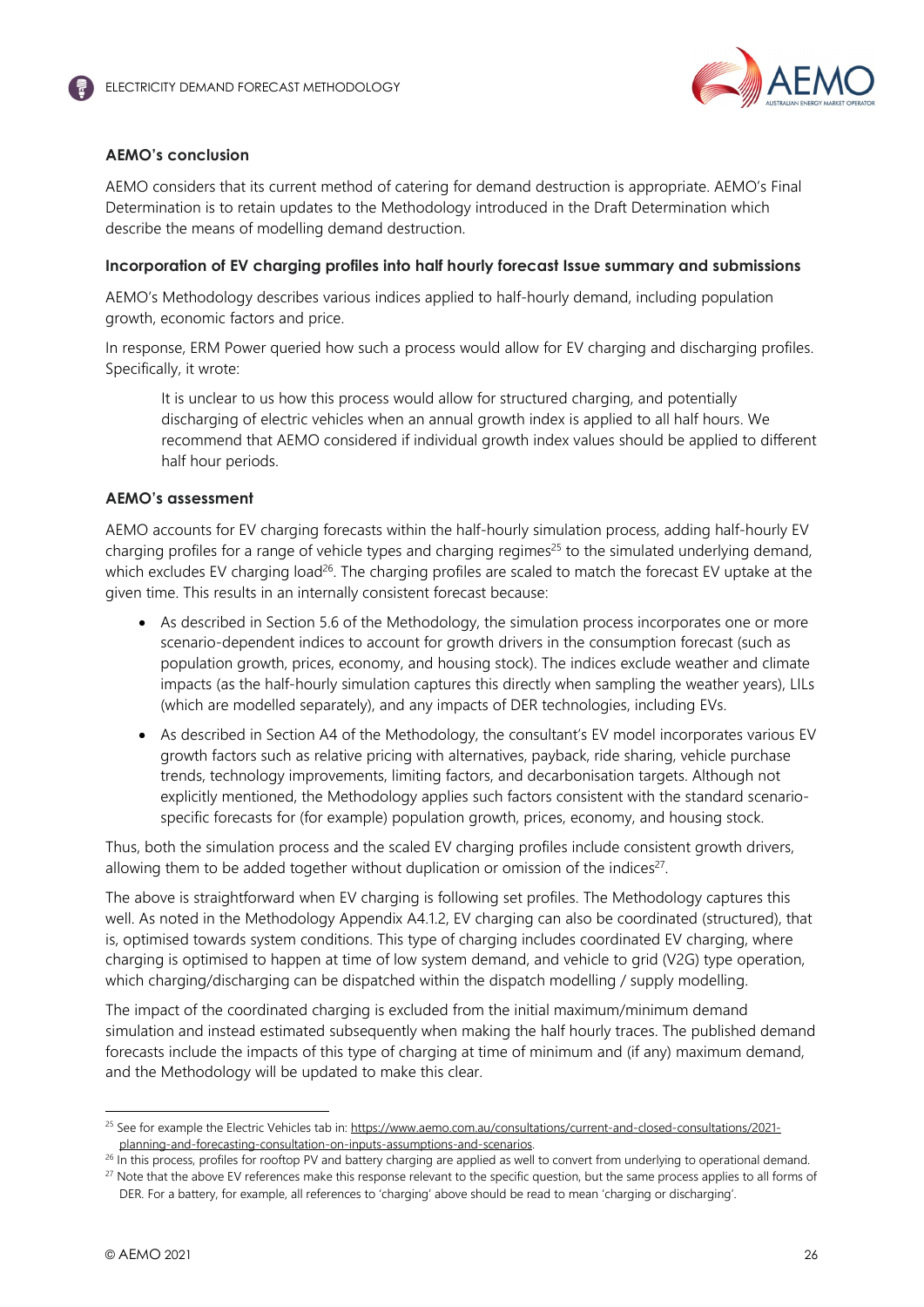

# **AEMO's conclusion**

AEMO thanks ERM Power for identifying an opportunity to improve the description of EV inclusion, and updated the Methodology during the Draft Determination.

AEMO's Final Determination is to retain the current approach for EV charging within AEMO's maximum and minimum demand simulation methodology.

# <span id="page-26-0"></span>**4.5. External review**

# **4.5.1. Issue summary and submissions**

In light of the complexity of electricity forecasting and the importance of robust reporting on forecast performance, AEMO commissioned the University of Adelaide to review the Forecast Accuracy Report methodology (2019).

In its submission on the Methodology, ERM Power noted the complexity of scaling half-hourly demands and that no framework for independent analysis or audit of the process was described. AEMO responds to the matter of half hourly demand traces in Section [4.6.3](#page-28-0) and this section addresses the general point regarding external review.

# **4.5.2. AEMO's assessment**

To the extent the forecast forms part of a Reliability Forecast that requires AEMO to request AER to make a reliability instrument, the AER audits the execution of the Reliability Forecast according to agreed inputs, assumptions, scenarios and methodology. For a recent example, see <https://www.aer.gov.au/node/65588>.

AEMO notes requests for independent reviews in both the Reliability Forecast Guidelines<sup>[28](#page-26-2)</sup> (RFG) and the 2020 Forecast Improvement Plan<sup>[29](#page-26-3)</sup> consultations. Due to the costs involved, AEMO has prioritised an independent assessment of approach and potential for bias at least once every four years, prior to a full FAR methodology consultation. The FAR assessment is the key vehicle for identifying, and where required, rectifying forecast issues.

# **4.5.3. AEMO's conclusion**

AEMO reiterates its commitment to an independent assessment of approach and potential for bias at least once every four years.

# <span id="page-26-1"></span>**4.6. Probabilistic forecasts, weather and climate**

# **4.6.1. Incorporation of Climate Change into models**

# **Issue summary and submissions**

AEMO uses the Representative Climate Pathway (RCP) adopted by the Intergovernmental Panel on Climate Change (IPCC) as a basis for modelling future probabilistic weather years in the Methodology.

CitiPower supported AEMO's incorporation of climate change impacts on the grid and noted it was critical that AEMO continue to do so.

ERM Power noted their interpretation and concern that the Methodology's various references to climate change calculations meant the Methodology duplicated allowances for climate change.

<span id="page-26-2"></span><sup>&</sup>lt;sup>28</sup> Available at: https://aemo.com.au/en/consultations/current-and-closed-consultations/reliability-forecast-guidelines

<span id="page-26-3"></span><sup>&</sup>lt;sup>29</sup> Available at: https://aemo.com.au/en/consultations/current-and-closed-consultations/2020-forecast-improvement-planconsultation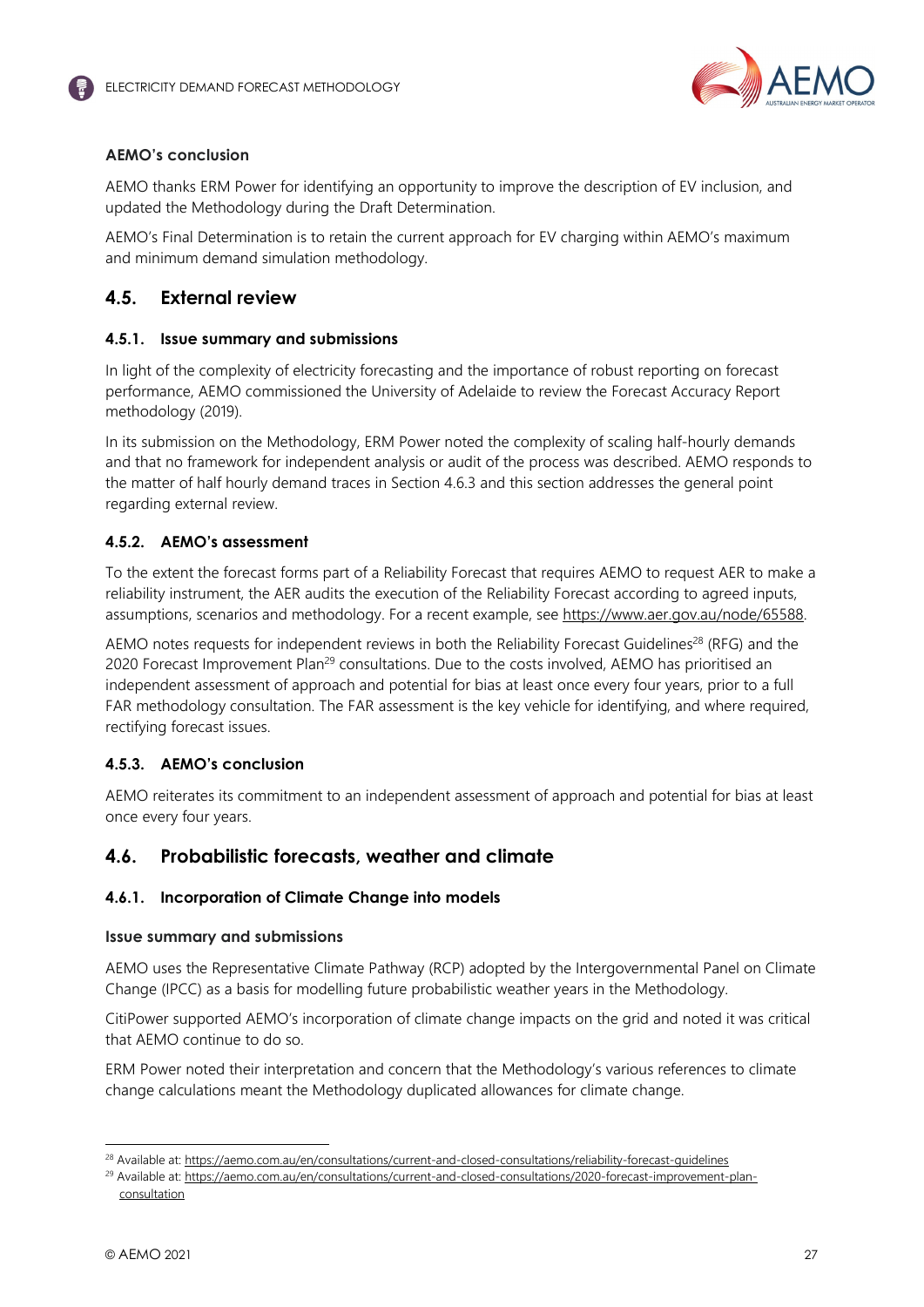

### **AEMO's assessment**

AEMO notes that it uses many power system component and demand component models to achieve its forecasting objectives. As such, the physical impacts of climate must also be modelled per component. In this case, the physical impacts of climate change are considered in both the operational energy consumption forecasts and the extreme demand forecasts. While energy forecasts are a key input to the extreme demand forecast trajectories, the effects of climate change are removed for this purpose, specifically to avoid duplication of impacts.

### **AEMO's conclusion**

AEMO agrees on the importance of understanding climate change impacts on the grid, but notes that due to AEMO's higher-level focus, DNSPs should consider undertaking more specialised research for the impacts at distribution levels.

AEMO amended the Methodology during the Draft Determination to clarify how climate change adjustments for electricity consumption and extreme demand are considered, free from duplication. AEMO's Final Determination is to retain this change.

## <span id="page-27-0"></span>**4.6.2. Probabilistic demand forecasts**

### **Issue summary and submissions**

The Methodology includes a description of probabilistic demand forecasts.

In response, ERM Power noted:

- Actual maximum demand in the Victorian region has not exceeded AEMO's 10% probability of exceedance (POE) demand forecast, yet demand has fallen below the 90% POE forecast for 25% of years.
- Its concern that actual demand outcomes result in recalibration of baseline data and the 50% and 10% POE benchmarks. It believed that more detailed analysis and consultation on prevailing factors that led to the 10% POE forecast being exceeded is warranted when such an event occurs, prior to any decision by AEMO to make significant adjustments to baseline and 50% and 10% POE benchmark data. ERM Power considers that this has not been the case to date, with significant adjustments made with inadequate consultation.

ERM Power concluded with a recommendation that "AEMO provide additional transparency in the regional forecast maximum demand values as an appendix in the Forecast Accuracy Report, by including in tabular form the full range (0 to 100% POE) of regional forecast maximum demand values derived from their modelling process. This should be displayed in at least 21 blocks, each of 5 percentile increments".

In another part of its submission, ERM Power requested that AEMO provide further details regarding the relationship between the generalised extreme value (GEV) model and the half-hourly model.

### **AEMO's assessment**

Due to limited supporting data with the submission, AEMO was an unable to verify the basis for ERM Power's statement that "actual maximum demand in the Victorian region has not exceeded the market operators 10% POE demand forecast, yet demand has fallen below the 90% POE forecast for 25% of years". AEMO provides data of this nature on a yearly basis to monitor the performance of the forecasts; this can be seen in Figure 14 of the 2019 Forecast Accuracy Report. Figure 14 shows that actual demand in Victoria has twice exceeded the one-step ahead 10% POE forecast in the last 14 years, and twice equalled it.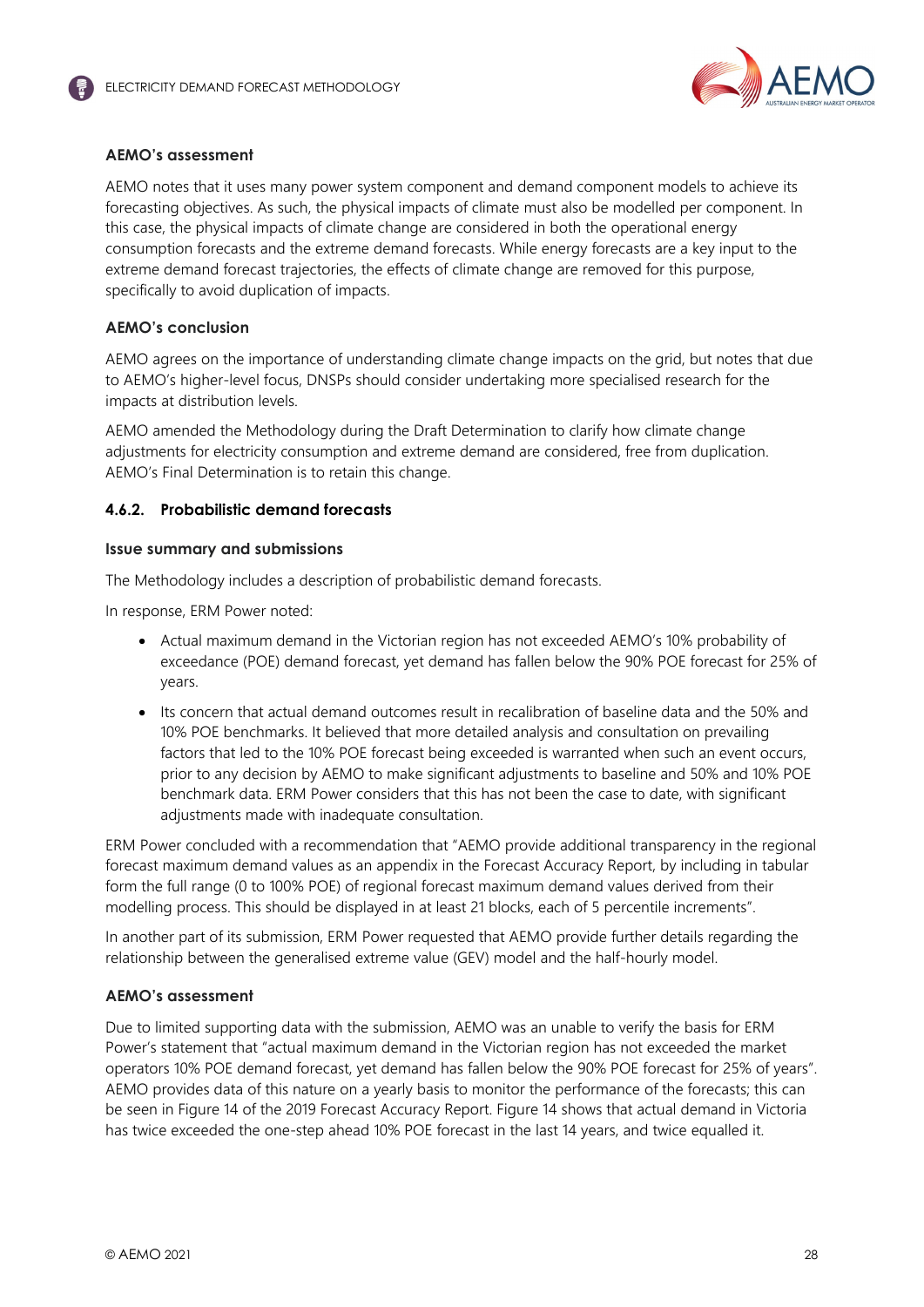

More broadly, AEMO examined the performance of the probability forecast in the 2019 Forecast Accuracy Report $30$ , and found no cause for concern, while noting that the limited history made definitive conclusions difficult.

ERM Power's second point implies that recalibration occurs as a result of an 'event'. In contrast, AEMO's recalibration results from the available history of NEM data growing by one year each year; recalibration occurs annually to take into account the most recent year of data. The half-hourly demand model is trained on 5-10 years of data, and the GEV model is trained on 18 years of data. Following the recalibration, AEMO's model outputs are assessed for reasonableness rather than expectations of a specific output.

AEMO does not have any principle-based objections to presenting a full range of forecast demand values. However, practically, accurate estimation of either end of the distribution, such as 5% POE, is problematic because the combination of low frequency and high variance requires a large number of simulations. Such an increase in computer resources comes at a non-trivial cost and seems unwarranted.

Regarding the relationship between the GEV model and the half-hourly model, each of the models has their own strengths and limitations. The role of each model is:

- GEV model at a seasonal and monthly time basis within the first year only, estimates the distribution of extreme values
- Half-hourly model accounts for the impact of distributed PV (and new technology generally), the economy, and other drivers on short-term patterns (day profile and across the week). Longer-term climatological changes are also applied within the half-hourly model.

To combine their respective foci, the method uses the GEV distribution as the starting point or 'base year' distribution of minimum and maximum demand while the half-hourly model drives the transition of that distribution to future states.

### **AEMO's conclusion**

AEMO sees no new issues raised or data provided in ERM Power's submission, and refers the reader to AEMO's responses to previous submissions on this topic<sup>[31](#page-28-2),[32](#page-28-3)</sup>.

During the Draft Determination, AEMO updated the Methodology's description of the integration of the GEV and half-hourly models to form the demand forecast. AEMO's Final Determination is to retain this update.

### <span id="page-28-0"></span>**4.6.3. Probability of exceedance demand traces**

### **Issue summary and submissions**

The last step in AEMO's demand forecasting process is the development of half-hourly demand traces. The demand traces are used in a number of AEMO's reliability and planning processes, including the Medium-Term Projected Assessment of System Adequacy (MT PASA) and the ESOO.

In its submission, ERM Power noted the recent MT PASA rule change that provides information regarding the range of daily maximum demand outcomes post scaling to both the 50% and 10% POE annual maximum demand forecasts. It referred to observations across the regions that, post-scaling to the

<span id="page-28-1"></span><sup>30</sup> Page 28 of the report found at https://aemo.com.au/-/media/files/electricity/nem/planning\_and\_forecasting/accuracyreport/forecast\_accuracy\_report\_2019.pdf?la=en

<span id="page-28-2"></span><sup>&</sup>lt;sup>31</sup> See Section 2.2 of the Forecasting Accuracy Report Methodology Final Determination, available at: https://aemo.com.au/-/media/files/stakeholder\_consultation/consultations/nem-consultations/2020/forecast-accuracy-report-methodology/forecastaccuracy-reporting-methodology-final-determination.pdf

<span id="page-28-3"></span><sup>32</sup> See Section 5.6 of the Forecast Improvement Plan Submission Response Document, available at: https://aemo.com.au/-/media/files/stakeholder\_consultation/consultations/nem-consultations/2020/forecast-improvement-plan/submission-responsedocument.pdf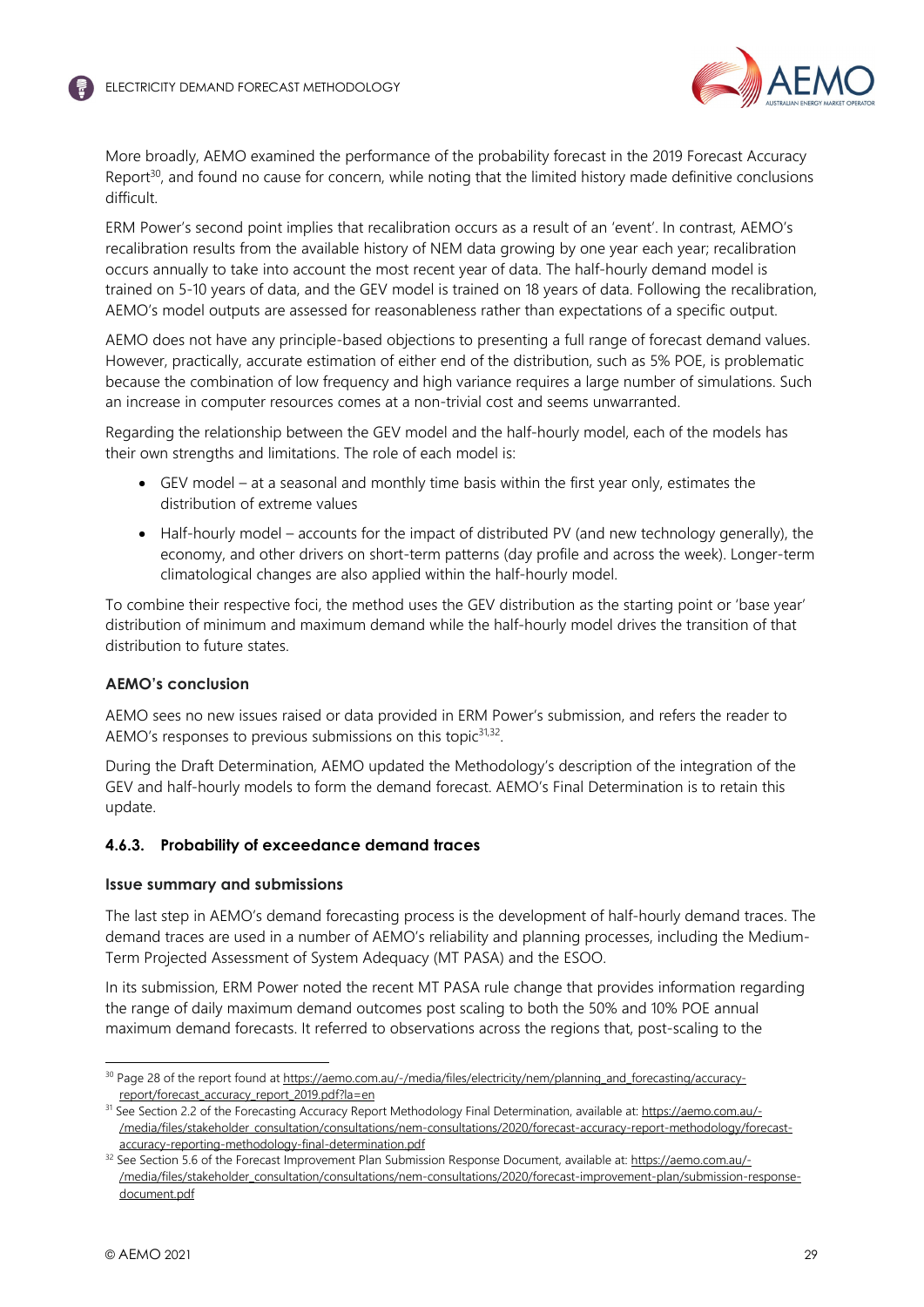

maximum annual demand, the maximum of the daily range of daily peak demand outcomes for demand traces scaled to the 50% POE annual maximum demand forecast were higher than the maximum of the daily range of daily peak demand outcomes for demand scaled to the 10% POE forecast, approximately 70% of days. ERM Power questioned how a daily 50% POE forecast could be higher than the 10% POE forecast.

### **AEMO's assessment**

The demand traces used in the reliability assessment of the MT PASA do not target daily 50% POE forecasts or daily 10% POE forecasts. The daily 50% POE and 10% POE forecasts required to be reported as part of the MT PASA process continue to be estimated outside the reliability assessment and reported separately. The new information now reported as part of the MT PASA rule change aims to increase transparency of the daily demands across the range of demand traces used in the reliability assessment.

The Methodology explains the process of creating the half-hourly demand traces. AEMO's trace development process aims at creating realistic half-hourly demand traces that preserve the shape of historical traces as much as possible, but are stretched and grown as required to meet the following criteria for each region and POE:

- The highest half-hourly demand during summer must match the forecast summer maximum demand.
- The highest half-hourly demand during winter must match the forecast winter maximum demand.
- The lowest half-hourly demand during the year must match the forecast annual minimum demand.
- The annual consumption (sum of the half-hourly demand across the year) must match the forecast annual consumption.

A historical demand trace that is stretched and grown to meet a 10% POE targets for maximum and minimum demand will therefore have the same annual consumption as the same trace grown to 50% POE targets. As some periods have been lifted more in the 10% POE case than the 50% POE case, others need to be relatively lower for the annual consumption to be similar. To minimise distortion of the days outside the periods that have been selected to be grown to maximum or minimum targets, all other periods are scaled with the same factor, which include daily peaks outside those grown to seasonal peaks or minimum demand target.

To further aid understanding of this process, AEMO have developed a simplified spreadsheet example titled 'trace growing example' in the attached EDFM Draft Determination Examples spreadsheet.

In this simplified example, the year contains only four periods, instead of 365x48=17,520 half hours. Accordingly, this example simply defines energy as the sum of all demand periods, rather than MWh. Minimum demand is not considered in this example.

The starting point is a "reference year", which total consumption is 950 units (sum across the four periods) and its peak demand of 500 units occurs in period 3. The period of maximum demand is highlighted for easy reference.

The reference year is now grown to both the 50% and 10% POE targets:

**Step 1** – the reference year profile has a maximum demand value of 500 units, however, the 50% POE demand target value is 450 units. Because Period 3 is sufficiently above the other periods, its value of 500 can simply be replaced with the target value of 450 for the 50% POE trace, and still remain as the maximum demand value. Similarly, its value of 500 is simply changed to 550 to reflect the 10% POE trace. Periods 1,2 and 4, that did not have their values changed, are referred to as 'ungrown'.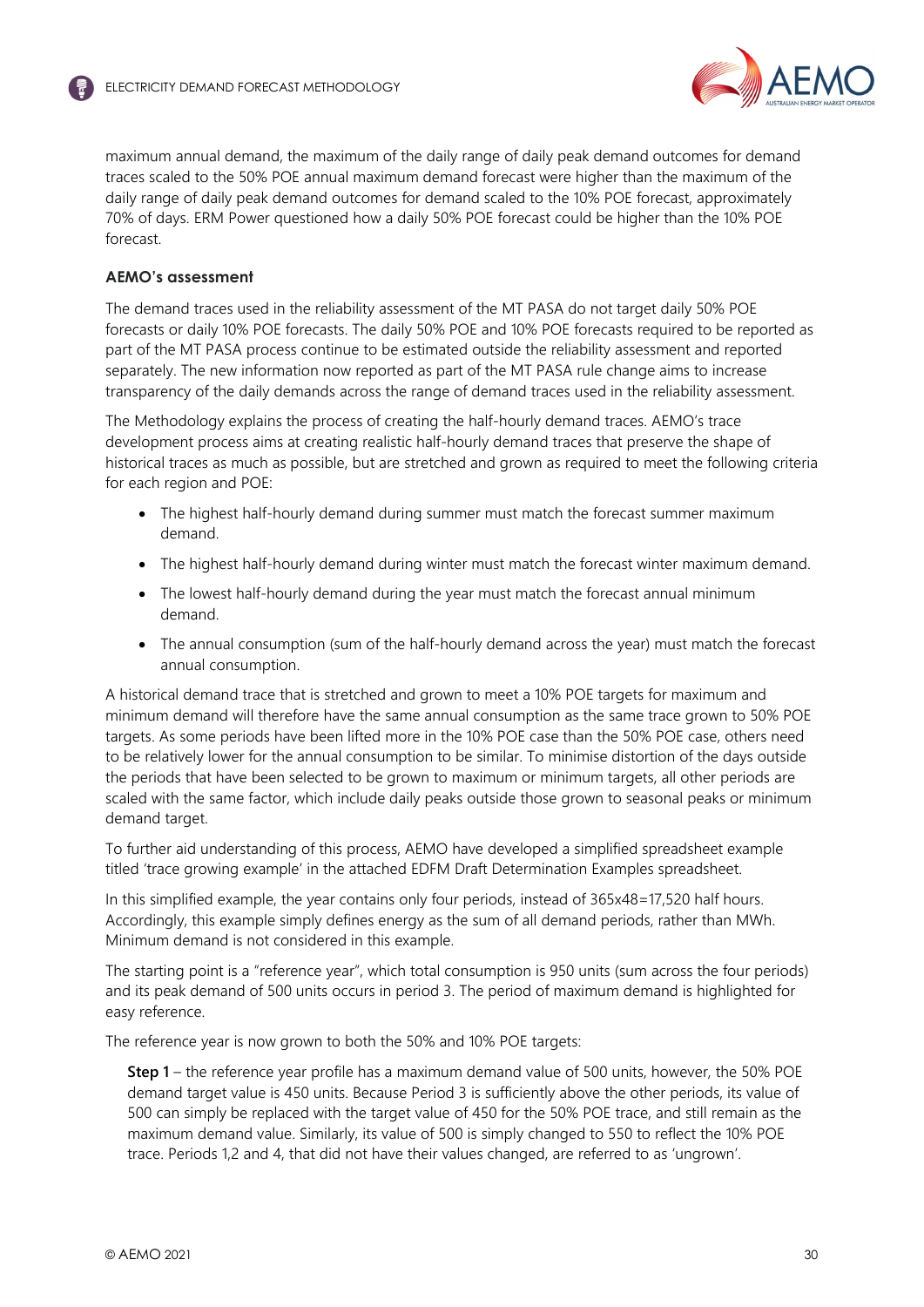

**Step 2** – the energy (sum of all demand) must also be adjusted to meet the energy target, while maintaining the recently maximum demand value. The 50% POE trace must have its total energy increased from 950 units to 1,100 units. This is done by sharing the 150 units proportionally amongst the periods that won't affect the target demand value. In this case, 150 units of energy are proportionally allocated across Period 1 (100->130), Period 2 (200->260) and Period 4 (200->260). Period 3 is unchanged as adjusting it would impact the achievement of the demand target. Similarly, the 10% POE trace has adjustments from 1,050 (after adjusting Period 3 to its target demand) to 1,100 units: Period 1 (100->110), Period 2 (200->220) and Period 4 (200->220).

This demonstrates that the size of the target demand value in Step 1 influences the volume of energy allocation in Step 2:

- 10% POE has a higher demand value to grow Period 3 to, leaving a smaller remaining energy target to meet with the ungrown periods 1, 2 and 4.
- 50% POE has a lower demand value to grow Period 3 to, leaving a greater remaining energy target to meet with the ungrown periods 1, 2 and 4.

Note that the effect shown in the 4 load block example is exaggerated. When the calculation is done across over 17000 periods, such adjustments are minor. However, AEMO will continue to consider whether there are other approaches that can improve trace development and reduce this effect. Note that the effect shown in the 4 load block example is exaggerated. When the calculation is done across over 17000 periods, such adjustments are minor. However, AEMO will continue to consider whether there are other approaches that can improve trace development and reduce this effect.

## **AEMO's conclusion**

AEMO's Final Determination is to retain its trace growing process, as the traces are fit for their intended purpose of:

- calculating expected USE in accordance with the Reliability Standard Implementation Guide[lines](#page-30-0)<sup>33</sup>, and,
- guiding outage planning through the use of multiple reference years. The reference years maintain natural variability of seasonal and weather driven daily demand outcomes with minimal distortion to the daily load shapes.

### **4.6.4. Weather simulation – volatility**

### **Issue summary and submissions**

The Methodology describes AEMO's use of weather simulation and the application of stochastic volatility therein.

In response, ERM Power questioned "given the significant array of weather sensitive input assumptions already applied in the model, which are already varied over time, why an additional stochastic volatility factor is required."

### **AEMO's assessment**

Often, statistical models are utilised for their ability to capture the mean value of a phenomenon. For example, when AEMO forecast an energy consumption of x gigawatt hours (GWh), the statistical statement is that 'AEMO's model forecasts a mean value of x GWh'. Such models incorporate explanatory variables such as weather, each of which has its own statistical distribution (variance). For the given value of the

<span id="page-30-0"></span><sup>33</sup> See: https://aemo.com.au/en/energy-systems/electricity/national-electricity-market-nem/nem-forecasting-andplanning/forecasting-and-reliability/reliability-standard-implementation-guidelines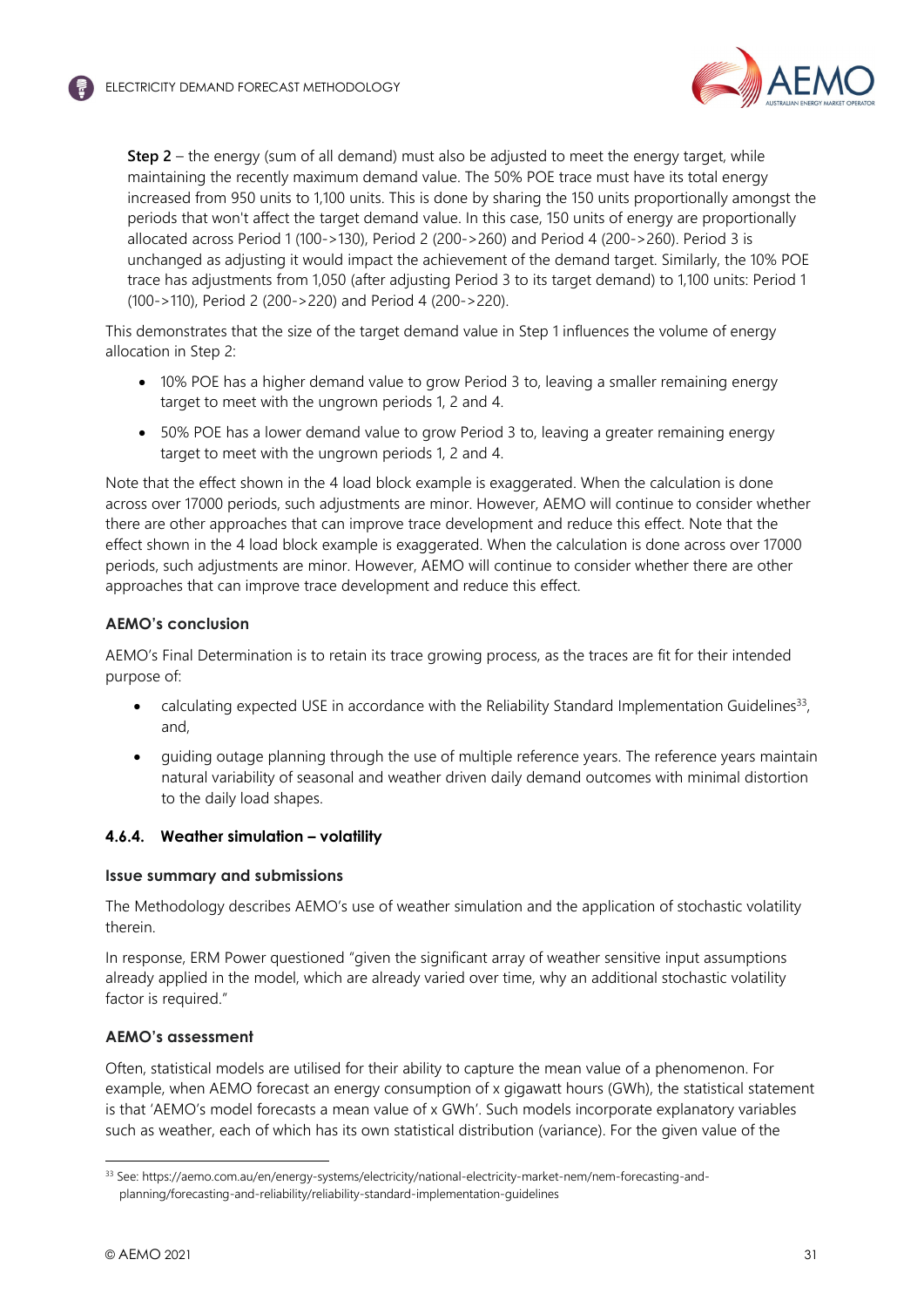

explanatory variables such as temperature, humidity, public holidays, the average energy consumption is X GWh. Mathematically this can be described as the conditional mean  $E(Y|X)=f(x)$ .

In the case of the probabilistic electricity demand forecasts, AEMO seeks to produce an interval forecast of demand, therefore AEMO needs to understand both the conditional mean, given the explanatory variables, and the variance around that mean. For example, two days that are very similar in terms of explanatory variables (temperature, season, weekday) may exhibit non-trivial differences in their electricity demand. This difference in demand could also be termed volatility or variance around the mean or 'line of best fit'.

AEMO has reconsidered the use of the term 'stochastic volatility' to describe the above and now proposes the technical term 'residual' instead. It is critical that non-technical readers understand the technical term 'residual' describes an inherent feature of any statistical model, and it does not refer to an omission on AEMO's part in explaining model performance.

### **AEMO's conclusion**

AEMO, in order to achieve an accurate forecast, seeks to reflect sources of variation including those due to explanatory variables and those inherent in the demand for electricity. AEMO considers the current model structures fulfil that purpose. AEMO updated the Methodology during the Draft Determination to clarify the matter.

AEMO's final determination is to retain the Methodology changes made during the Draft Determination.

### **4.6.5. Weather simulation – climate futures and synthetic weather years**

### **Issue summary and submissions**

The Methodology describes AEMO's use of 3,000 synthetic weather years and their basis in the 20 years of available high quality weather data. The Methodology also describes technical details of incorporation of climate change in Appendix A2.3

In response, ERM Power noted it was unclear how this would ensure the "historically observed normal pattern of rolling within season of weather outcomes are maintained across the entire 3,000 simulated synthetic weather years".

The submission also sought clarification as to how, since all 20 historical years are warmed to meet a possible future climate conditions, a 'natural range of historical outcomes' will be achieved. The submission then stated: "We consider these years should maintain the normal spread of reasonably possible weather outcomes as opposed to a central forecast view of future outcomes."

### **AEMO's assessment**

As a forward looking forecast, the Methodology utilises the IPCC's view of future climates rather than a backward looking 'natural range of historical outcomes'. The IPCC provides a number of RCPs to reflect possible climate change rates and mitigation outcomes.

The Australian Government states<sup>[34](#page-31-0)</sup>: 'The climate modelling community has developed RCP to explore credible future options'. Its description goes onto provide specific guidance on the application of the RCPs: 'These scenarios span the range of plausible global warming scenarios. They provide a range of options for the world's governments and other institutions for decision making.'

The forecasting scenarios developed with stakeholder input in the IASR describe climate narratives, and AEMO's modelling uses the corresponding RCP. Thus, AEMO does utilise a spread of 'reasonably possible weather outcomes as opposed to a central forecast view of forecast outcomes'.

<span id="page-31-0"></span><sup>34</sup> See: https://www.climatechangeinaustralia.gov.au/en/climate-campus/modelling-and-projections/projecting-future-climate/ greenhouse-gas-scenarios/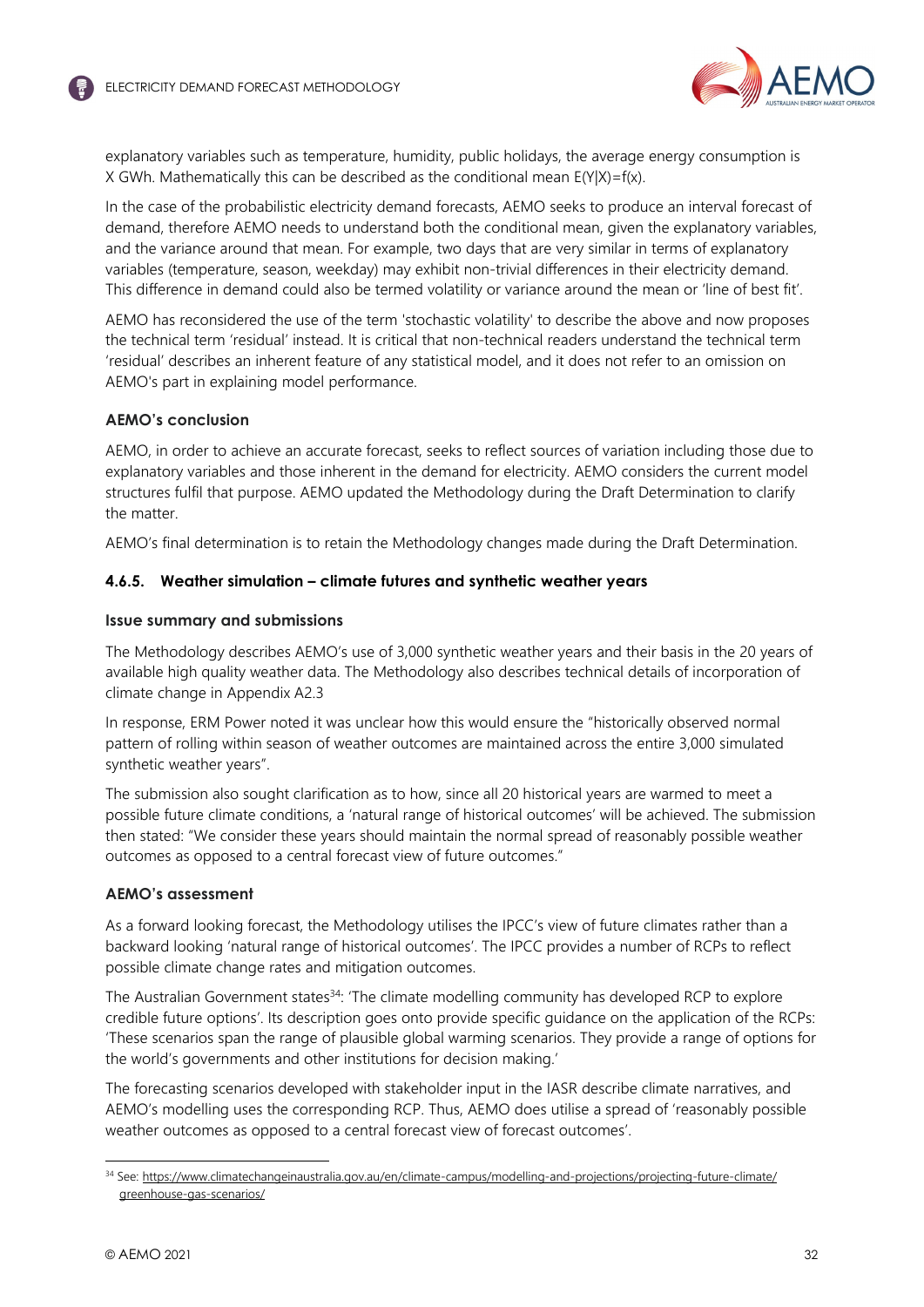

To aid understanding of the synthetic weather simulation process, AEMO provides below an alternative description of synthetic weather year generation as a two-step process:

### **Step 1 – Generating climate adjusted weather sets**

AEMO selects 20 weather years of high-quality historical weather data as the input data. Typically, these are the last 20 years, except if a data quality issue exists. These 20 historical weather years are warmed based on how long ago they occurred relative to the year being generated.

For example, the process will warm the 2000 historical weather year more than the 2020 historical weather year to represent, for instance, a 2035 climate .

### **Step 2 – Simulating future weather from climate adjusted weather sets**

A synthetic weather year is constructed fortnight-by-fortnight through the year, by randomly selecting from the pool of corresponding fortnights in the climate adjusted weather set. This results in a synthetic weather year that follows seasonal patterns and also preserves temperature patterns within the two-week sampled period. This is repeated so as to create a set of 3,000 synthetic weather years. Within this set, the warmed version of a historical temperature event will appear with the same frequency by design. For example, if  $43^{\circ}$ C is the top 1% of temperatures over the last 20 years, the warmed version of 43ºC will also occur in the top 1% of the 3,000 synthetic weather years.

In response to the submission that the simulate should preserve the 'historically observed normal pattern of rolling within season of weather outcomes'. The simulation process achieves this by constructing each synthetic weather year a fortnight at a time. It assigns the first fortnight randomly selected from all the first fortnights of history then assigning the second fortnight etc. An effective set of synthetic weather years reflects the full breadth of outcomes in their expected proportions, that is, the mid-January day is warmer than the mid-June day in the majority of cases.

### **AEMO's conclusion**

AEMO's commitment to accurate forecasts requires it to use credible climate futures, and stakeholder involvement in defining forecasting scenarios ensures the climate futures modelled are of relevance to industry and stakeholders. The above description of the Methodology's technical process of weather simulation hopefully provides confidence to stakeholders that the weather simulation process is fit for purpose.

AEMO made minor clarifications to the Methodology during the Draft Determination

AEMO's final determination is that no change to the method is required, and to retain the clarifications made during the Draft Determination

### **4.6.6. NSIG deviation from weather**

### **Issue summary and submissions**

AEMO documented the modelling of non-scheduled intermittent generation (NSIG) in the Methodology.

In response, ERM Power submitted that given the large capacity of NSIG in the NEM, it is important that the Methodology describe how NSIG output is applied to minimum and maximum demand forecasts. Its submission stated:

It is unclear if output from NSIG is applied based on:

- individual year historical weather aligned outcomes,
- the average output across all years or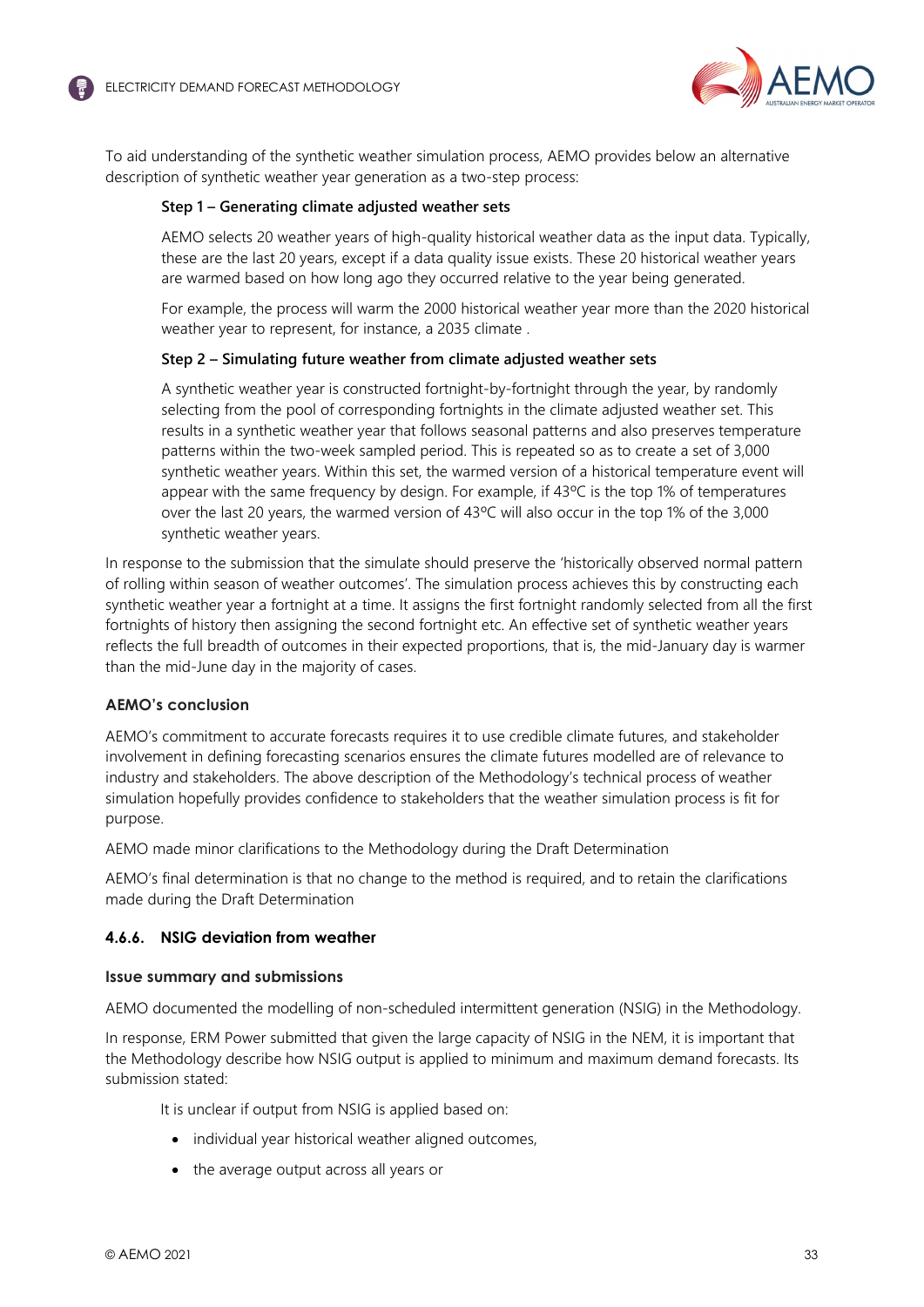

• the minimum output across all years at the time of maximum and the maximum output at times of minimum demand.

### **AEMO's assessment**

The NSIG output is not incorporated into the demand forecast via any of the suggested mechanisms in ERM's submission. Instead, AEMO incorporates distributed PV NSIG into each of the 3,000 simulation outcomes based on the weather in each unique simulation. The probabilistic demand forecast is the statistical distribution resulting from the simulations.

Non-scheduled wind (<30 MW) is incorporated via typical contribution at time of minimum and maximum demand, but solar is explicitly considered in forming the simulation outcomes and the solar value used reflects the weather, season and time of day.

### **AEMO's conclusion**

AEMO agree that NSIG output must be modelled accurately for the benefit of an accurate forecast, and consider its current method is effective in doing so. AEMO's Final Determination is to retain this method.

AEMO also determines to retain changes to the Methodology made during the Draft Determination which clarify the incorporation of NSIG output in demand forecasts.

# <span id="page-33-0"></span>**4.7. Segment specific methodologies**

## **4.7.1. Large Industrial Loads**

### **Issue summary and submissions**

AEMO described the use of LIL surveys in the Methodology.

ERM Power raised two points $35$ , noting that:

- The Methodology did not mention whether deviations between actual and forecast electricity usage were discussed with LIL survey participants. ERM Power went on to recommend that discussions regarding deviations between forecast and actual consumption are included as a clear discussion point in the Methodology.
- There are no benchmark criteria for the inclusion of new LILs in the NEM. ERM Power recommends the Methodology specify inclusion criteria, and notes the criteria for inclusion in the WEM forecast. This would apply both to the current LIL definition (which is supported by ERM Power) and for a suggested group of loads with a half-hourly demand in the 2 MW to 10 MW range.

### **AEMO's assessment**

Regarding discussions with LILs on their deviations to forecast, AEMO thanks ERM Power for identifying an element that was inadvertently omitted from the Methodology.

Regarding the documentation of criteria used to determining the inclusion of new LILs in AEMO scenarios, AEMO agrees this should be listed for the NEM as it is for the WEM.

The introduction of an additional segment of 2-10 MW sized loads was discussed along with other suggestions for increased granularity in Section 4.2. In general, the statistical distribution of loads is log normal, meaning that any inclusion of loads under the existing 10 MW threshold will vastly increase the number of affected loads, however, the scale of those loads is small relative to the original selection.

<span id="page-33-1"></span><sup>&</sup>lt;sup>35</sup> A further comment to the LIL forecast from ERM Power, suggesting AEMO to move to forecast loads with a half hourly demand in the 2 MW to 10 MW range separately from the remaining BMM loads, is discussed in Section 4.2.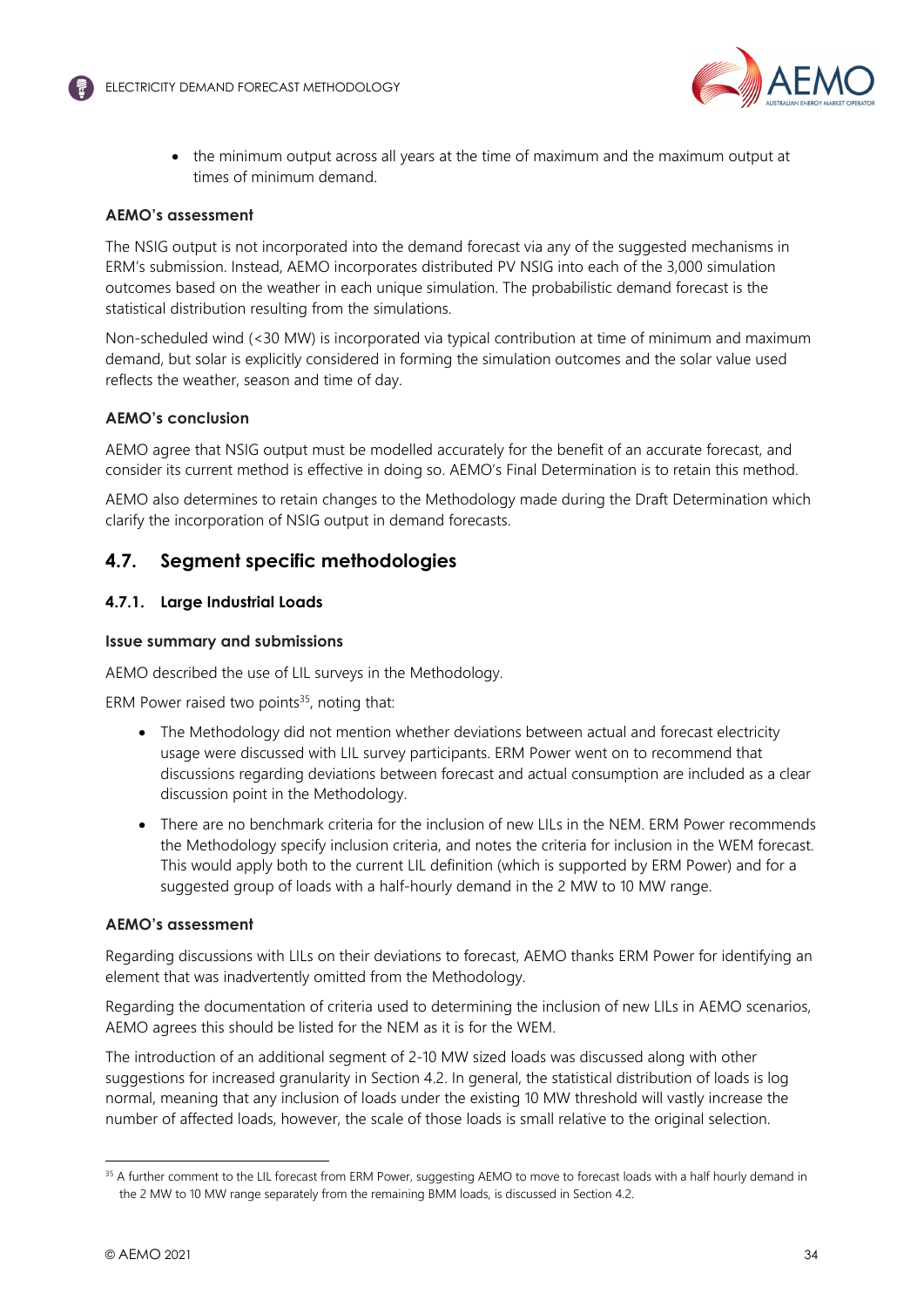

As AEMO notes in Section [4.2,](#page-6-0) additional segmentation may not improve forecast quality, but does increase forecasting cost. AEMO considers that ERM Power's recommendation would:

- Drive significant administrative costs within AEMO, by applying the criteria to a large number of prospective connections in the NEM
- Invalidate the use of economic forecasts and thus increase forecast error. Economic forecasts by their nature include incremental growth and decline of individual businesses, and the emergence and elimination of whole businesses. The recommended criteria, operating in parallel to the economic forecast, would duplicate the emergence (but not elimination) of businesses with over 2 MW demand, and thus can be expected to introduce upward bias and increase forecast error.

### **AEMO's conclusion**

AEMO made a number of updates to the Methodology for the Draft Determination:

- clarified that atypical electricity use deviations are discussed with the LIL survey participant.
- added criteria for inclusion of new LILs in the NEM.

AEMO's Final Determination is not to introduce NEM entry criteria for loads below the existing 10 MW threshold, and to retain the above changes introduced from the Draft Determination

### **4.7.2. BMM – sub-regional seasonality**

### **Issue summary and submissions**

AEMO describes the forecasting process for BMM, including the use of seasonality.

ERM Power queried how AEMO's seasonality component "differentiates between loads that have a seasonality component and loads that do not". The submission then described an example of "BMM loads in holiday resort areas would have very high seasonality impacts whereas BMM loads in a metropolitan location may not".

### **AEMO's assessment**

AEMO agrees that various BMM customers have different seasonal loadings. However, the Methodology does not attempt to differentiate between them in this manner, because at a regional (state) level, the seasonality factor applied is the weighted average of all BMM in that region.

### **AEMO's conclusion**

AEMO's Final Determination is to continue using the current application of BMM seasonality at a regional (state) level.

### **4.7.3. BMM – uncertainty adjustment**

### **Issue summary and submissions**

The Methodology describes AEMO's reflection of BMM forecast uncertainty through the use of a dispersion around the central scenario.

ERM Power noted that the Forecast Accuracy Report contains no details regarding the accuracy of the BMM forecast, so there appears to be no justification for the level of dispersion employed. The submission recommended that the level of dispersion be justified through improved analysis of actual electricity usage.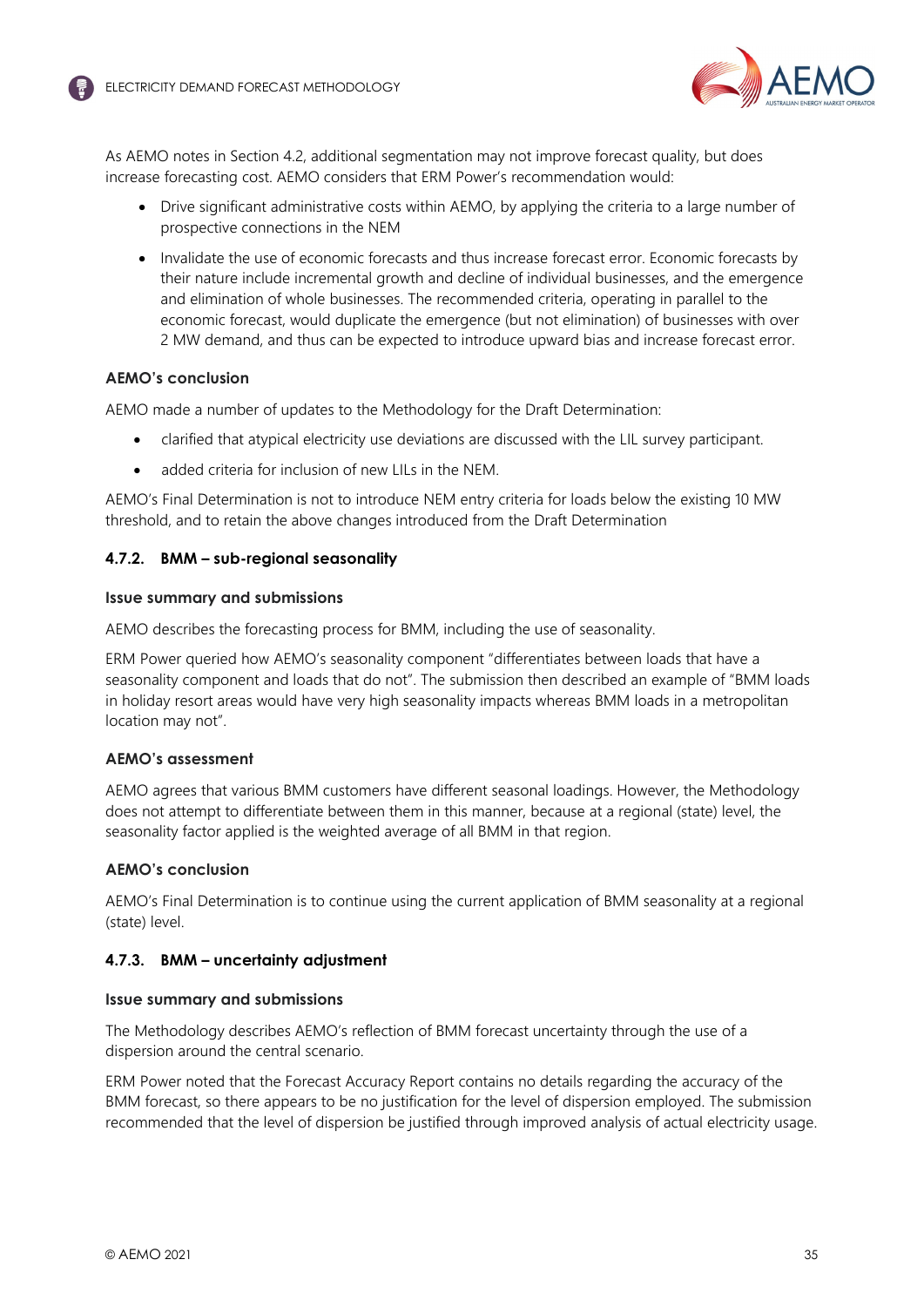

### **AEMO's assessment**

AEMO notes there are multiple techniques for estimating current forecast dispersions and the submission appears to have assumed that historical forecast accuracy is required to do so.

In fact, AEMO utilises a standard statistical technique of estimating the forecast dispersion from the standard deviation of the difference between actual and fitted values of the current BMM forecasting model. This takes into account all years of actual data that go into training the current model, and thus provides the best possible dispersion estimate of the current forecasting model. Using this technique, the performance of historical forecasts (which are likely to have had different model parameter values and even different model structures) is irrelevant to the forecast dispersion of the current model.

AEMO regards the above technique as superior to the submission's recommendation, because it directly addresses the primary purpose of describing forward looking accuracy. The chosen technique best reflects the likely benefits of ongoing model improvement and the benefit of increasing data history.

AEMO's forecast dispersion is a 95% confidence interval, meaning, that in the long run, 95% of actual values are within the forecast confidence interval.

### **AEMO's conclusion**

AEMO updated the Methodology during the Draft Determination to describe the basis for the dispersion estimate.

AEMO's final determination is to retain its current technique of estimating dispersion, and the updated description in the Methodology

# <span id="page-35-0"></span>**4.8. Other matters**

### **4.8.1. Consumer advocate funding**

### **Issue summary and submissions**

The Methodology contains a volume of detailed content.

QEUN submitted that reviewing such consultation documents is a burden for consumer advocates, and that consumer advocates need funding in order to contribute to represent their consumer base.

### **AEMO's assessment**

This matter has been addressed in Section 4.2.2 "Funding for consumer representatives" of the Reliability Forecast Guidelines Final Determination<sup>[36](#page-35-1)</sup>.

### **AEMO's conclusion**

When seeking feedback on the Methodology from QEUN, AEMO conducted a telephone call to help QEUN use its time efficiently. AEMO's position regarding funding is described in the above-noted section of the RFG.

### **4.8.2. Conservatism**

### **Issue summary and submissions**

AEMO targets the production of an accurate and unbiased forecast.

ERM submitted:

<span id="page-35-1"></span><sup>36</sup> Available at: https://aemo.com.au/en/consultations/current-and-closed-consultations/reliability-forecast-guidelines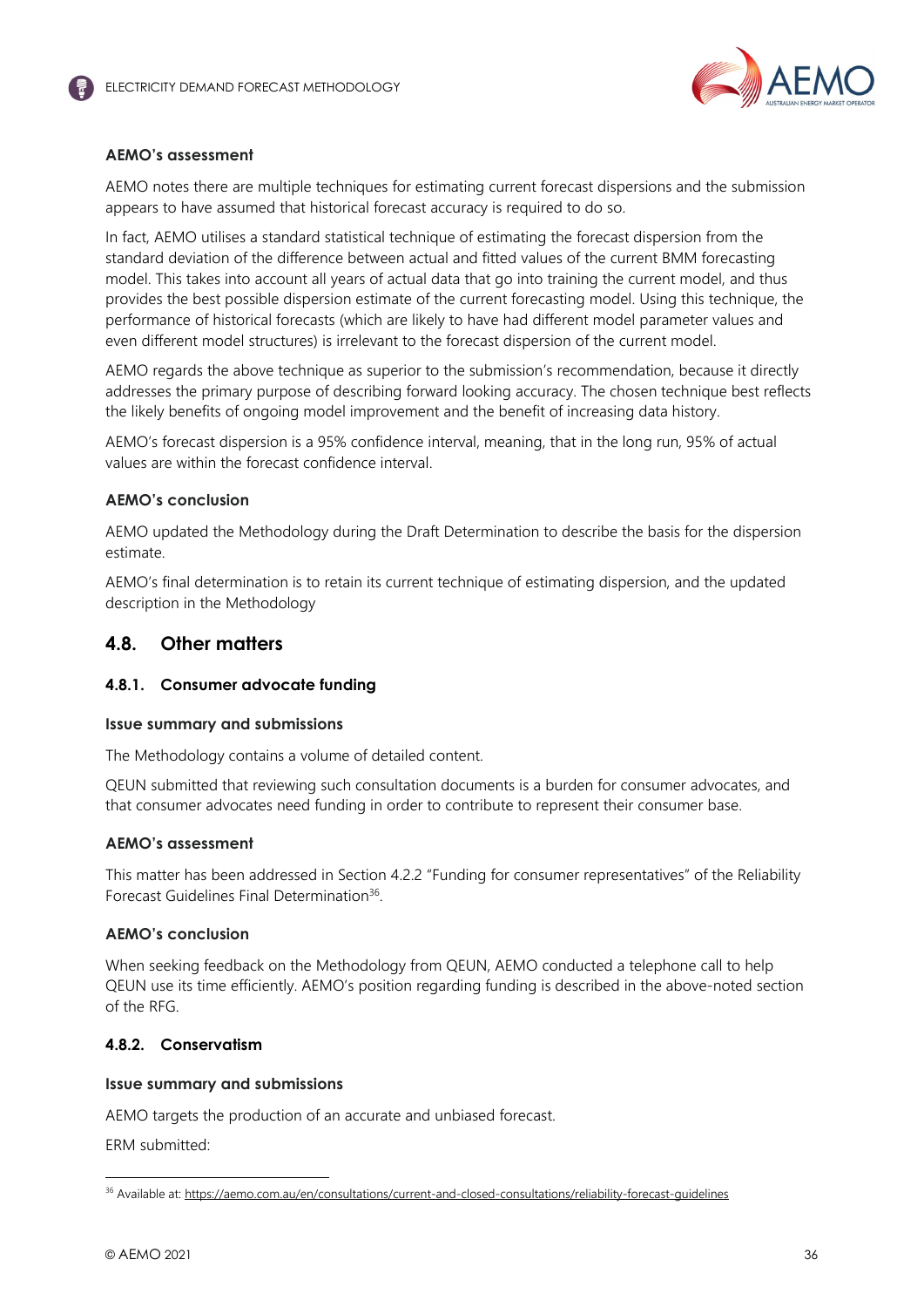

ERM Power acknowledges the ongoing work by AEMO to attempt to improve the veracity of the Methodology in the areas of annual consumption and maximum and minimum demand outcomes. However, we remain concerned that AEMO maintains an overly conservative methodology with regards to the forecasting of regional maximum demand outcomes. This is highlighted by historical outcomes vs forecasts, in particular for the Victorian region. In December 2019 new temperature records were set at numerous weather stations in the Victoria region, however actual operational demand fell well below the 10% POE forecast for the month of December. Similarly, in January 2020 when daily maximum temperature outcomes during the last week of January were well above historical 95th percentile outcomes and very close to historical maximums at numerous weather stations in the Victorian region, adjusted demand remained below AEMO's Summer and January monthly 10% POE forecasts.

We also note that in the history of the National Electricity Market (NEM), actual maximum demand in the Victorian region, following any required adjustments for defined load interruption, has not exceeded the market operators 10% POE demand forecast, yet demand has fallen below the 90% POE forecast for 25% of years.

In addition, we are also concerned with what we consider are reactive responses by AEMO, where actual demand outcomes, whilst remaining within the range of outcomes derived from the forecasting process, result in recalibration of baseline data and the 50 and 10% POE benchmarks. AEMO's regional maximum demand forecasts are derived from a set of 3,000 synthetic weather years, these potential weather outcomes which include for a wide range of weather variability is used to calculate a range of potential summer and winter maximum daily demand outcomes ranging from 0 to 100% POE. As set out in the Methodology, significant tail values exist in the distribution of outcomes between the 0 to 10 and 90 to 100% POE values. We consider that it is entirely possible and also that it should be expected, that at some point in time actual demand could exceed a 5% POE (1 in 20 years) or even a 2% POE, (1 in 50 years) outcome which following an actual occurrence should not automatically justify significant adjustment to the 10% POE forecasts. We believe that more detailed analysis and consultation on prevailing factors that led to the 10% POE forecast being exceeded is warranted when such an event occurs, prior to any decision by AEMO to make significant adjustments to baseline and 50 and 10% POE benchmark data. This has not been the case to date, with significant adjustments made with what we believe has been inadequate consultation.

We recommend that AEMO provide additional transparency in the regional forecast maximum demand values as an appendix in the Forecast Accuracy Report, by including in tabular form the full range (0 to 100% POE) of regional forecast maximum demand values derived from their modelling process. This should be displayed in at least 21 blocks, each of 5 percentile increments.

We also urge AEMO to seek assistance from the regulators with respect to using performance data provided by participants to the Essential Services Commission (ESC) and the AER on a quarterly basis. Some of this data, such as monthly feed in tariff customer numbers by jurisdiction, monthly smart meter installation by metering type and number of customers with smart meters by tariff type (controlled load, time of use) may be useful as a reference source for trend analysis.

#### MEU submitted:

As a general observation, the MEU recognises that AEMO is continually seeking to enhance its practices and so improve the quality of its forecasts. Equally, the MEU is concerned that AEMO forecasting still exhibits considerable conservatism in its assessments of future of peak demand (10%PoE). The MEU accepts that some limited conservatism is appropriate but stresses that with recent changes (eg the Retailer Reliability Obligation) and expected new changes (eg from the Energy Security Board post 2025 review) in the market rules, the impact of excessive conservatism in forecasts will lead to significant but unnecessary costs for end users that are already expressing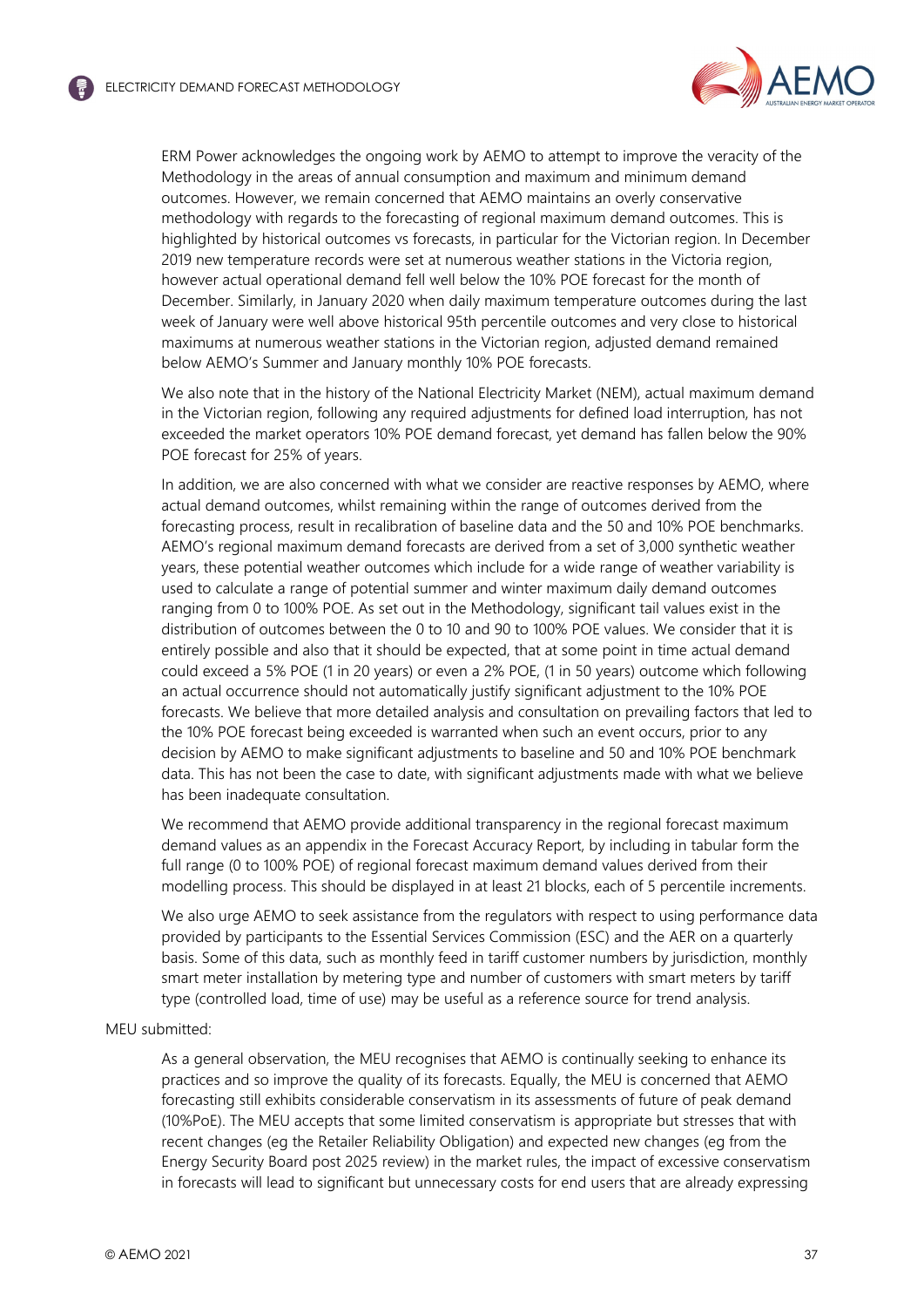

considerable concern at the costs of delivered electricity. In this regard it is worth highlighting end users have clearly expressed a view that they do not want increased reliability of supply if that increases costs and lower costs for electricity supplies are essential. The MEU considers that AEMO needs to improve their forecasting practices ensure that they do not exhibit excessive conservatism.

# **AEMO's assessment**

Regarding the submission's references to December 2019 and January 2020, as explained in the Reliability Standard Implementation Guidelines (RSIG) consultation, comparing individual months to probabilistic forecasts is not statistically valid. All probabilistic forecasts are 'in the long run' (law of large numbers) and referring to two monthly data points does not constitute evidence that the demand forecast is materially biased. Refer to University of Adelaide's expert report on demand forecast accuracy reporting.

Section [4.6.2](#page-27-0) of this report addresses the comments regarding actual maximum demand in the Victorian region over the history of the NEM. The section also addresses ERM Power's perception that an actual occurrence automatically justifies "significant adjustment to the 10% POE forecasts".

Section 4.6.2 also addresses ERM Power's recommendation of tabulating the full range of regional forecast maximum demand values. The suggestion regarding ESC and AER data is addressed more generally in Section [4.2](#page-6-0).

MEU did not provide new information or evidence of conservatism, and AEMO has previously refuted the claim of conservatism in the Reliability Forecast Guidelines Final Determination<sup>[37](#page-37-0)</sup>.

## **AEMO's conclusion**

This matter has been addressed in Section 5 "Identifying and addressing conservatism and bias" of the Reliability Forecast Guidelines Final Determination<sup>37</sup>.

# **5. FINAL DETERMINATION**

Having considered the matters raised in submissions, AEMO's Final Determination is to amend the Electricity Demand Forecasting Methodology<sup>[38](#page-37-1)</sup>, available under AEMO's Forecasting Approach<sup>[39](#page-37-2)</sup>.

<span id="page-37-0"></span><sup>37</sup> Available at: https://aemo.com.au/en/consultations/current-and-closed-consultations/reliability-forecast-guidelines

<span id="page-37-1"></span><sup>38</sup> Available at: https://aemo.com.au/en/consultations/current-and-closed-consultations/electricity-demand-forecasting-methodology 39 Available at: https://aemo.com.au/en/energy-systems/electricity/national-electricity-market-nem/nem-forecasting-and-

<span id="page-37-2"></span>planning/forecasting-approach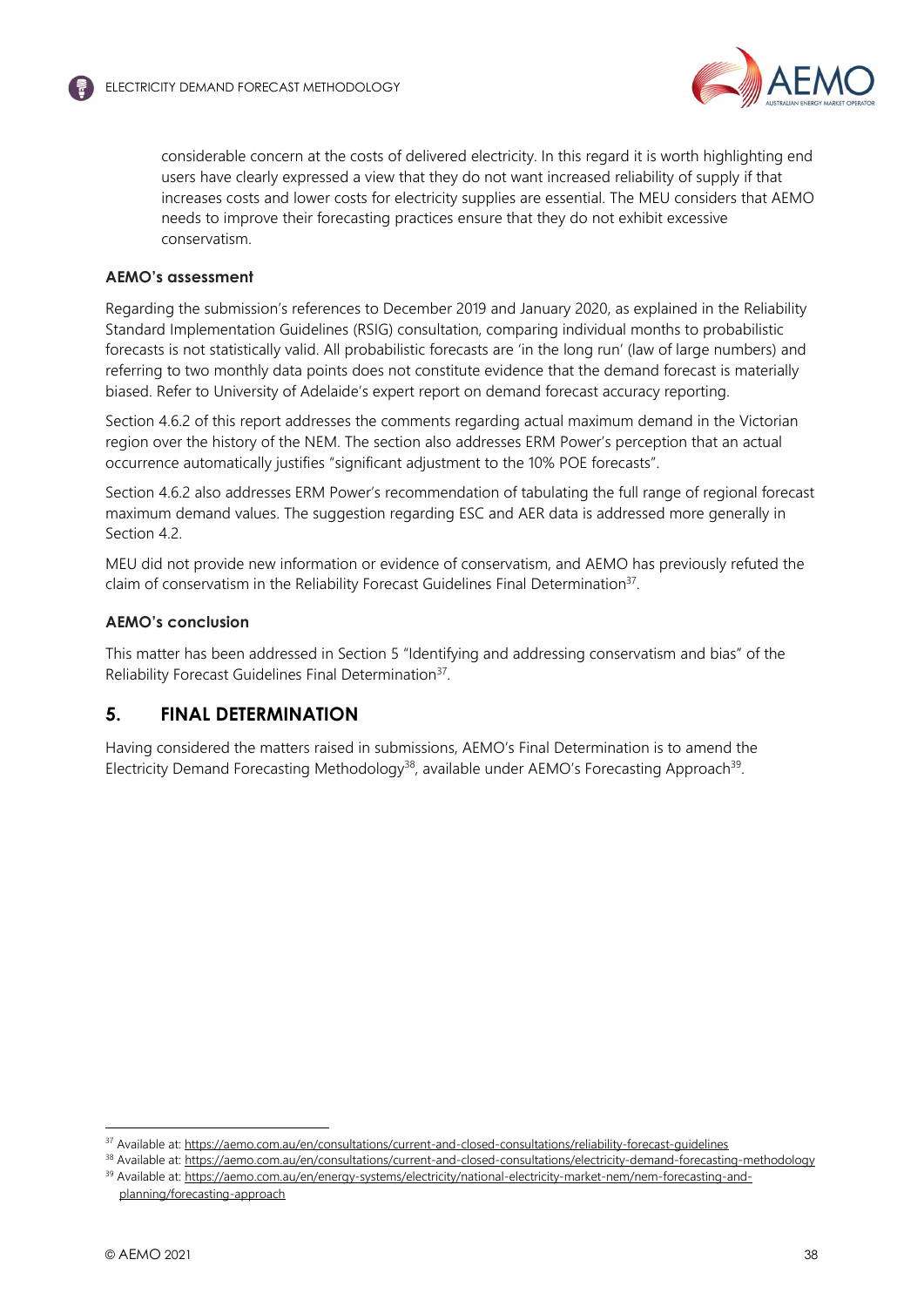

# **APPENDIX A. GLOSSARY**

<span id="page-38-0"></span>

| Term or acronym | <b>Meaning</b>                            |
|-----------------|-------------------------------------------|
| <b>AEMO</b>     | Australian Energy Market Operator         |
| <b>AER</b>      | Australian Energy Regulator               |
| <b>BMM</b>      | <b>Business Mass Market</b>               |
| <b>DNSP</b>     | Distribution Network Service Provider     |
| <b>ESOO</b>     | Electricity Statement of Opportunities    |
| EV              | Electric Vehicle                          |
| <b>FBPG</b>     | Forecasting Best Practice Guidelines      |
| <b>FRG</b>      | Forecasting Reference Group               |
| <b>GEV</b>      | Generalised Extreme Value                 |
| GSP             | Gross State Product                       |
| <b>IPCC</b>     | Intergovernmental Panel on Climate Change |
| <b>ISP</b>      | Integrated System Plan                    |
| <b>NEM</b>      | National Electricity Market               |
| <b>NER</b>      | National Electricity Rules                |
| <b>NMI</b>      | National Meter Identifier                 |
| <b>POE</b>      | Probability of exceedance                 |
| <b>RCP</b>      | Representative Climate Pathway            |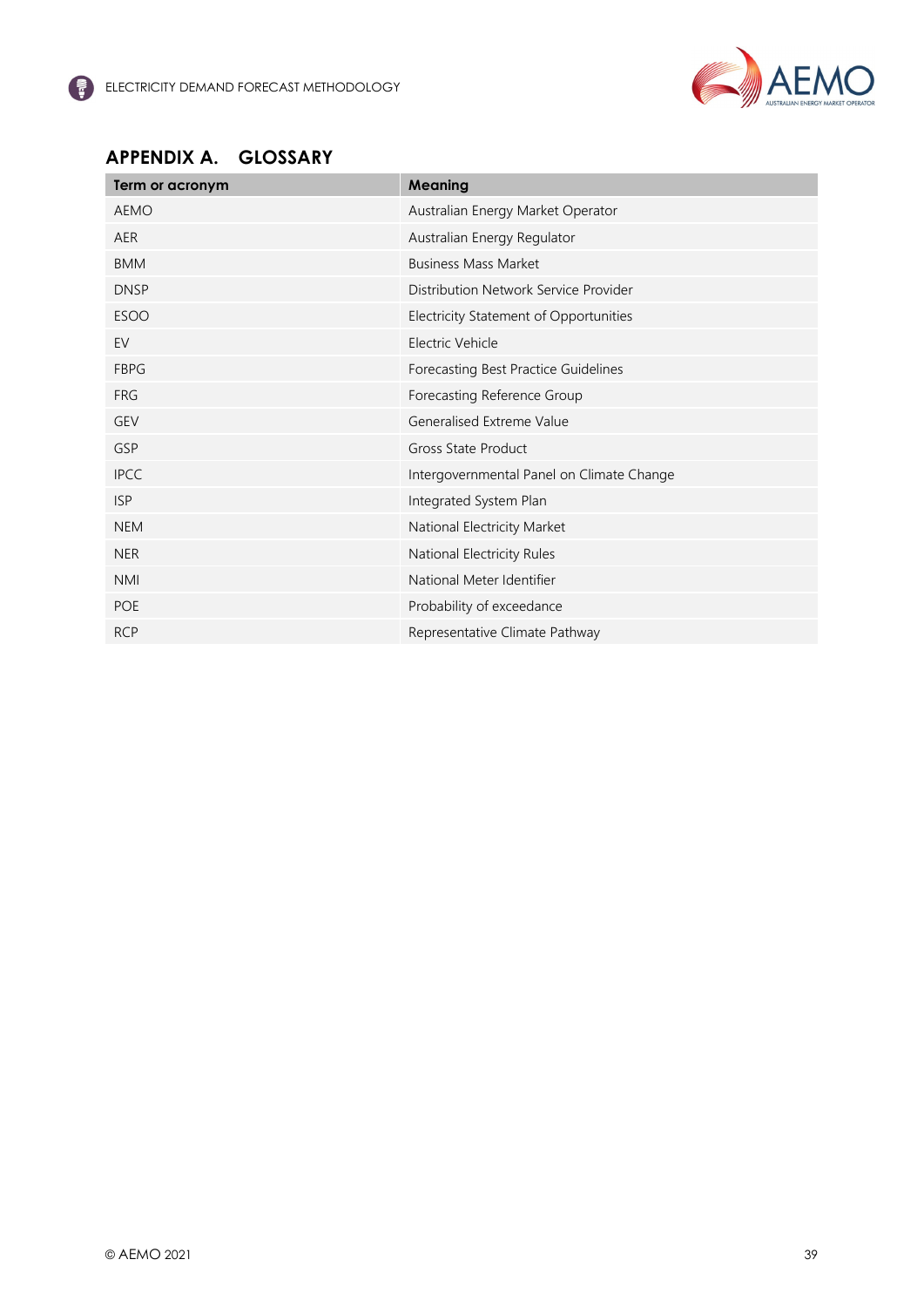

# <span id="page-39-0"></span>**APPENDIX B. FORECAST GRANULARITY**

### **Definition of granularity**

Forecast granularity describes the level of detail at which calculations occur and results are presented, and may refer to time increments (annual, monthly, daily, hourly etc) or segmentation by customer type or geography. Examples of possible segmentation applied to an energy forecast include:

- Customer type: residential, BMM, industrial.
- Geography: NEM region (effectively state borders).
- Hybrid: geographical and customer type: for each NEM region residential, BMM, industrial.

The granularity chosen should reflect the intent of the forecast, stakeholder needs and what is practically achievable.

### **Correctly defining segments**

As time and geographical segmentations are rarely confusing, this section will focus on the definition of customer type segments. The definitions of customer type segments should:

- Be collectively exhaustive; for example, there should be no consumption outside residential, BMM and industrial.
- Be mutually exclusive. Care should be taken with customer types that could be (or perceived to be) double counted. For example, given the co-location of home based businesses with residences, a fully defined residential segment definition would recognise this limitation.
- Share definitions with the primary data source(s) for example, defining BMM by annual sales turnover is inappropriate if the forecasting IT systems do not include an annual sales turnover field.
- As much as possible, reflect both:
	- Common usage of the segment name.
	- Definitions in external data sources that would provide related insights. For example, organisations such as the ABS publish data that helps inform debate and strategic decisions in various Australian contexts. Such organisations define their terms by considering their own stakeholders and data availability. For example, the ABS definition of 'small and medium business' is businesses employing less than 200 people. In contrast, the ATO, with its own needs and purposes, define Small businesses as an entity with a turnover less tha[n \\$10 million](#page-39-1)<sup>40</sup>, and a Large/Medium company based on an annual total income of more tha[n \\$10 million](#page-39-2)<sup>41</sup>. Subject to the other factors above, the segment definition should match with the external definition most likely to be useful.

### **Increasing forecast granularity**

A generic example is used to illustrate what's involved in increasing forecast granularity.

An organisation initially forecasts average residential energy use over time. Its statistical model is that average residential energy use is a function of:

- A base level amount, plus
- A trend amount that changes over time, plus

<span id="page-39-1"></span><sup>40</sup> See: https://www.ato.gov.au/business/small-business-entity-concessions/eligibility/

<span id="page-39-2"></span><sup>41</sup> See: https://www.ato.gov.au/Tax-professionals/Prepare-and-lodge/Tax-agent-lodgment-program/Tax-returns-by-clienttype/Large/medium-taxpayers/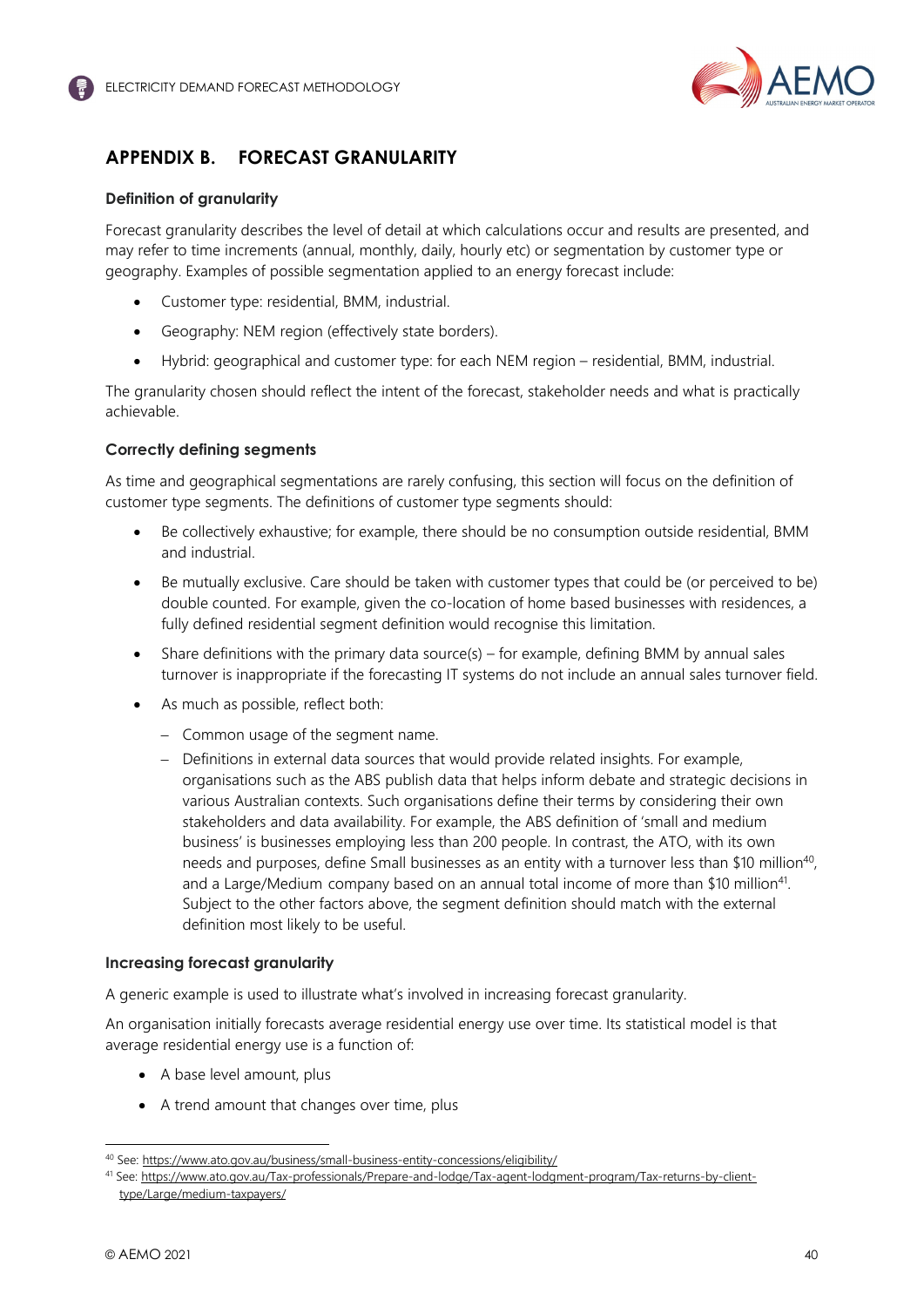

- An economic driver, plus
- A residual term that reflects statistical uncertainty.

A decision is made to increase the granularity of the forecast, meaning that:

- Segment definitions are developed as per the heading further above, which in this simplified example are houses and units (in practice the definitions would be more complex).
- A separate forecast is required for both houses and units. Thus, the above elements of the average residential energy use model are now required for each segment.

Note that the above change to forecast granularity is conceptually different to including the ratio of houses to total residences (or units to total residences) into the former average residential energy model. In such a case, the ratio is a driver of the average residential energy use forecast, but this does not deliver independent forecasts of average energy use for houses and units. The value of the driver is data-driven, and may provide useful insights as to its importance.

### **Costs associated with increasing granularity**

Costs associated with increasing granularity include:

- Up-front identification of a trusted and cost-effective data source(s) of suitable frequency, for each segment level variable, and both historical and forecast values of the drivers of the segment level variable.
- Development of relevant data ingress, storage and quality validation processes.
- Development, validation and communication of segment level forecasts.
- Updates to reporting systems and processes, including the Forecast Accuracy Report.

### **Benefits of increased granularity**

Aggregated models are surprisingly effective and, strictly mathematically, increasing the granularity alone does not result in increased accuracy. The attached "EDFM Draft Determination Examples Spreadsheet<sup>[42](#page-40-0)"</sup> illustrates three different hypothetical worlds of residential energy forecasting.

| <b>EDFM DD Example Spreadsheet</b> | <b>Annual consumption amount</b>        | Numbers of houses and units  |  |
|------------------------------------|-----------------------------------------|------------------------------|--|
| <b>Example 1 - Constant growth</b> | Constant for houses, and constant       | Housing and unit counts both |  |
| and size                           | for units                               | trending at 0.25% per month  |  |
| Example 2 - Different growth,      | Constant for houses, and constant       | Housing trending at 0.1%     |  |
| constant size                      | for units                               | Units trending at 0.25%      |  |
| Example 3 - Different growth,      | Changing over time for houses, and      | Housing trending at 0.1%     |  |
| changing size                      | over time for units, at different rates | Units trending at 0.25%      |  |

| Combined v segmented example | Table 2 |  |  |  |
|------------------------------|---------|--|--|--|
|------------------------------|---------|--|--|--|

It should be noted that the spreadsheet is intended to illustrate a general point regarding the sufficiency of aggregated models, and not reflect AEMO's exact method for residential energy consumption forecasting.

The examples demonstrate the aggregated model captures the net result of the trends occurring within the segments, because in all three cases the aggregate model produces the same result as the segment level model.

<span id="page-40-0"></span><sup>42</sup> Available at: https://aemo.com.au/en/consultations/current-and-closed-consultations/electricity-demand-forecasting-methodology